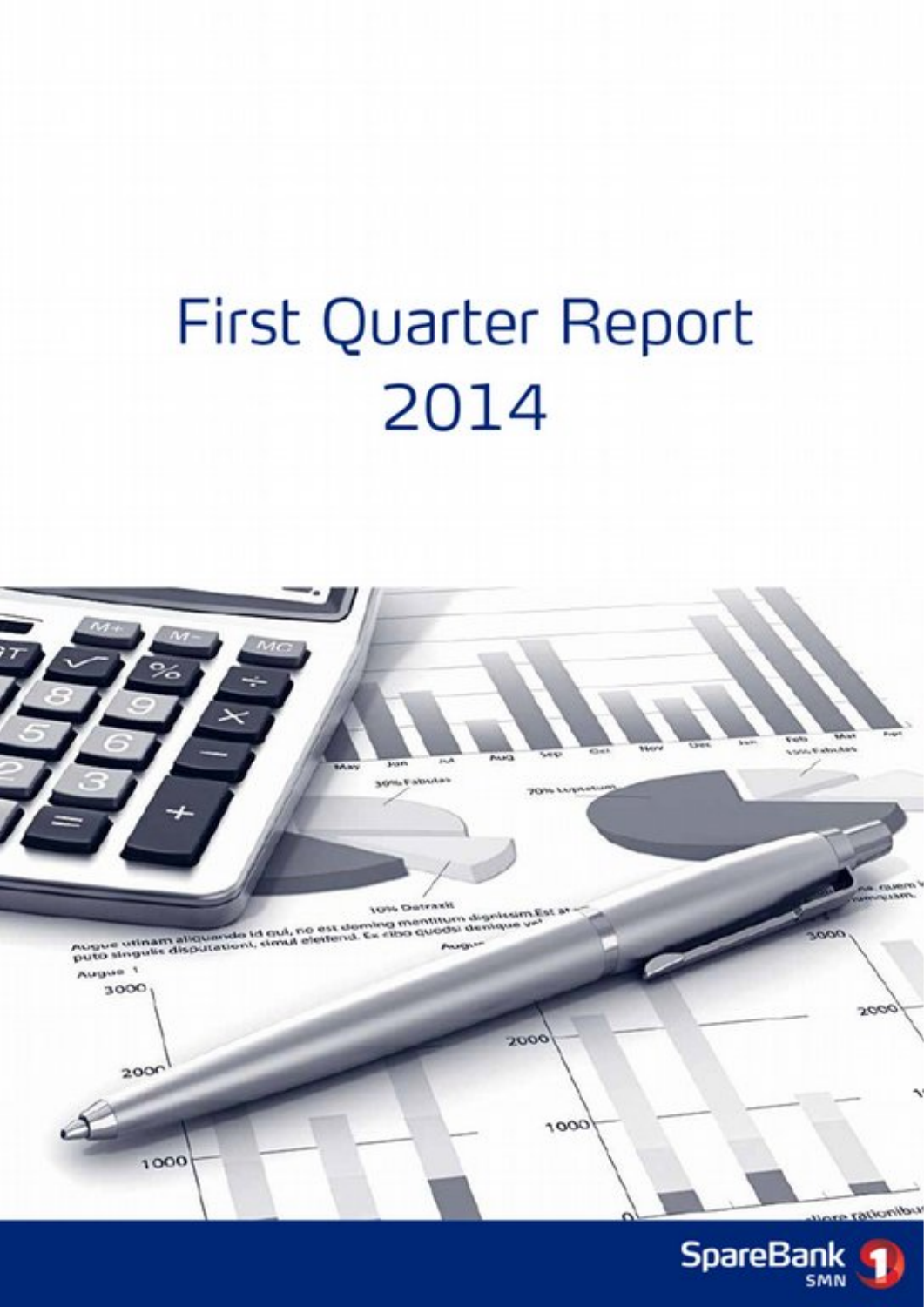

# Contents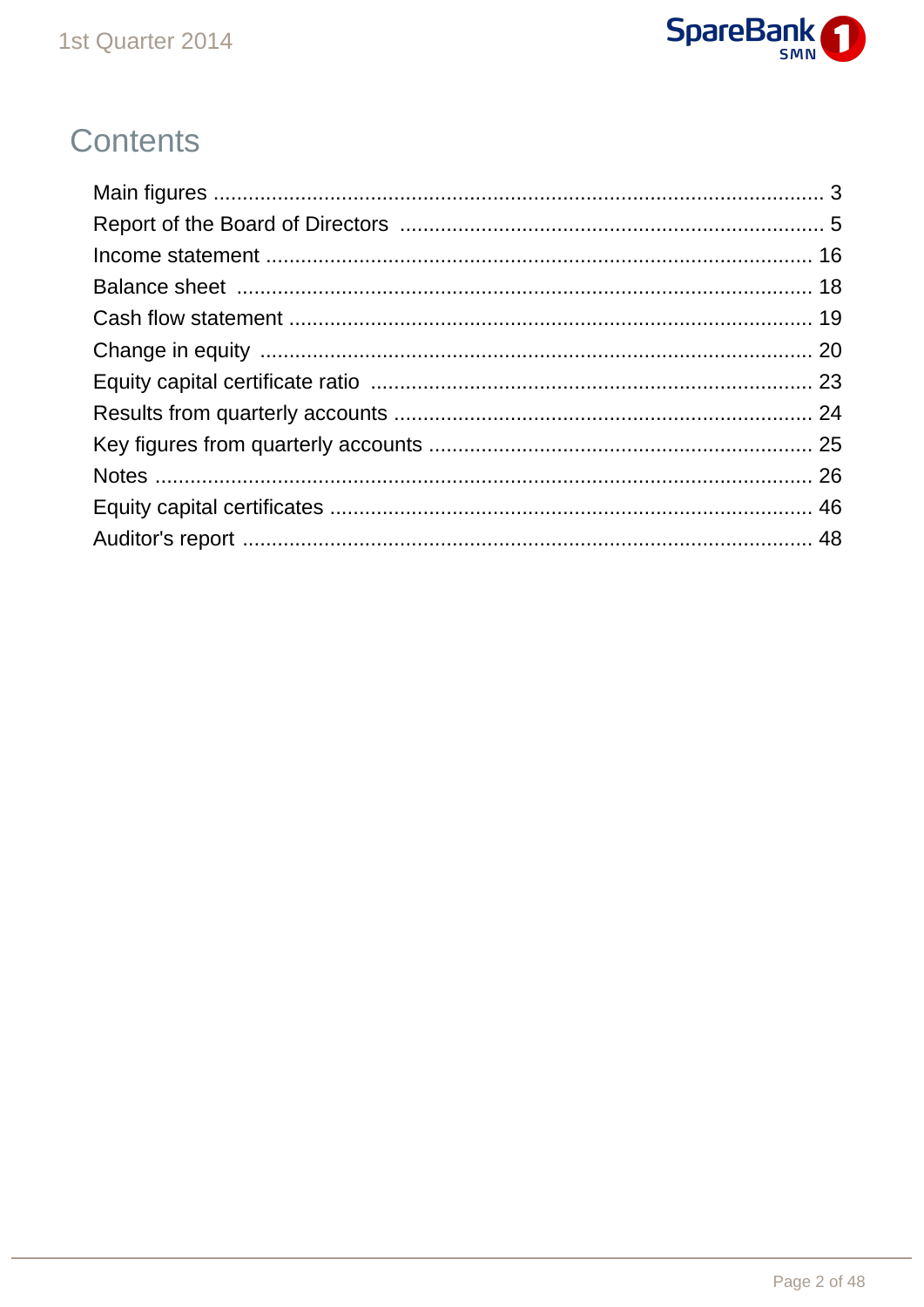

# Main figures

|                                                               | 31 Mar 2014 |        | 31 Mar 2013 |        | 2013        |        |
|---------------------------------------------------------------|-------------|--------|-------------|--------|-------------|--------|
| From the profit and loss account                              | <b>NOKm</b> | %      | <b>NOKm</b> | %      | <b>NOKm</b> | $\%$   |
| Net interest                                                  | 412         | 1.45   | 343         | 1.25   | 1,616       | 1.44   |
| Commission income and other income                            | 385         | 1.36   | 317         | 1.16   | 1,463       | 1.31   |
| Net return on financial investments                           | 257         | 0.91   | 162         | 0.59   | 502         | 0.45   |
| <b>Total income</b>                                           | 1,055       | 3.72   | 822         | 3.01   | 3,580       | 3.20   |
| <b>Total operating expenses</b>                               | 441         | 1.56   | 414         | 1.52   | 1,722       | 1.54   |
| <b>Results</b>                                                | 614         | 2.16   | 407         | 1.49   | 1,859       | 1.66   |
| Loss on loans, guarantees etc                                 | 17          | 0.06   | 17          | 0.06   | 101         | 0.09   |
| <b>Results before tax</b>                                     | 597         | 2.10   | 390         | 1.43   | 1,758       | 1.57   |
| Tax charge                                                    | 99          | 0.35   | 77          | 0.28   | 388         | 0.35   |
| Result investment held for sale, after tax                    | 1           | 0.00   | 7           | 0.03   | 30          | 0.03   |
| Net profit                                                    | 500         | 1.76   | 321         | 1.17   | 1,400       | 1.25   |
|                                                               |             |        |             |        |             |        |
|                                                               | 31 Mar      |        | 31 Mar      |        |             |        |
| <b>Key figures</b>                                            | 2014        |        | 2013        |        | 2013        |        |
| Profitability                                                 |             |        |             |        |             |        |
| Return on equity 1)                                           | 17.7 %      |        | 12.7 %      |        | 13.3 %      |        |
| Cost-income ratio <sup>2)</sup>                               | 42 %        |        | 50 %        |        | 48 %        |        |
| <b>Balance sheet</b>                                          |             |        |             |        |             |        |
| Gross loans to customers                                      | 79,366      |        | 76,425      |        | 80,303      |        |
| Gross loans to customers incl. SB1 Boligkreditt and SB1       |             |        |             |        |             |        |
| Næringskreditt                                                | 111,560     |        | 106,830     |        | 112,038     |        |
| Deposits from customers                                       | 54,736      |        | 52.603      |        | 56,074      |        |
| Deposit-to-loan ratio                                         | 69 %        |        | 69 %        |        | 70 %        |        |
| Growth in loans incl. SB1 Boligkreditt and SB1 Næringskreditt | 4.4 %       |        | 9.7%        |        | 6.8%        |        |
| Growth in deposits                                            | 4.1%        |        | 7.4 %       |        | 7.3%        |        |
| Average total assets                                          | 113,485     |        | 109,344     |        | 111,843     |        |
| <b>Total assets</b>                                           | 111,609     |        | 110,790     |        | 115,360     |        |
| Losses and defaults in % of gross loans incl. SB1             |             |        |             |        |             |        |
| <b>Boligkreditt and SB1 Næringskreditt</b>                    |             |        |             |        |             |        |
| Impairment losses ratio                                       | 0.06%       |        | 0.06%       |        | 0.09%       |        |
| Non-performing commitm. as a percentage of gross loans 3)     | 0.24%       |        | 0.36%       |        | 0.34 %      |        |
| Other doubtful commitm. as a percentage of gross loans        | 0.21%       |        | 0.15%       |        | 0.14%       |        |
| <b>Solidity</b>                                               |             |        |             |        |             |        |
| Capital adequacy ratio                                        | 14.8%       |        | 13.3 %      |        | 14.7 %      |        |
| Core capital ratio                                            | 12.9%       |        | 11.7%       |        | 13.0%       |        |
| Common equity tier 1                                          | 11.1%       |        | 10.4 %      |        | 11.1%       |        |
| Core capital                                                  | 11,303      |        | 9,686       |        | 10,989      |        |
| Net equity and related capital                                | 12,893      |        | 10,971      |        | 12,417      |        |
| <b>Branches and staff</b>                                     |             |        |             |        |             |        |
| Number of branches                                            | 50          |        | 50          |        | 50          |        |
| No. Of full-time positions                                    | 1,157       |        | 1,171       |        | 1,159       |        |
|                                                               |             |        |             |        |             |        |
|                                                               | 31 Mar      | 31 Mar |             |        |             |        |
| Key figures ECC 4)                                            | 2014        | 2013   | 2013        | 2012   | 2011        | 2010   |
| ECC ratio                                                     | 64.6%       | 64.6%  | 64.6%       | 64.6%  | 60.6%       | 61.3%  |
| Number of certificates issued, millions                       | 129.83      | 129.83 | 129.83      | 129.83 | 102.76      | 102.74 |
| ECC price                                                     | 53.75       | 46.90  | 55.00       | 34.80  | 36.31       | 49.89  |
| Stock value (NOKM)                                            | 6,978       | 6,089  | 7,141       | 4,518  | 3,731       | 5,124  |
| Booked equity capital per ECC (including dividend)            | 56.39       | 50.32  | 55.69       | 50.09  | 48.91       | 46.17  |
| Profit per ECC, majority                                      | 2.48        | 1.55   | 6.92        | 5.21   | 6.06        | 5.94   |
| Dividend per ECC                                              |             |        | 1.75        | 1.50   | 1.85        | 2.77   |
| Price-Earnings Ratio (annualized)                             | 5.42        | 7.55   | 7.95        | 6.68   | 5.99        | 8.40   |

Price-Book Value Ratio 0.95 0.90 0.99 0.69 0.74 1.08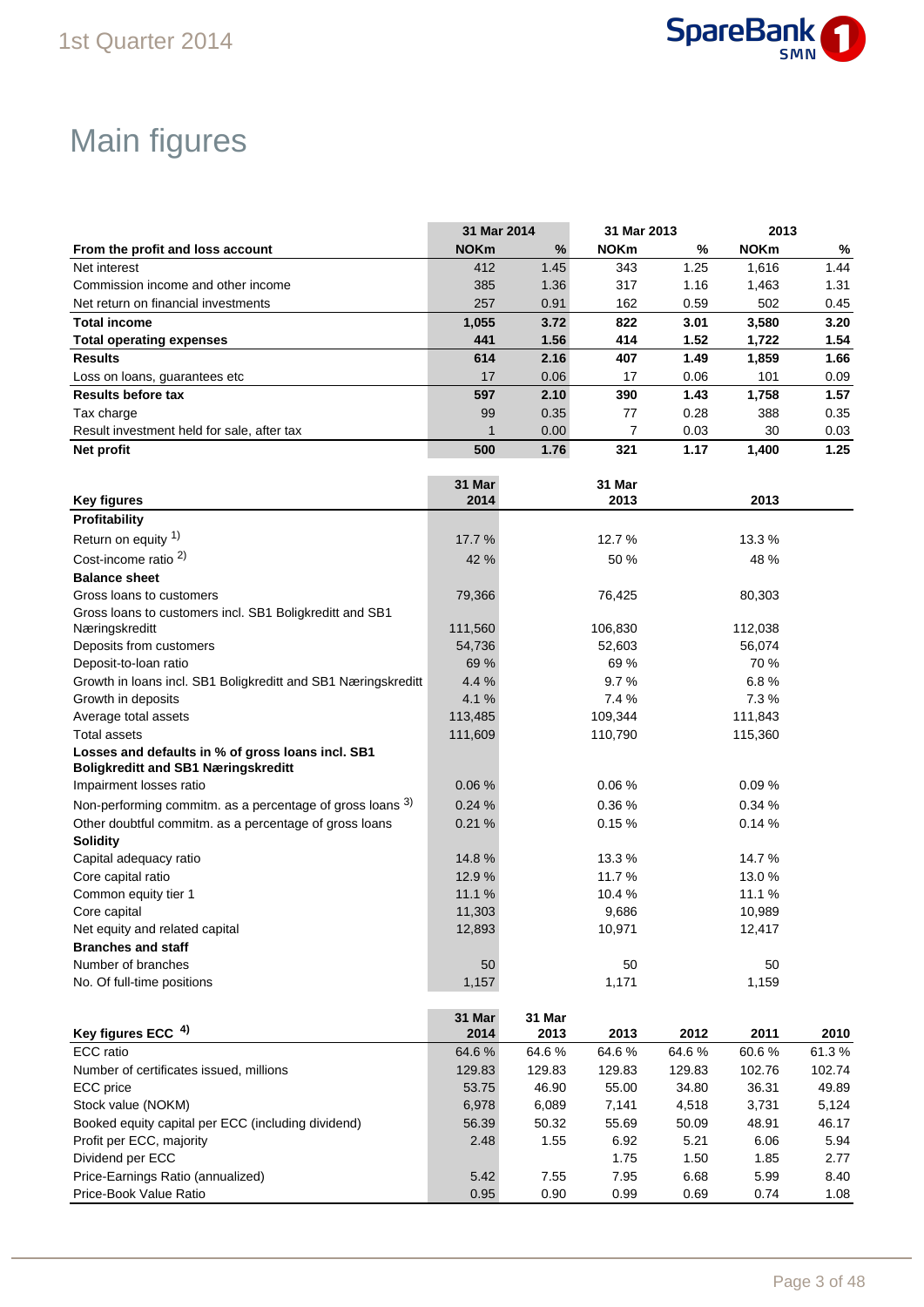



- 1) Net profit as a percentage of average equity
- 2) Total operating expenses as a percentage of total operating income
- 3) Defaults and doubtful loans are reported on the basis of gross lending, including loans sold to SpareBank 1 Boligkreditt and
- SpareBank 1 Næringskreditt, and guarantees drawn
- 4) The key figures are corrected for issues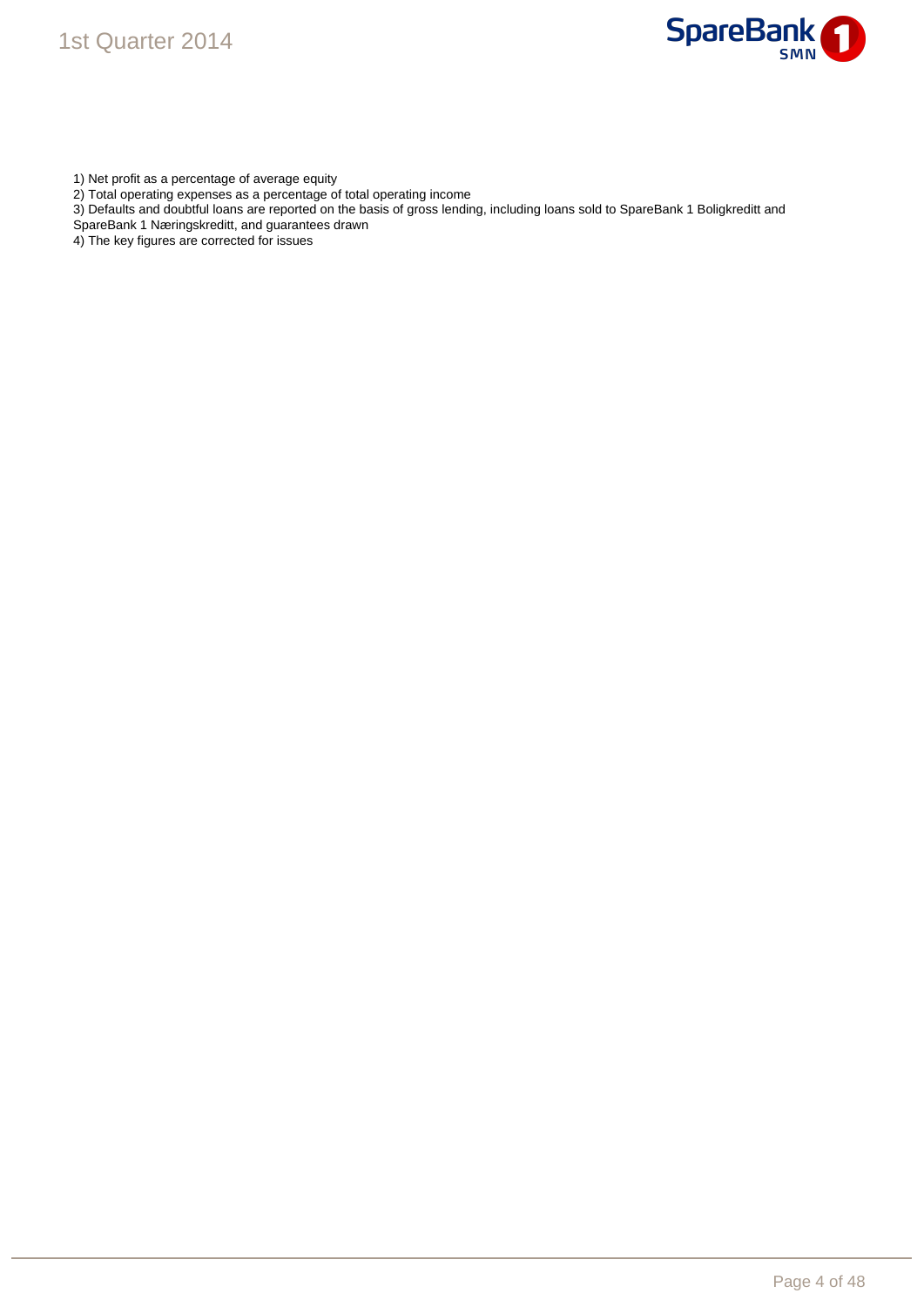

# Report of the Board of Directors

### First quarter 2014

(Consolidated figures. Figures in parentheses refer to the same period of 2013 unless otherwise stated)

- Pre-tax profit: NOK 597m (390m)
- First quarter net profit: NOK 500m (321m)
- Return on equity: 17.7 per cent (12.7 per cent)
- Growth in lending: 4.4 per cent (9.7 per cent) last 12 months
- Growth in deposits: 4.1 per cent (7.4 per cent) last 12 months
- CET1 capital adequacy: 11.1 per cent (10.4 per cent)
- Earnings per EC: NOK 2.48 (1.55)

### Good performance in first quarter 2014

### **Highlights**

- Core business substantially strengthened. Increased net interest revenue from both retail and corporate segment
- Profit improvement of NOK 179m compared with first quarter 2013, of which unrealised gain on the agreed sale of the bank's stake in Nets Holding accounts for NOK 148m
- **Low loan losses**
- Financial position in keeping with the Group's capital plan: CET1 ratio 11.1 per cent (10.4 per cent)
- Reduced lending to corporate customers

In the first quarter of 2014 SpareBank 1 SMN achieved a net profit of NOK 500m (321m) and a return on equity of 17.7 per cent (12.7 per cent). Pre-tax profit was NOK 597m (390m).

In the first quarter operating income increased compared with the same period of 2013 to NOK 797m (660m), largely as a result of increased lending margins.

Return on financial assets was NOK 257m (162m), of which income from owner interests accounted for NOK 82m (101m). The gain resulting from the agreed sale of the Bank's stake in Nets Holding came to NOK 157m, including dividend received and a foreign exchange gain.

Operating expenses came to NOK 441m (414m) in the first quarter of 2014.

Loan losses totalled NOK 17m (17m) in the first quarter.

As of 31 March 2014, 12-month lending growth was 4.4 per cent (9.7 per cent) and deposit growth was 4.1 per cent (7.4 per cent).

CET1 capital adequacy at 31 March 2014 was 11.1% (10.4%). SpareBank 1 SMN is planning for a CET1 ratio of 13.5% by 30 June 2016. SpareBank 1 SMN's capital plan is further described in the section on financial strength. The CET1 ratio shows no change from year-end, the main reason being a doubling of the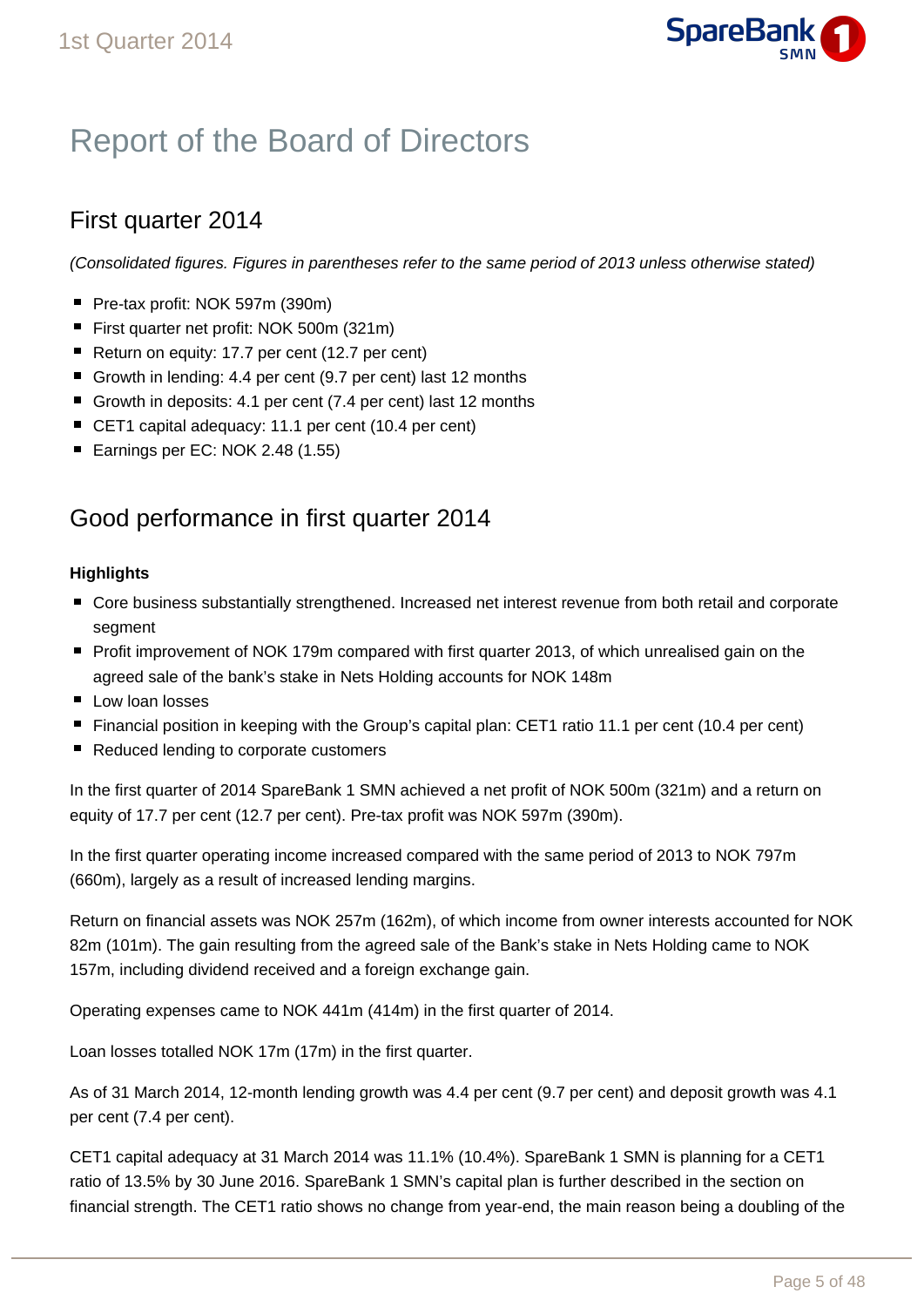

LGD floor which had a negative effect of 0.6 percentage point on core capital adequacy as from 1 January 2014 (account being taken of the removal of the Basel I floor), at the same time a very good result for the period strengthened in isolation the financial position by 0.6 percentage point. This left CET1 capital adequacy at the same level as at 31 December 2013. Corrected for the effect of increased home loan weights, the bank's risk-weighted assets rose by 0.3% in the first quarter of 2014.

First-quarter earnings per EC were NOK 2.48 (1.55), and book value per EC was NOK 56.39 (50.32) at quarter-end. The market price at the same point was NOK 53.75 (46.90). A cash dividend of NOK 1.75 per EC was paid in 2014 for the year 2013.

### **Net interest income**

Net interest income in the first quarter came to NOK 412m (343m).

Net interest income strengthened substantially through 2013 as a result of interest rates increases on loans to retail and corporate customers in the second quarter of 2013. Income from loans sold to SpareBank 1 Boligkreditt and SpareBank 1 Næringskreditt is recorded as commission income, not as interest income. Loans sold to SpareBank 1 Boligkreditt and SpareBank 1 Næringskreditt were also repriced, and commissions totalled NOK 123m (85m) in the first quarter of 2014.

Lending margins rose due to increased capital requirements for Norwegian banks. As a result more equity is needed to back each interest-earning krone loaned.

In March the bank adopted a reduction in its lending rate on selected home mortgage loans. It concurrently announced a reduction in its deposit rate on some deposit products. The net profit effect on an annual basis is calculated at NOK 30m. The rate changes will have effect as from mid-June 2014.

### **Increased commission income**

Net commission and other operating income came to NOK 385m (317m) in the first quarter of 2014. Increased income from SpareBank 1 Boligkreditt accounts for NOK 38m of an overall increase of NOK 68m. Commission income from SpareBank 1 Boligkreditt has risen as a result of higher margins on home mortgage loans transferred to SpareBank 1 Boligkreditt. Other growth in incomes is mainly ascribable to a positive trend in incomes from payment services and accounting services.

|                                                               | 31 Mar | 31 Mar |        |
|---------------------------------------------------------------|--------|--------|--------|
| <b>Commission income, NOKm</b>                                | 2014   | 2013   | Change |
| <b>Payment transfers</b>                                      | 60     | 51     | 9      |
| Savings                                                       | 10     | 9      |        |
| Insurance                                                     | 31     | 29     | 2      |
| Guarantee commission                                          | 13     | 11     |        |
| Real estate agency                                            | 71     | 73     | -2     |
| Accountancy services                                          | 47     | 33     | 15     |
| Active management                                             | 3      | 3      | 0      |
| Rent                                                          | 11     | 11     | 0      |
| Other commissions                                             | 16     | 13     | 3      |
| <b>Commissions ex SB1 Boligkreditt and SB1 Næringskreditt</b> | 262    | 232    | 30     |
| Commissions SB1 Boligkreditt and SB1 Næringskreditt           | 123    | 85     | 38     |
| <b>Total commissions</b>                                      | 385    | 317    | 68     |

### **Good return on financial investments**

Overall return on financial investments (excluding the bank's share of the profit/loss of affiliates and joint ventures) was NOK 175m (61m). Overall return breaks down as follows: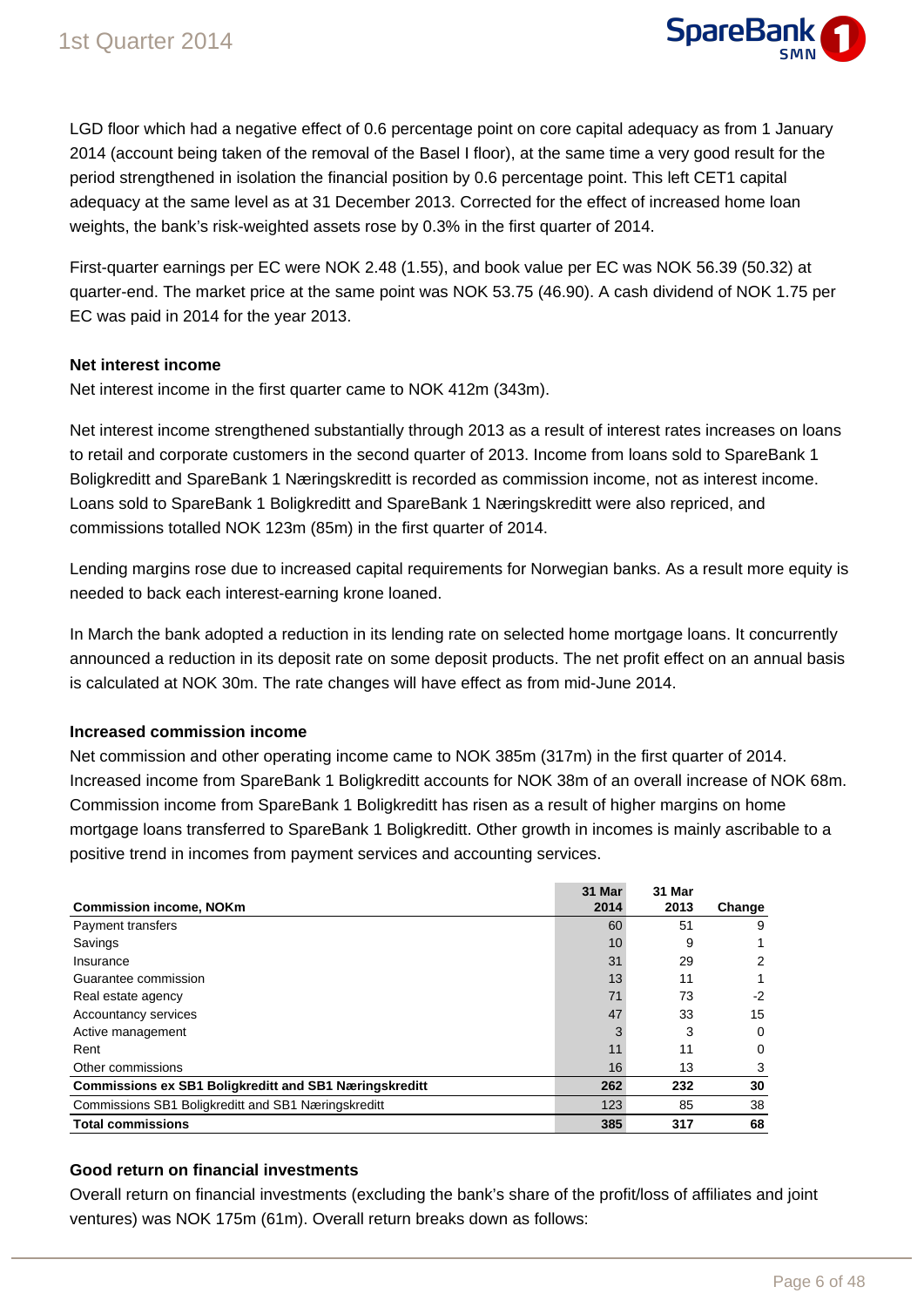

- Return on the Group's share portfolios totalled NOK 156m (24m)
- Unrealised gain on the agreed sale of the bank's stake in Nets Holding NOK 148m and dividend received from Nets Holding amount to NOK 9m. SpareBank 1 SMN has signed an agreement to sell its stake in Nets Holding. The bank owns 2.2 per cent of Nets Holding, corresponding to 4,028,773 shares. The sale requires approval by the regulatory authorities. This process is expected to be completed in the second quarter of 2014. The shares are measured at fair value via profit and loss, and at the end of the first quarter were valued at the agreed sale price in Danish kroner converted to the price in effect on the balance sheet date
- Net loss on bonds and derivatives is NOK 1m (gain of 11m)
- Gains on foreign-exchange and fixed-income trading at SpareBank 1 SMN Markets was NOK 20m (25m)

|                                             | 31 Mar | 31 Mar         |
|---------------------------------------------|--------|----------------|
| Capital gains/dividends, shares             | 2014   | 2013           |
| Capital gains/dividends, shares             | 156    | 24             |
| Bonds and derivatives                       | $-1$   | 11             |
| Forex and fixed income business, Markets    | 20     | 25             |
| Net return on financial investments         | 175    | 61             |
| SpareBank 1 Gruppen                         | 46     | 61             |
| SpareBank 1 Markets                         | $-4$   |                |
| SpareBank 1 Boligkreditt                    | 8      | 12             |
| SpareBank 1 Næringskreditt                  | 11     | $\overline{2}$ |
| <b>BN Bank</b>                              | 25     | 26             |
| Other jointly controlled companies          | $-3$   | -1             |
| Income from investment in related companies | 82     | 101            |
| <b>Total</b>                                | 257    | 162            |

### **SpareBank 1 Gruppen**

SpareBank 1 Gruppen's post-tax profit in the first quarter of 2014 was NOK 249m (315m). The main contributor to the profit is SpareBank 1 Forsikring.

SpareBank 1 SMN's share of the profit was NOK 46m (61m).

### **SpareBank 1 Markets**

SpareBank 1 SMN has a 24 per cent stake in SpareBank 1 Markets. The company recorded a deficit of NOK 17m in the first quarter of which SpareBank 1 SMN's share was NOK 4m.

### **SpareBank 1 Boligkreditt**

SpareBank 1 Boligkreditt was established by the banks participating in the SpareBank 1 Alliance to take advantage of the market for covered bonds. The banks sell their best secured home mortgage loans to the company, and in so doing benefit from reduced funding costs. As of 31 March 2014 the bank had sold NOK 31bn (30bn) to SpareBank 1 Boligkreditt, corresponding to 45 per cent (47 per cent) of total lending to retail borrowers.

The bank's stake in SpareBank 1 Boligkreditt is 17.5 per cent, and the bank's share of that company's profit in the first quarter of 2014 was NOK 8m (12m).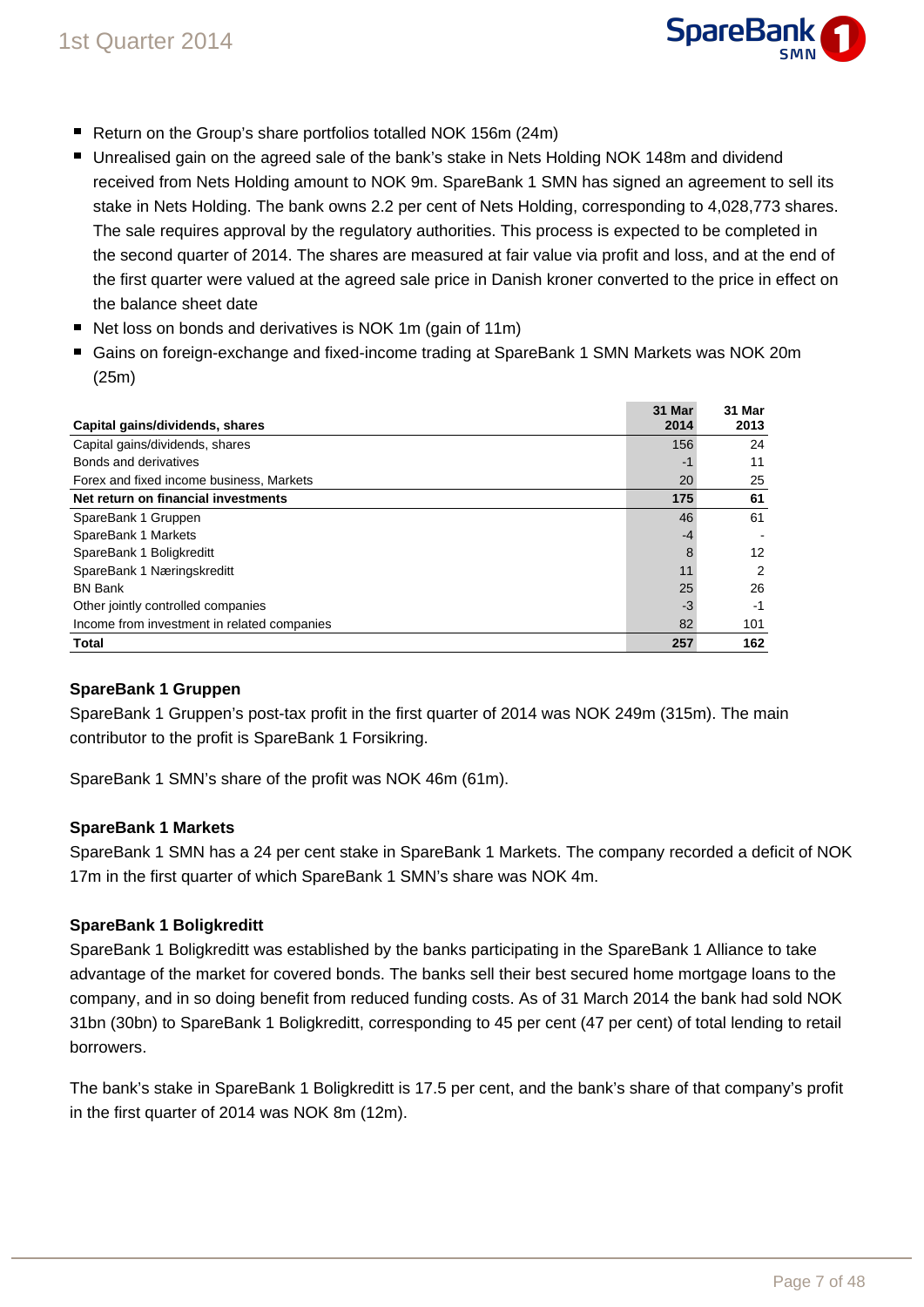

### **SpareBank 1 Næringskreditt**

SpareBank 1 Næringskreditt is established along the same lines, and with the same administration, as SpareBank 1 Boligkreditt. By the end of the first quarter of 2014, loans worth NOK 1.2bn (0.6 bn) had been sold to SpareBank 1 Næringskreditt.

SpareBank 1 SMN's stake in the company is 33.7 per cent, and the bank's share of the company's profit in the first quarter of 2014 was NOK 11m (2m). The bank's ownership interest reflects its relative share of commercial property loans sold and its stake in BN Bank. The profit improvement is ascribable to the change in the interest rate applied between SpareBank 1 Næringskreditt and BN Bank. Being the price paid for commission, this rate reflects the capital costs for BN Bank's loans sold to SpareBank 1 Næringskreditt.

#### **BN Bank**

SpareBank 1 SMN has a 33 per cent stake in BN Bank as of 31 March 2014.

SpareBank 1 SMN's share of the profit of BN Bank in the first quarter of 2014 was NOK 25m (26m), yielding a return on equity of 8.1 per cent. The profit is affected by the interest rate change mentioned in the preceding section. As from 2014 there are no amortisation effects related to BN Bank. In the first quarter of 2013 amortisation effects amounted to NOK 4m of the profit of NOK 26m. BN Bank's focus is on implementing profitability-enhancing measures, and it has achieved increased lending margins and cost reductions. Work continues on further internal measures with a view to profitability enhancement and to scaling back risk-weighted assets. BN Bank received approval to apply the advanced IRB approach to its corporate portfolio in April 2014.

### **Other companies**

The profit in the first quarter of 2014 mainly comprises SpareBank 1 SMN's profit share in SpareBank 1 Kredittkort.

### **Assets held for sale**

A profit of NOK 1m (7m) was recorded on assets held for sale in the first quarter of 2014.

### **Reduced cost growth**

Overall costs came to NOK 441m (414m) in the first quarter of 2014, having risen by NOK 27m or 6.5 per cent.

Parent bank cost growth rose by NOK 10m or 3.3 per cent, in keeping with the cost ambition to limit cost growth to 3 per cent per year up to and including 2015. A project launched with the aim of ensuring continual improvement will contribute to enhancing the bank's efficiency.

The number of FTEs at the Parent bank has been reduced by about 40 since the start of 2013.

For the subsidiaries, overall cost growth was NOK 17m or 14.3 per cent. The increase is largely attributable to an expanded cost base at SpareBank 1 Regnskapshuset SMN following acquisition of local accountancy firms. This is in keeping with the company's adopted strategy plan.

Operating expenses measured 1.56 per cent (1.52 per cent) of average total assets. The Group's cost-income ratio was 42 per cent (50 per cent).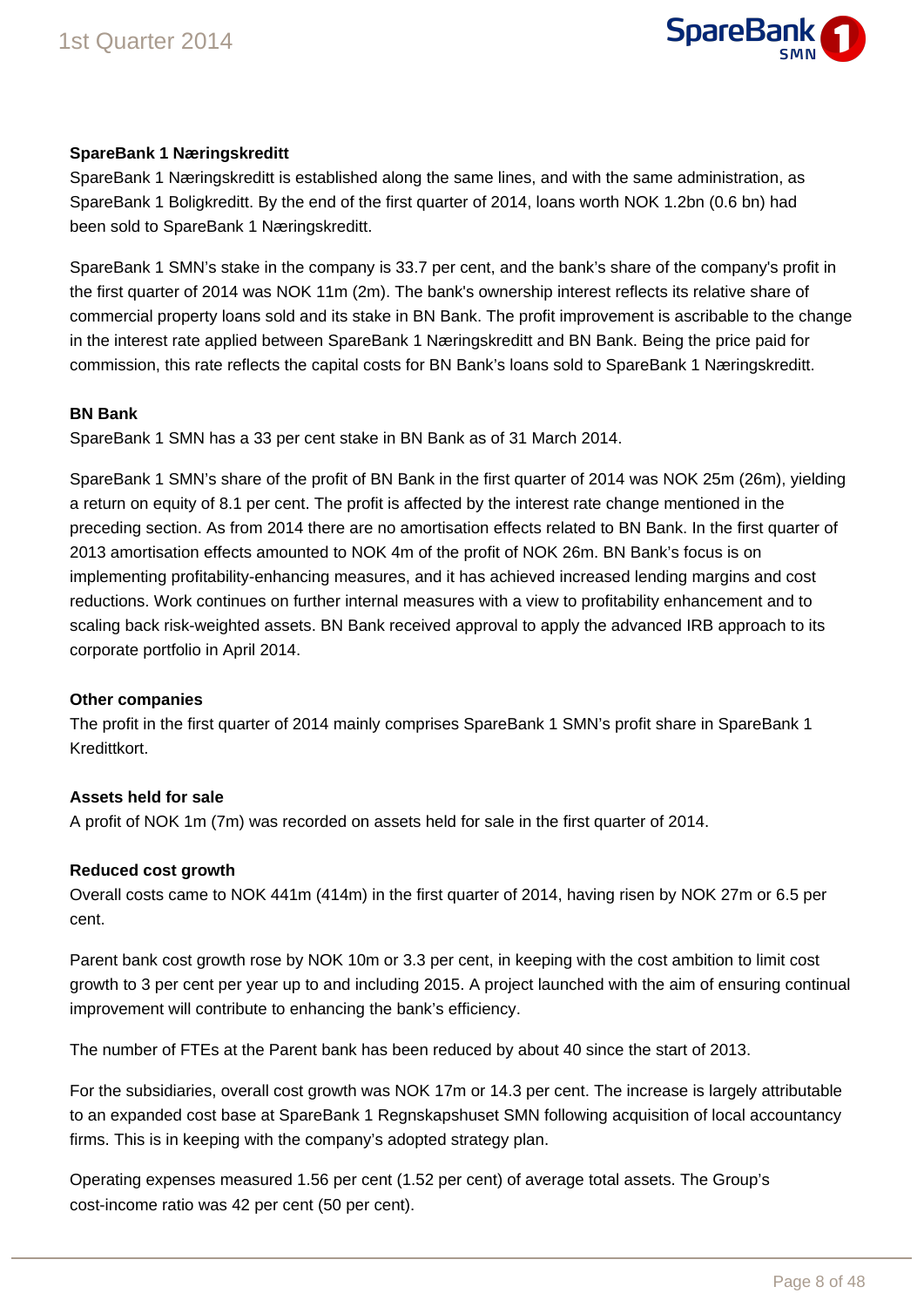

### **Low losses and low defaults**

Loan losses came to NOK 17m (17m) in the first quarter of 2014.

Net losses of NOK 16m were recorded on loans to corporate customers, including losses at SpareBank 1 Finans Midt-Norge of NOK 2m. On the retail portfolio a net loss of NOK 1m was recorded in the first quarter of 2014.

Total individually assessed loan impairment write-downs came to NOK 173m (143m) in the first quarter of 2014, an increase of NOK 30m over the last 12 months.

Total problem loans (defaulted and doubtful) came to NOK 494m (548m), or 0.44 per cent (0.51 per cent) of gross outstanding loans as at 31 March 2014.

Defaults in excess of 90 days totalled NOK 263m (388m) – down NOK 125m. Defaults measure 0.24 per cent (0.36 per cent) of gross lending (including loans sold to SpareBank 1 Boligkreditt and SpareBank 1 Næringskreditt). Of total defaults, NOK 59m (71m) are loss provisioned, corresponding to 22 per cent (18 per cent).

Defaults break down to NOK 120m on corporate customers and NOK 143m on retail customers.

Other doubtful exposures totalled NOK 231m (160m), i.e. 0.21 per cent (0.15 per cent) of gross outstanding loans. NOK 114m (72m) or 49 per cent (45 per cent) are loss provisioned.

Other doubtful exposures break down to NOK 210m to corporate customers and NOK 21m to retail customers.

### **Collectively assessed impairment write-downs**

Collective assessment of impairment write-downs is based on two factors:

- events that have affected the Bank's portfolio (causing migration between risk categories)
- events that have not yet affected the portfolio since the Bank's credit risk models do not capture the effects rapidly enough (e.g. macroeconomic factors).

For the first quarter no basis is found for any change in collectively assessed impairment write-downs. The aggregate volume of such write-downs is NOK 295m (295m).

### **Total assets of NOK 112bn**

The bank's assets totalled NOK 112bn at 31 March 2014 compared with NOK 111bn one year previously.

By quarter-end loans worth 32.2bn (30.4bn) had been sold from SpareBank 1 SMN to SpareBank 1 Boligkreditt and SpareBank 1 Næringskreditt. These loans do not figure as lending in the Bank's balance sheet. The comments covering lending growth include loans sold to SpareBank 1 Boligkreditt and SpareBank 1 Næringskreditt.

### **Reduced lending to corporates**

(Distributed by sector - see note 5 og note 10)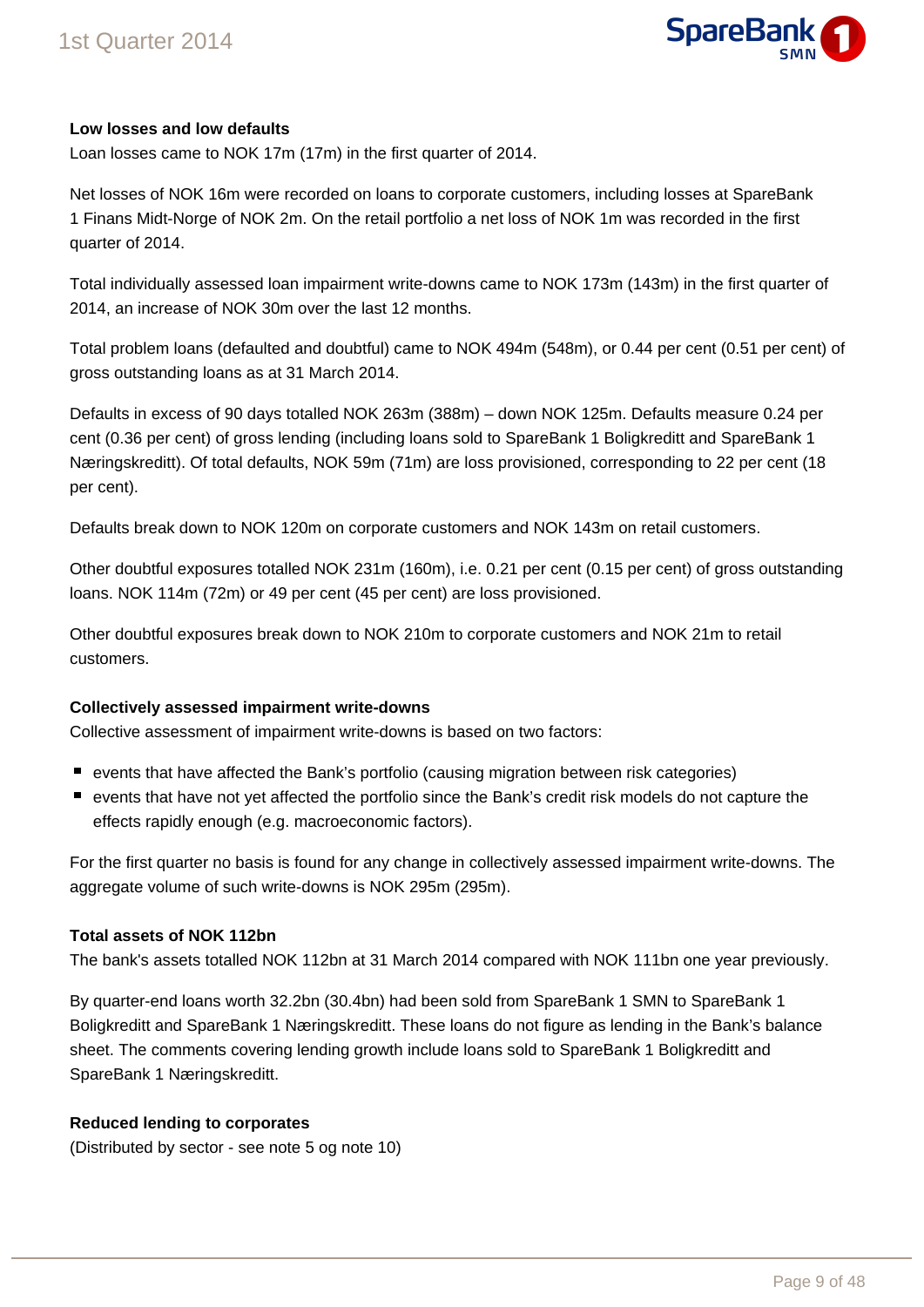

In the last 12 months, total outstanding loans rose by NOK 4.7bn (9.4bn) or 4.4 per cent (9.7 per cent) to reach NOK 111.6bn (incl. SpareBank 1 Boligkreditt and SpareBank 1 Næringskreditt) at the end of the first quarter of 2014.

Lending to corporates was reduced by NOK 0.9bn (growth of NOK 2.4bn) or 2.1 per cent (growth of 5.8 per cent) in the last 12 months. Overall loans to corporates totalled NOK 42.0bn at the end of the first quarter of 2014. In the same quarter, lending to corporates was reduced by NOK 1.5bn or 3.4 per cent. The reduction in lending to corporates is anchored in the Bank's capital plan and mainly attributable to reduced lending to large customers. Growth in lending to small and medium businesses is positive.

Lending to retail customers rose by NOK 5.6bn (7.1bn) or 8.8 per cent (12.5 per cent) to reach NOK 69.5bn in the past 12 months. Growth in the first quarter of 2014 was NOK 1bn or 1.5 per cent.

Loans to retail customers accounted for 62 per cent (60 per cent) of gross lending (incl. SpareBank 1 Boligkreditt and SpareBank 1 Næringskreditt) to customers at 31 March 2014.

Customer deposits rose by NOK 2.1bn (3.6bn) in the last 12 months to reach NOK 54.7bn at 31 March 2014. This represents a growth of 4.1 per cent (7.4 per cent).

Retail customer deposits rose by NOK 1.3bn (1.8bn) or 5.9 per cent (8.6 per cent) to reach NOK 24.2bn, while deposits from corporates rose by NOK 0.8bn (1.8bn) or 2.7 per cent (6.5 per cent) to NOK 30.6bn.

### **Investment products**

The customer portfolio of off-balance sheet investment products totalled NOK 5.4bn at 31 March 2013, an increase of 18 per cent since the first quarter of 2013. Growth is largest in the equity fund portfolio and is driven both by value increases and new sales.

|                                           | 31 Mar | 31 Mar |        |
|-------------------------------------------|--------|--------|--------|
| Saving products, customer portfolio, NOKm | 2014   | 2013   | Change |
| Equity funds                              | 3,635  | 2.817  | 818    |
| Pension products                          | 545    | 648    | $-103$ |
| Active management                         | 1.201  | 1.043  | 158    |
| Energy fund management                    | 67     | 127    | -60    |
| <b>Total</b>                              | 5.448  | 4.635  | 813    |

### **Insurance products**

The bank's insurance portfolio grew by 6 per cent in the last 12 months. Non-life insurance showed 1 per cent growth, personal insurance 20 per cent and the occupational pensions portfolio 9 per cent growth. Total incomes on the bank's insurance portfolio passed NOK 120m in 2013 and are expected to show the stable growth again in 2014.

| Insurance, premium volume, NOKm | 31 Mar<br>2014 | 31 Mar<br>2013 | Change |
|---------------------------------|----------------|----------------|--------|
| Non-life insurance              | 695            | 685            | 10     |
| Personal insurance              | 227            | 189            | 38     |
| Occupational pensions           | 188            | 173            | 15     |
| <b>Total</b>                    | 1.110          | 1.047          | 63     |

### **Retail banking segment and corporate banking segment**

As from 2014 organisational readjustments take effect. The retail segment is to cover agricultural customers, associations etc and sole proprietorships. In 2013 these customers were part of the SME segment. Other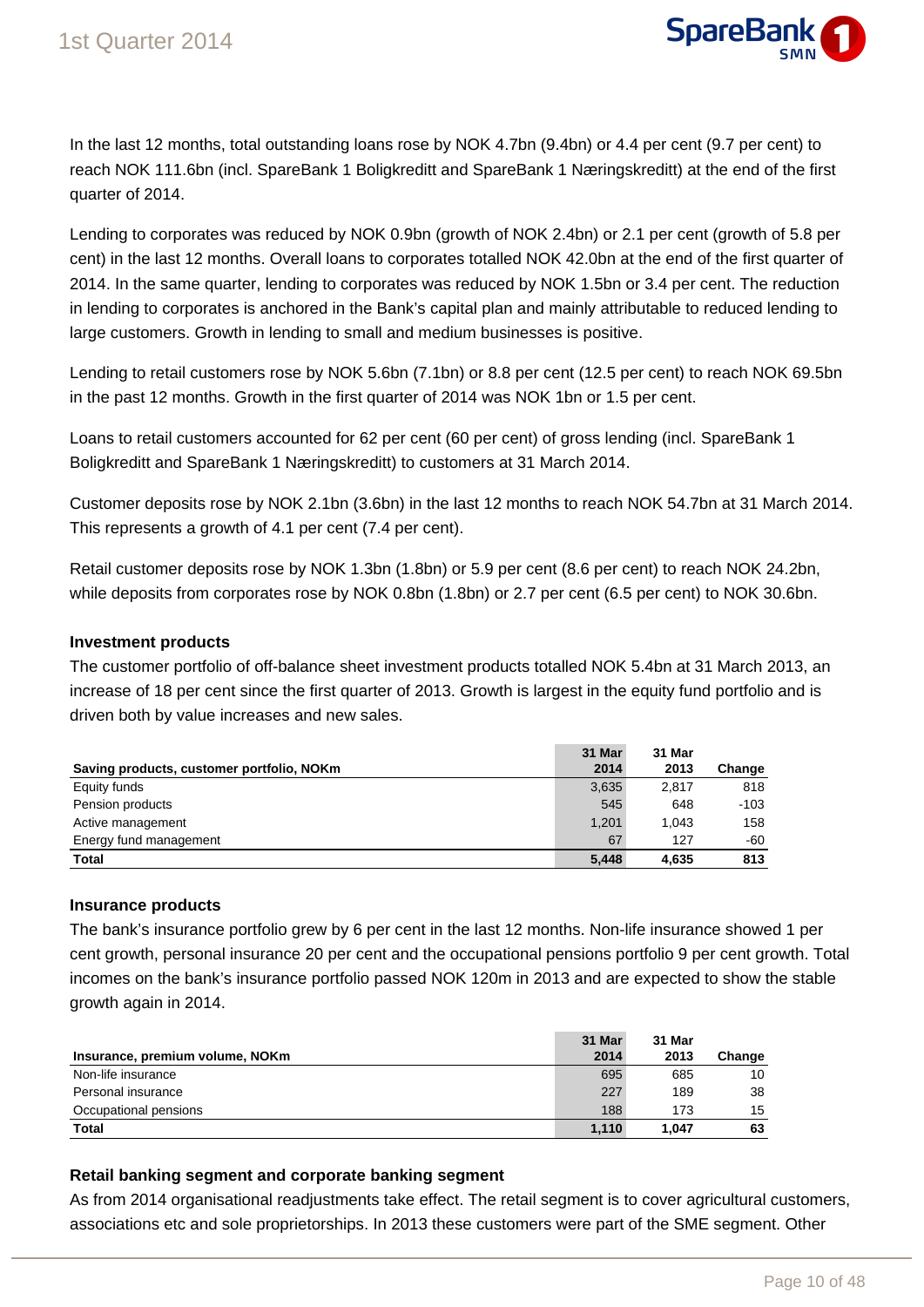

customers in the SME segment are included in the corporate segment. Historical data for the retail segment and the corporate segment are therefore incomplete and in the following no comparison is made with the previous year's figures for each of the segments overall.

|                                           |               | <b>Retail Corporate</b> |
|-------------------------------------------|---------------|-------------------------|
|                                           | <b>Market</b> | <b>Market</b>           |
| Net interest                              | 197           | 206                     |
| Interest from allocated capital           | 9             | 14                      |
| <b>Total interest income</b>              | 206           | 220                     |
| Commission income and other income        | 194           | 38                      |
| Net return on financial investments       | 0             | 9                       |
| <b>Total income</b>                       | 400           | 267                     |
| Total operating expenses                  | 204           | 84                      |
| <b>Ordinary operating profit</b>          | 196           | 182                     |
| Loss on loans, guarantees etc.            |               | 14                      |
| Result before tax including held for sale | 195           | 169                     |
| Post-tax return on equity                 | 36.3%         | 16.5%                   |

### **Retail banking**

Operating income – and return on equity – have increased substantially due to increased margins on home loans on the Bank's own books and on home loans sold to SpareBank 1 Boligkreditt, and totalled NOK 400m at 31 March 2014. Net interest income came to NOK 206m and commission income to NOK 194m. Return on equity in the retail market segment was 36.3 per cent.

For the retail market exc. agricultural customers, associations etc and sole proprietorships

The lending margin in the first quarter of 2014 was 2.65 per cent (2.20 per cent), while the deposit margin was -0.52 per cent (-0.34 per cent)(measured against three-month NIBOR).

In the last 12 months, lending to retail customers rose by 9.0 per cent (12.3 per cent) and deposits from the same segment by 4.9 per cent (8.6 per cent).

Lending to retail customers generally carries low risk, as reflected in continued very low losses. Losses and defaults are expected to remain low. The loan portfolio is secured on residential properties, and the trend in house prices has been satisfactory throughout the market area.

### **Corporate banking**

Operating income totalled NOK 267m in the first quarter of 2014. Net interest income was NOK 220m, while commission income was NOK 47m, incl. NOK 9m on fixed-income and foreign exchange business. In the corporate segment, too, net interest income has risen after the portfolio was repriced in 2013.

Return on equity for corporate customers was 16.5 per cent in the first quarter.

The lending margin was 3.0 per cent and the deposit margin was -0.6 per cent in the first quarter.

Lending was reduced by 4.5 per cent and deposits were reduced by 3.8 per cent in the first quarter of 2014.

### **SpareBank 1 SMN Markets**

SpareBank 1 Markets posted total income of NOK 24m (30m) in the first quarter of 2014. Incomes are relatively stable. As from the fourth quarter of 2013, SpareBank 1 SMN's corporate business was transferred to SpareBank 1 Markets. Customer margins account for NOK 7.8m (6.6m) of income from fixed-income and foreign exchange business.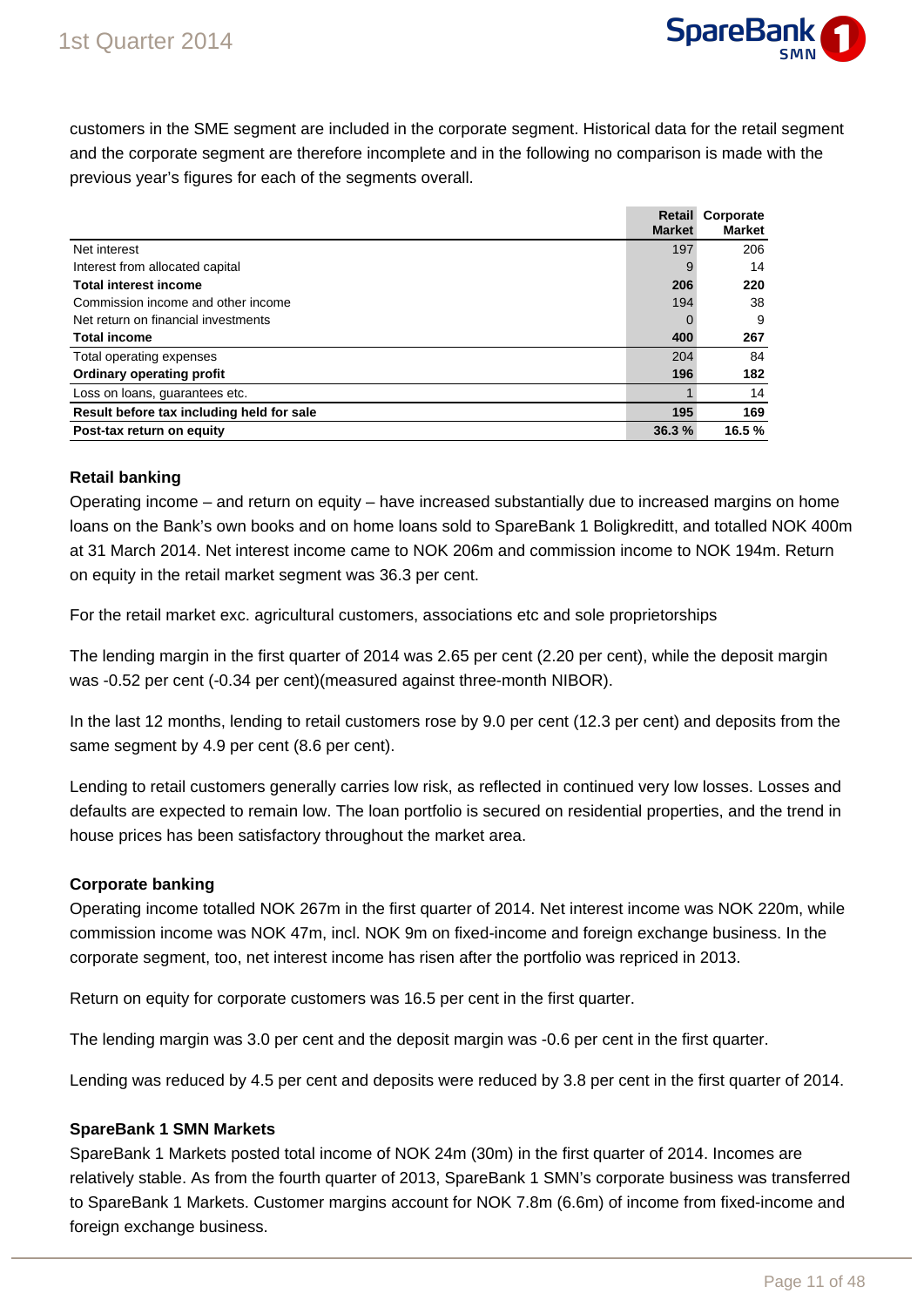

|                                  | 31 Mar | 31 Mar |        |
|----------------------------------|--------|--------|--------|
| Markets (NOKm)                   | 2014   | 2013   | Change |
| Currency trading                 | 16.6   | 19.3   | $-2.7$ |
| Corporate                        | 0.0    | 4.5    | $-4.5$ |
| Securities, brokerage commission | 8.6    | 8.5    | 0.1    |
| SpareBank 1 Markets              | 1.3    | $-2.4$ | 3.7    |
| Investments                      | $-2.4$ | 0.0    | $-2.4$ |
| <b>Total income</b>              | 24.1   | 29.9   | $-5.8$ |

### **Subsidiaries**

The subsidiaries posted an aggregate pre-tax profit of NOK 28.2m (43.0m) in the first quarter of 2014.

| Pre-tax profit, NOKm           | 31 Mar<br>2014 | 31 Mar<br>2013 | Change  |
|--------------------------------|----------------|----------------|---------|
| EiendomsMegler 1 Midt-Norge    | 3.5            | 10.7           | $-7.3$  |
| SpareBank 1 Finans Midt-Norge  | 16.6           | 15.2           | 1.4     |
| SpareBank 1 Regnskapshuset SMN | 6.7            | 3.7            | 3.0     |
| SpareBank 1 SMN Invest         | 0.7            | 13.9           | $-13.2$ |
| Other companies                | 0.7            | $-0.6$         | 1.3     |
| <b>Total</b>                   | 28.2           | 43.0           | $-14.8$ |

**Eiendomsmegler 1 Midt-Norge** leads the field in its catchment area with a market share of about 40 per cent. The company's profit of NOK 3.5m (10.7m) in the first quarter reflects an expected weak start to the year. Profit picked up in March.

**SpareBank 1 Finans Midt-Norge** posted a profit of NOK 16.6m (15.2m) in the first quarter. At quarter-end the company managed leases and car loan agreements worth a total of NOK 3.4bn of which leases account for NOK 1.9bn and car loans for NOK 1.5bn.

**SpareBank 1 Regnskapshuset SMN** posted a pre-tax profit of NOK 6.7m (3.7m).

In collaboration with other SpareBank 1 banks, SpareBank 1 Regnskapshuset SMN has launched a nationwide drive in the accounting business through SpareBank 1 Regnskapshuset. SpareBank 1 Regnskapshuset intends to take its place as one of Norway's leading actors in the accounting industry by building up a national accounting enterprise based on regional ownership, strong links to the owner banks and closeness to the market.

SpareBank 1 Regnskapshuset SMN took over six accounting firms in 2013. Two further accounting firms were acquired in the first quarter of 2014. The strategy of growth through acquisitions represents a consolidation of a fragmented accounting industry.

**Sparebanken SMN Invest's** mission is to invest in shares, mainly in regional businesses. The company posted a net profit of NOK 0.7m (13.9m) in the first quarter of 2014, and manages a portfolio worth about NOK 500 million.

### **Satisfactory funding and good liquidity**

The Bank has a conservative liquidity strategy. The strategy attaches importance to maintaining liquidity reserves that ensure the Bank's ability to survive for 12 months carrying on ordinary operations without need of fresh external funding.

The Bank has liquidity reserves of NOK 20bn and thus has the funding needed for 24 months of ordinary operations without fresh external finance.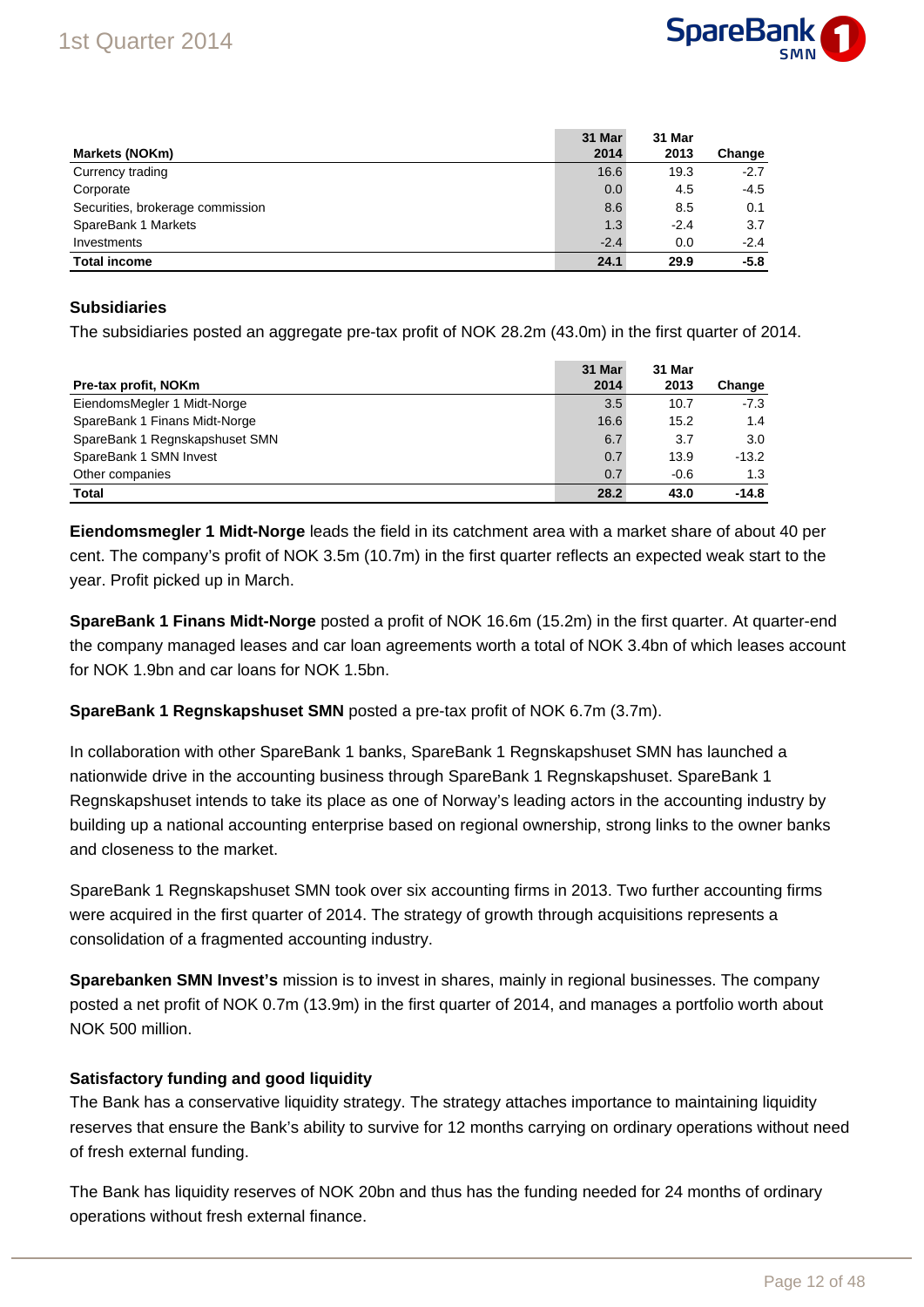

The Bank's funding sources and products are amply diversified. At year-end the proportion of money market funding in excess of 1 year was 76 per cent (72 per cent).

### **Rating**

SpareBank 1 SMN has a rating of A2 (stable) with Moody's and a rating of A- (stable outlook) with Fitch Ratings. The Bank was downgraded by Moody's from A1 to A2 (under review) in December. In the first quarter of 2013 this was changed to A2 (stable).

### **Financial strength**

The CET1 capital ratio was 11.1 per cent (10.4 per cent) as of 31 March 2014. CET1 capital is core capital excluding hybrid capital.

|                              | 31 Mar | 31 Mar |
|------------------------------|--------|--------|
| <b>Figures in NOKm</b>       | 2014   | 2013   |
| Tier 1 capital               | 9,655  | 8,568  |
| Hybrid capital               | 1,647  | 1,118  |
| Subordinated loan            | 1,591  | 1,285  |
| <b>Capital base</b>          | 12,893 | 10,971 |
| Required subordinated debt   | 6,989  | 6,606  |
| <b>Risk weigheted assets</b> | 87,361 | 82,578 |
| Tier 1 capital ratio         | 11.1%  | 10.4 % |
| Core capital ratio           | 12.9 % | 11.7 % |
| Capital adequacy ratio       | 14.8%  | 13.3 % |

The Group has shifted lending growth more over to the retail market segment. Since this means that growth in risk-weighted assets will be lower than the underlying growth in credit, it is in isolation positive for the Bank's capital charges. Due to the transitional rules in the capital requirements regulations, this has resulted in higher regulatory minimum capital requirements.

With effect from 1 January 2014 the risk weights for SpareBank 1 SMN's home loans under IRB were effectively doubled. This is because the LGD floor was doubled from 10 per cent to 20 per cent. The change brings an increase of about NOK 550m in capital charges on home loans. Due to this increase, SpareBank 1 SMN no longer has capital charges linked to the transitional arrangement at the end of the first quarter of 2014.

BN Bank received approval for use of the advanced IRB approach for its corporate portfolio in April 2014. This will on a consolidated basis reduce SMN's risk weighted assets by around NOK 1.5bn. If approval had been received by 31 March 2014, the Group's CET1 ratio would have strengthened by 0.2 percentage points.

A countercyclical buffer of 1 per cent will be introduced at the end of the second quarter of 2015, and the Ministry of Finance decided on 4 April that no change would be made in the buffer. The decision was in keeping with Norges Bank's recommendation. In its statement on systemically important financial institutions (SIFIs), Finanstilsynet (Norway's FSA) has recommended that SpareBank 1 SMN be defined as an SIFI bank on account of its importance for the region. This is in keeping with the Group's own assessments, and implies no change in capital requirements in relation to the levels on which SpareBank 1 SMN has based its capital plan.

The Board of Directors of SpareBank 1 SMN continually assesses the capital situation and future capital requirements. The Directors consider it important for the Group to be sufficiently capitalised to fulfil all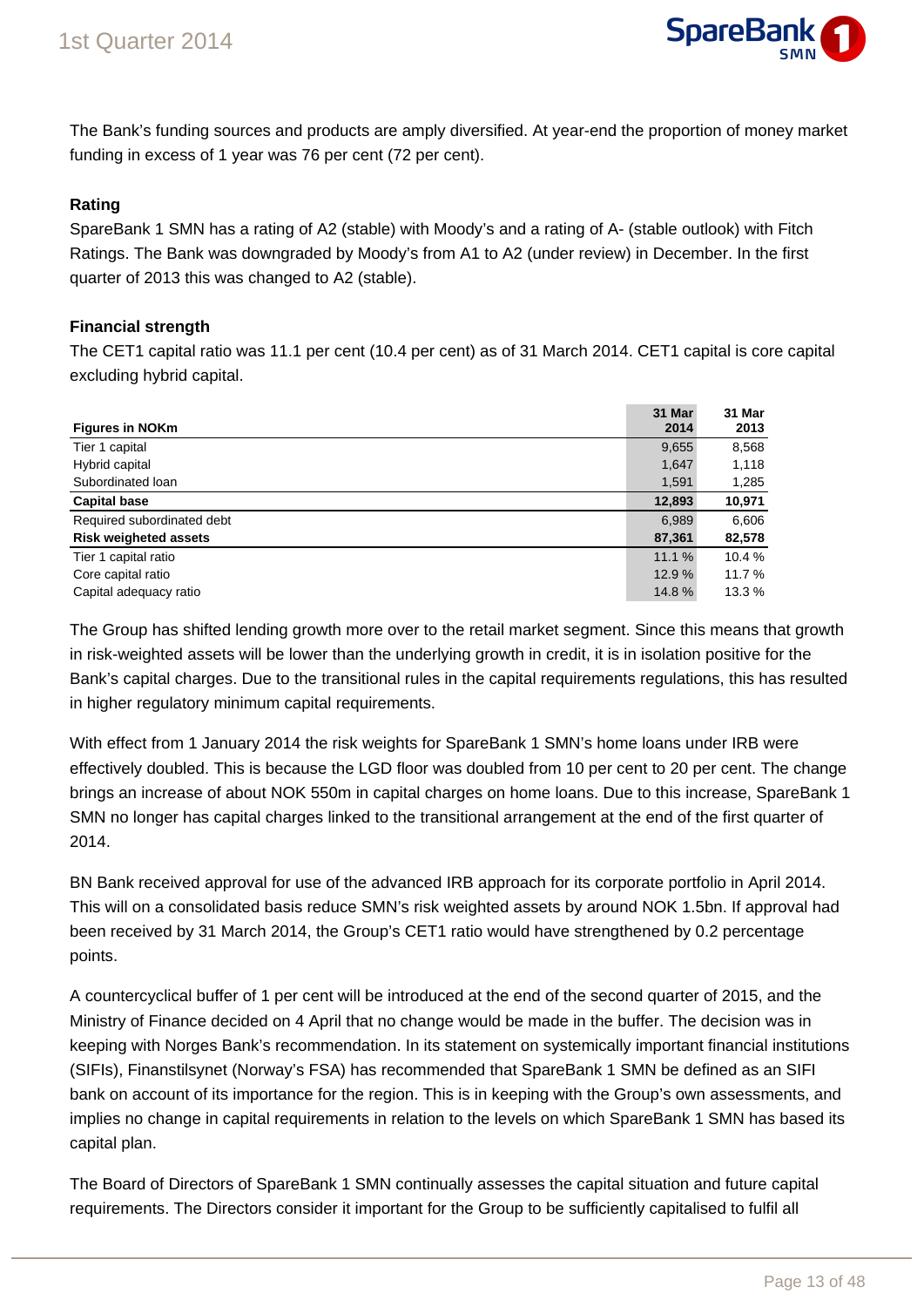

regulatory requirements. The Directors are working on the assumption of a CET1 requirement of 13.5 per cent, consisting of 12 per cent plus a countercyclical buffer of 1 per cent plus a reserve of 0.5 per cent.

SpareBank 1 SMN applied to use the advanced IRB approach in June 2013 and expects Finanstilsynet's response within 12 months. The effect of approval will be limited by the transitional rules. The following are the most important measures in the Group's capital plan:

- Continued sound banking operation through efficiency enhancements and prioritisation of profitable segments. Increased capital requirements for all banks provide a market basis for increased margins on lending
- The dividend policy to entail an effective payout ratio of 25–35 per cent
- Moderate growth in the Bank's asset-intensive activities, giving priority to lending to households and firms in the Bank's catchment area
- Introduction of the advanced IRB approach at SpareBank 1 SMN

SpareBank 1 SMN currently has no plans to issue equity capital, and the Directors are of the view that other measures are sufficient to attain the goal of a CET1 ratio of 13.5 per cent by 30 June 2016.

The Bank is IRB approved and uses the IRB foundation approach to compute capital charges for credit risk.

### **The bank's equity certificate (MING)**

The book value of the bank's EC was NOK 56.39 (50.32) at 31 March 2014, and earnings per EC were NOK 2.48 (1.55).

At 31 March 2014 the EC was priced at NOK 53.75 (46.90), and dividend of NOK 1.75 per EC (1.50) was paid in 2014 for the year 2013.

As of 31 March 2014 the Price / Income ratio was 5.42, and the Price / Book ratio was 0.95.

### **Risk factors**

The credit quality of the Bank's loan portfolio is satisfactory, and loss and default levels are low.

The bank expects the cyclical recovery in Norway to continue, but, based inter alia on signals from the latest report from Norges Bank's regional network, it appears that growth ahead could be weaker than previously assumed. Growth abroad is somewhat higher than previously expected, and this, together with a weaker Norwegian krone, could have a positive effect on export industries. The Directors expect continued low Norwegian unemployment which, combined with continued good wage growth and low interest rates, indicates that loss risk in the bank's retail portfolio will remain low. Credit demand from Norwegian households is still higher than wage growth and will be greatly affected by the path of house prices. The Bank expects moderate growth in lending to mid-Norwegian business and industry ahead due to the low level of investment.

Norges Bank recommended that no change should be made in the countercyclical buffer. While the financial imbalances used by Norges Bank as assessment criteria are historically high, growth in the imbalances appears to have halted. This could be because banks have adapted to tighter capital requirements by reducing lending growth. Should credit growth or house price growth once again increase, it could prompt Norges Bank to recommend the Ministry of Finance to increase the countercyclical buffer.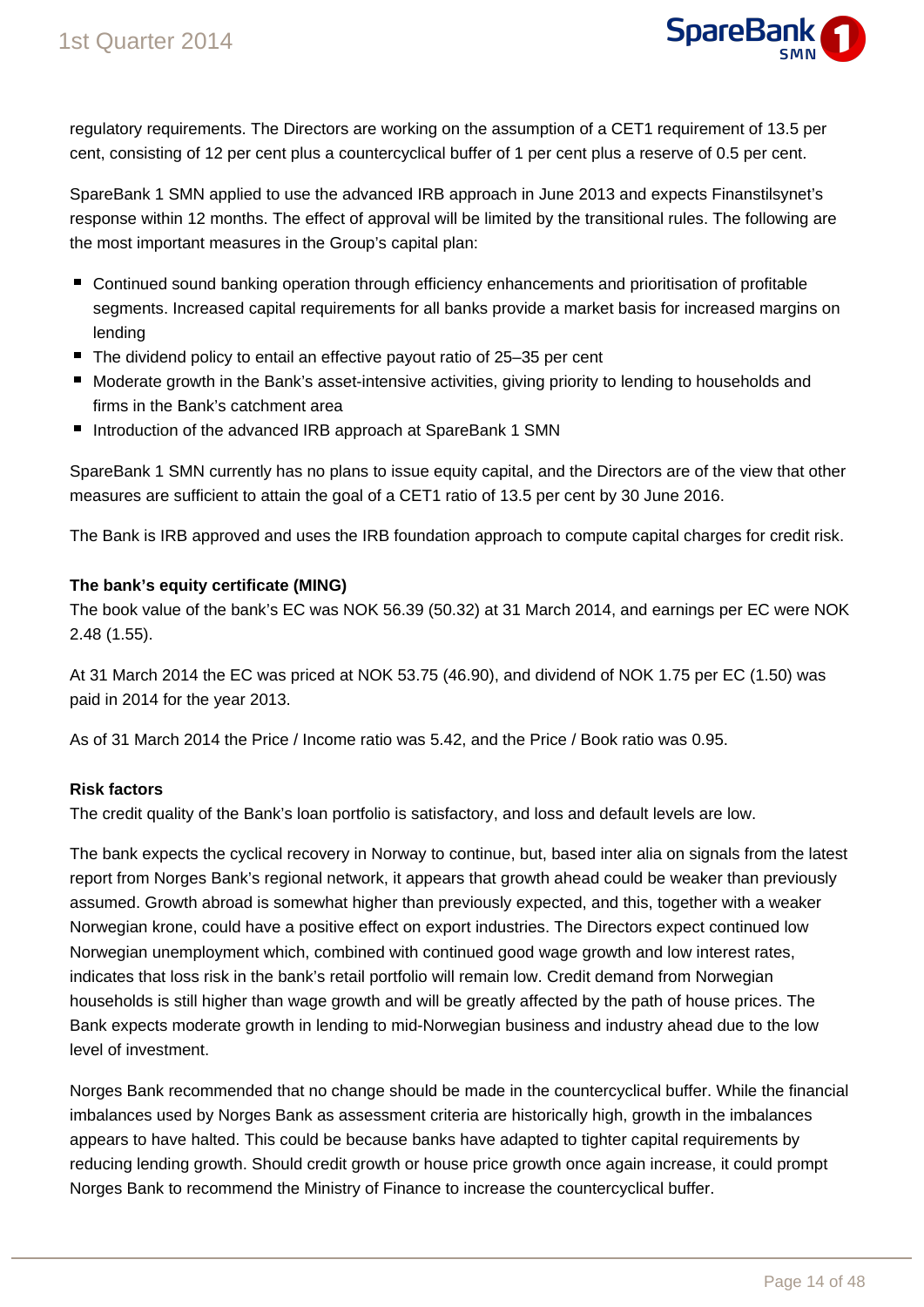

The bank's results are affected directly and indirectly by fluctuations in the securities markets. The indirect effect relates above all to the bank's stake in SpareBank 1 Gruppen, where both the insurance business and fund management activities are affected by the fluctuations.

The bank is also exposed to risk related to access to external funding. This is reflected in the bank's conservative liquidity strategy (see the above section on funding and liquidity).

#### **Outlook ahead**

The Directors are well satisfied with the results for the first quarter of 2014. The Directors are particularly pleased that the measures described in the Bank's capital plan are being carried through with visible effect and that the trend in the core business is still very good. The first quarter performance shows that the Group is in a position to generate satisfactory return on the increased capital.

SpareBank 1 SMN still sees few indications that the business sector in Trøndelag and in Møre and Romsdal faces a change in the economic climate. The key industries in the bank's market area show rising activity levels and sound profits, and the prospects for 2014 appear good. Unemployment is low, and there are few signs in the regional macroeconomy in isolation to suggest major changes in the risk picture for the first half of 2014. However, the directors observe a slight weakening which is reflected in reduced lending growth.

The Directors see increasing competition in the financial market, but expect SpareBank 1 SMN to make a good showing with its competitive products and first-rate customer service. Recently decided interest rate reductions are an adjustment to market conditions and are considered to be sufficient to maintain competitiveness ahead.

The Directors are satisfied with the profit performance for the first quarter of 2014 and expect 2014 as a whole to be another good year for SpareBank 1 SMN.

| Kjell Bordal<br>(chair) | Bård Benum<br>(deputy chair) | Paul E. Hjelm-Hansen   | Aud Skrudland                     |
|-------------------------|------------------------------|------------------------|-----------------------------------|
| Morten Loktu            | Janne Thyø Thomsen           | <b>Arnhild Holstad</b> | Venche Johnsen<br>(employee rep.) |

Finn Haugan (Group CEO)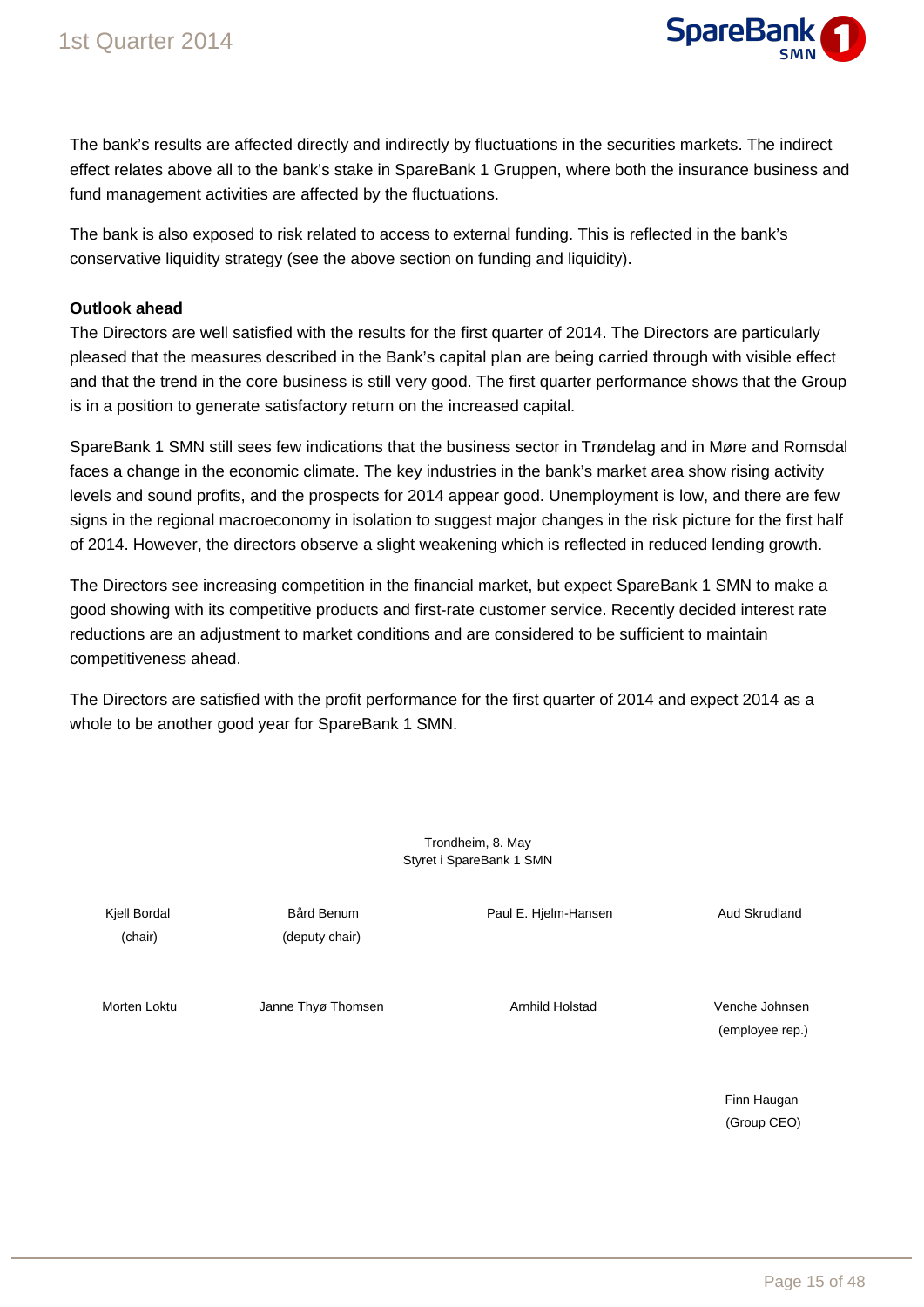

# Income statement

|       |        | <b>Parent bank</b> |                                               |              |        | Group          |       |
|-------|--------|--------------------|-----------------------------------------------|--------------|--------|----------------|-------|
|       | 31 Mar | 31 Mar             |                                               |              | 31 Mar | 31 Mar         |       |
| 2013  | 2013   |                    | 2014 (NOK million)                            | <b>Note</b>  | 2014   | 2013           | 2013  |
| 4,092 | 948    |                    | 1,016 Interest income                         |              | 1,027  | 954            | 4,118 |
| 2,604 | 636    |                    | 637 Interest expenses                         |              | 615    | 611            | 2,502 |
| 1,487 | 312    |                    | 379 Net interest                              | $\mathbf{1}$ | 412    | 343            | 1,616 |
| 970   | 205    |                    | 259 Commission income                         |              | 318    | 262            | 1,230 |
| 81    | 17     |                    | 20 Commission expenses                        |              | 25     | 20             | 94    |
| 57    | 14     |                    | 14 Other operating income                     |              | 93     | 75             | 327   |
| 946   | 201    |                    | 253 Commission income and other income        |              | 385    | 317            | 1,463 |
| 371   | 47     |                    | 63 Dividends                                  |              | 46     | 0              | 41    |
|       |        |                    | - Income from investment in related companies |              | 82     | 101            | 355   |
| 176   | 44     |                    | 166 Net return on financial investments       | 1,2          | 129    | 61             | 106   |
| 547   | 91     |                    | 229 Net return on financial investments       |              | 257    | 162            | 502   |
| 2,981 | 605    |                    | 861 Total income                              |              | 1,055  | 822            | 3,580 |
| 592   | 157    |                    | 161 Staff costs                               |              | 254    | 240            | 923   |
| 357   | 78     |                    | 99 Administration costs                       |              | 123    | 97             | 447   |
| 248   | 60     |                    | 45 Other operating expenses                   |              | 64     | 78             | 352   |
| 1,197 | 295    |                    | 305 Total operating expenses                  | 4            | 441    | 414            | 1,722 |
| 1,783 | 310    |                    | 556 Result before losses                      |              | 614    | 407            | 1,859 |
| 82    | 15     |                    | 15 Loss on loans, guarantees etc.             | 2,6,7        | 17     | 17             | 101   |
| 1,701 | 296    |                    | 541 Result before tax                         | 3            | 597    | 390            | 1,758 |
| 358   | 70     |                    | 91 Tax charge                                 |              | 99     | 77             | 388   |
| 6     | 6      |                    | - Result investment held for sale, after tax  | 3            |        | 7              | 30    |
| 1,348 | 231    |                    | 450 Net profit                                |              | 500    | 321            | 1,400 |
|       |        |                    | Majority share                                |              | 498    | 319            | 1,390 |
|       |        |                    | Minority interest                             |              | 1      | $\overline{2}$ | 10    |
|       |        |                    | Profit per ECC                                |              | 2.50   | 1.56           | 6.97  |
|       |        |                    | Diluted profit per ECC                        |              | 2.49   | 1.55           | 6.92  |

### Other comprehensive income

|       |           | <b>Parent bank</b>       |                                                                       |               | Group  |       |
|-------|-----------|--------------------------|-----------------------------------------------------------------------|---------------|--------|-------|
|       | 31 Mar    | 31 Mar                   |                                                                       | <b>31 Mar</b> | 31 Mar |       |
|       | 2013 2013 | 2014                     | (NOK million)                                                         | 2014          | 2013   | 2013  |
| 1,348 | 231       |                          | 450 Net profit                                                        | 500           | 321    | 1,400 |
|       |           |                          | Items that will not be reclassified to profit/loss                    |               |        |       |
| -9    |           |                          | - Actuarial gains and losses pensions                                 |               |        | $-11$ |
| 3     |           | $\overline{\phantom{0}}$ | Tax                                                                   |               |        | 3     |
|       |           |                          | - Share of other comprehensive income of associates and joint venture |               |        | 11    |
| -7    |           |                          | - Total                                                               |               | 7      | 3     |
|       |           |                          |                                                                       |               |        |       |
|       |           |                          | Items that will be reclassified to profit/loss                        |               |        |       |
|       |           |                          | - Available-for-sale financial assets                                 |               |        | -6    |
|       |           |                          | - Share of other comprehensive income of associates and joint venture |               |        | 14    |
|       |           | $\overline{\phantom{0}}$ | Tax                                                                   |               |        |       |
|       |           |                          | Total                                                                 |               |        | 8     |
| 1,342 | 231       |                          | 450 Total other comprehensive income                                  | 501           | 328    | 1,411 |
|       |           |                          | Majority share of comprehensive income                                | 499           | 326    | 1,401 |
|       |           |                          | Minority interest of comprehensive income                             |               | 2      | 10    |

Other comprehensive income comprise items reflected directly in equity capital that are not transactions with owners, cf. IAS 1.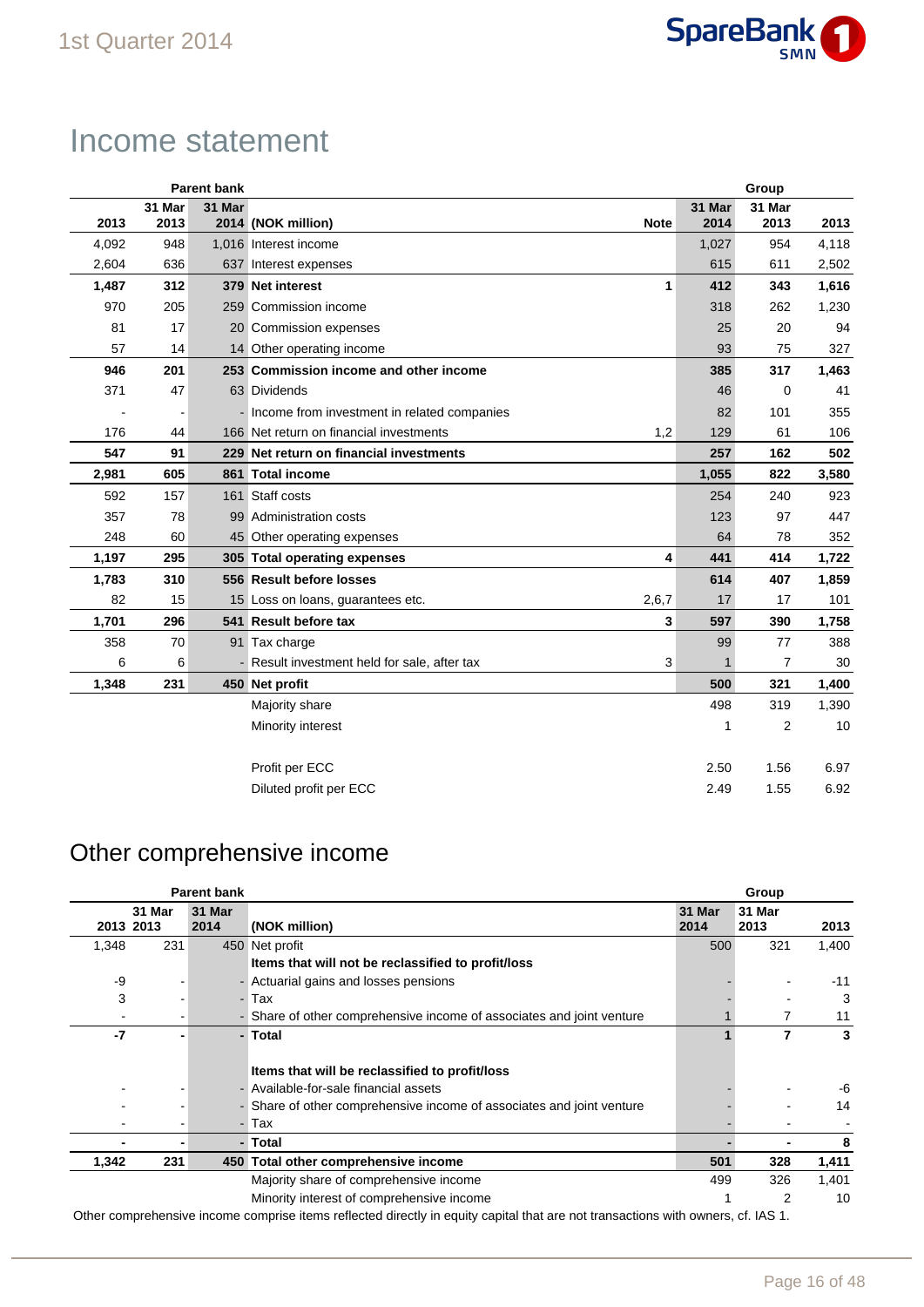

# Key figures

| <b>Parent bank</b> |                |        |                                                  |                |                |        |
|--------------------|----------------|--------|--------------------------------------------------|----------------|----------------|--------|
| 2013               | 31 Mar<br>2013 | 31 Mar | 2014 Result as per cent of average total assets: | 31 Mar<br>2014 | 31 Mar<br>2013 | 2013   |
| 1.34               | 1.15           |        | 1.35 Net interest                                | 1.45           | 1.25           | 1.44   |
| 0.85               | 0.74           |        | 0.90 Commission income and other income          | 1.36           | 1.16           | 1.31   |
| 0.49               | 0.34           |        | 0.82 Net return on financial investments         | 0.91           | 0.59           | 0.45   |
| 1.08               | 1.09           |        | 1.09 Total operating expenses                    | 1.56           | 1.52           | 1.54   |
| 1.61               | 1.15           |        | 1.98 Result before losses                        | 2.16           | 1.49           | 1.66   |
| 0.07               | 0.05           |        | 0.05 Loss on loans, quarantees etc.              | 0.06           | 0.06           | 0.09   |
| 1.54               | 1.09           |        | 1.93 Result before tax                           | 2.10           | 1.43           | 1.57   |
| 0.40               | 0.49           |        | 0.35 Cost-income ratio                           | 0.42           | 0.50           | 0.48   |
| 73 %               | 72 %           |        | 73 % Loan-to-deposit ratio                       | 69 %           | 69 %           | 70 %   |
| 14.7 %             | 10.7 %         |        | 18.3 % Return on equity                          | 17.7 %         | 12.7 %         | 13.3 % |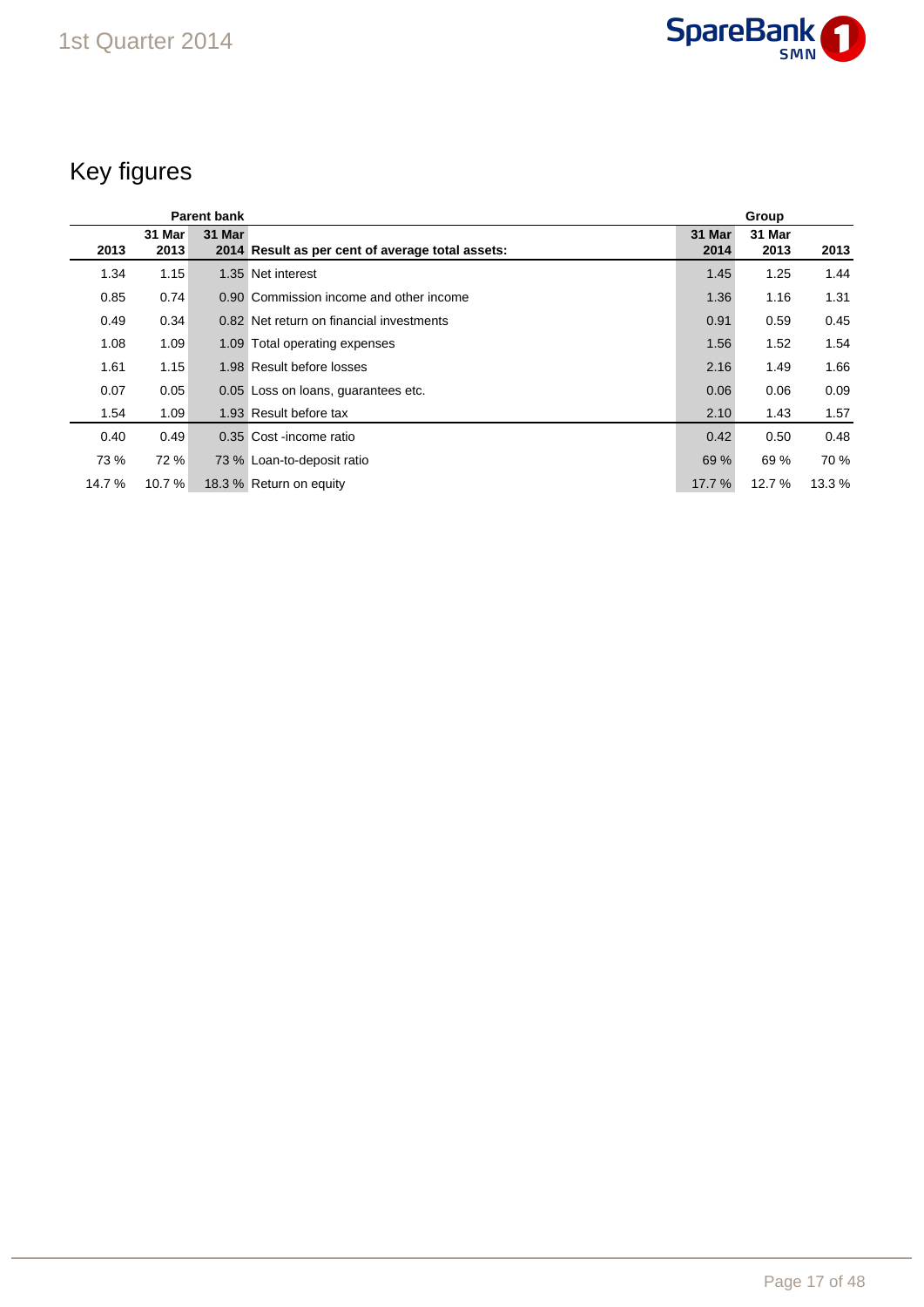

# Balance sheet

|                | <b>Parent bank</b> |        |                                                       |             |                | Group          |                |
|----------------|--------------------|--------|-------------------------------------------------------|-------------|----------------|----------------|----------------|
| 31 Dec<br>2013 | 31 Mar<br>2013     | 31 Mar | 2014 (NOK million)                                    | <b>Note</b> | 31 Mar<br>2014 | 31 Mar<br>2013 | 31 Dec<br>2013 |
| 4,793          | 311                |        | 1,196 Cash and receivables from central banks         |             | 1,196          | 311            | 4,793          |
| 4,000          | 4,470              |        | 3,952 Deposits with and loans to credit institutions  |             | 1,086          | 1,854          | 1,189          |
| 77,030         | 73,874             |        | 76,009 Gross loans to customers before write-down     | 5,8         | 79,366         | 76,425         | 80,303         |
| $-150$         | $-128$             |        | -156 - Specified write-downs                          | 6, 7, 8     | $-173$         | $-143$         | $-173$         |
| $-278$         | $-278$             |        | -278 - Write-downs by loan category                   | 6           | $-295$         | $-295$         | $-295$         |
| 76,602         | 73,468             |        | 75,575 Net loans to and receivables from customers    |             | 78,898         | 75,988         | 79,836         |
| 16,887         | 20,318             |        | 17,623 Fixed-income CDs and bonds                     | 15          | 17,623         | 20,318         | 16,887         |
| 3,051          | 3,117              |        | 3,206 Derivatives                                     | 14          | 3,205          | 3,113          | 3,050          |
| 492            | 354                |        | 640 Shares, units and other equity interests          | 2,15        | 1,108          | 761            | 1,030          |
| 3,138          | 2,899              |        | 3,200 Investment in related companies                 |             | 4,787          | 4,518          | 4,624          |
| 2,442          | 2,169              |        | 2,442 Investment in group companies                   |             |                |                |                |
| 114            | 426                |        | 114 Investment held for sale                          |             | 62             | 474            | 113            |
| 447            | 447                |        | 447 Goodwill                                          |             | 521            | 490            | 495            |
| 2,110          | 1,806              |        | 1,907 Other assets                                    | 9           | 3,122          | 2,963          | 3,344          |
| 114,074        | 109,784            |        | 110,302 Total assets                                  |             | 111,609        | 110,790        | 115,360        |
| 5,159          | 4,916              |        | 5,565 Deposits from credit institutions               |             | 5,567          | 4,915          | 5,159          |
| 1,220          | 2,273              |        | 1,143 Funding, "swap" arrangement with the government |             | 1,143          | 2,273          | 1,220          |
| 56,531         | 53,506             |        | 55,185 Deposits from and debt to customers            | 10          | 54,736         | 52,603         | 56,074         |
| 33,762         | 32,347             |        | 29,914 Debt created by issue of securities            | 11          | 29,914         | 32,347         | 33,762         |
| 2,295          | 2,714              |        | 2,516 Derivatives                                     | 15          | 2,516          | 2,714          | 2,295          |
| 1,992          | 2,477              |        | 2,762 Other liabilities                               | 12          | 3,036          | 2,886          | 2,303          |
|                |                    |        | - Investment held for sale                            |             |                | 31             |                |
| 3,304          | 2,850              |        | 3,308 Subordinated loan capital                       | 11          | 3,308          | 2,850          | 3,304          |
| 104,263        | 101,084            |        | 100,393 Total liabilities                             |             | 100,220        | 100,620        | 104,118        |
| 2,597          | 2,597              |        | 2,597 Equity capital certificates                     |             | 2,597          | 2,597          | 2,597          |
| -0             | -0                 |        | -0 Own holding of ECCs                                |             | -0             | -0             | -0             |
| 895            | 895                |        | 895 Premium fund                                      |             | 895            | 895            | 895            |
| 2,496          | 1,889              |        | 2,496 Dividend equalisation fund                      |             | 2,496          | 1,889          | 2,496          |
| 227            |                    |        | Recommended dividends                                 |             |                |                | 227            |
| 124            |                    |        | - Provision for gifts                                 |             |                |                | 124            |
| 3,276          | 2,944              |        | 3,276 Savings bank's reserve                          |             | 3,276          | 2,944          | 3,276          |
| 195            | 106                |        | 195 Unrealised gains reserve                          |             | 206            | 123            | 206            |
| -0             | 38                 |        | Other equity capital                                  |             | 1,357          | 1,340          | 1,354          |
|                | 231                |        | 450 Profit for the periode                            |             | 500            | 321            |                |
|                |                    |        | Minority interests                                    |             | 62             | 62             | 67             |
| 9,811          | 8,700              |        | 9,909 Total equity capital                            | 13          | 11,389         | 10,170         | 11,242         |
| 114,074        | 109,784            |        | 110,302 Total liabilities and equity                  |             | 111,609        | 110,790        | 115,360        |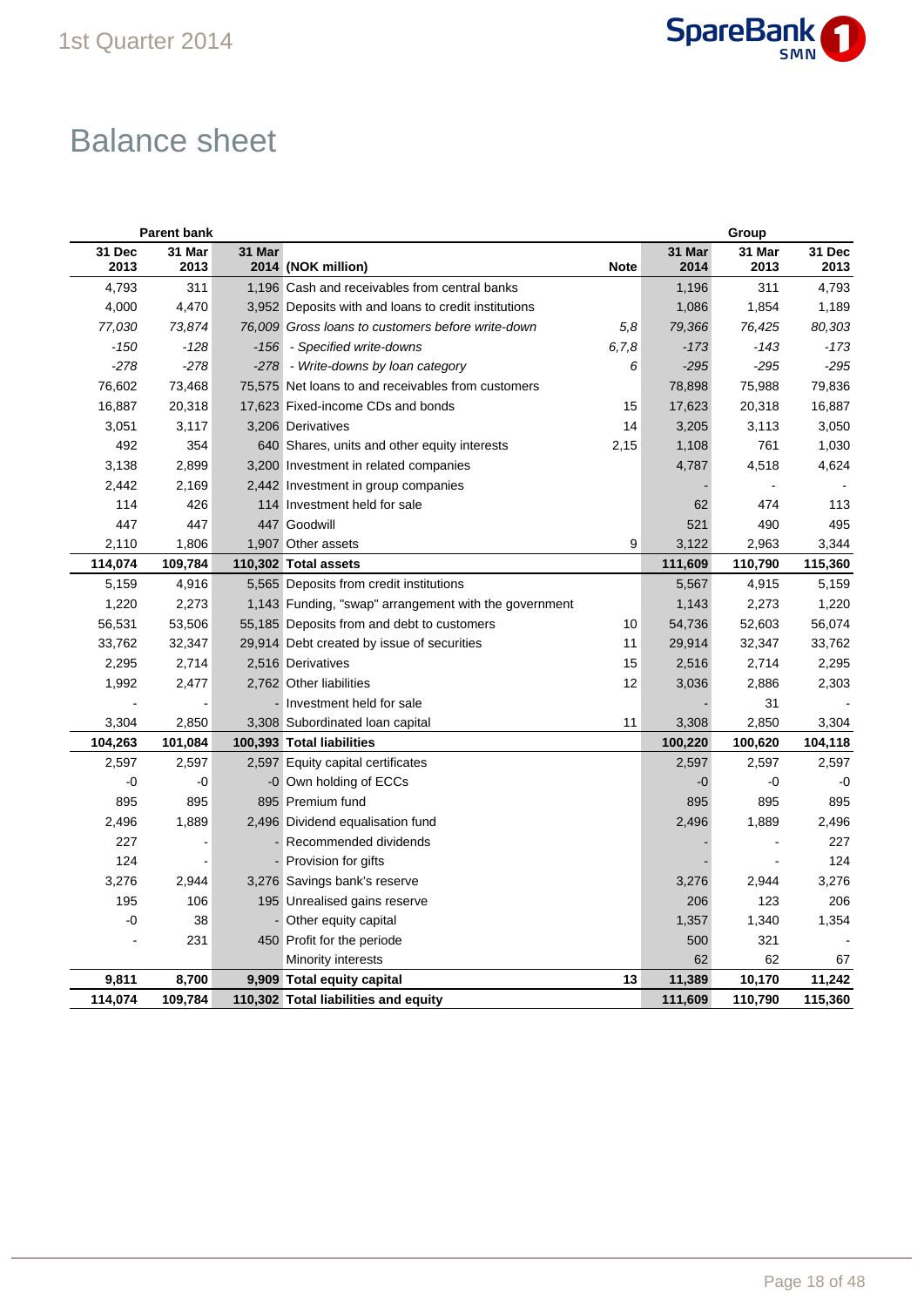

# Cash flow statement

| <b>Parent bank</b> |                |        |                                                                     |                | Group          |                |  |  |  |
|--------------------|----------------|--------|---------------------------------------------------------------------|----------------|----------------|----------------|--|--|--|
| 31 Dec<br>2013     | 31 Mar<br>2013 | 31 Mar | 2014 (NOK million)                                                  | 31 Mar<br>2014 | 31 Mar<br>2013 | 31 Dec<br>2013 |  |  |  |
| 1,348              | 231            |        | 450 Profit                                                          | 500            | 321            | 1,400          |  |  |  |
| 53                 | 13             |        | 9 Depreciations and write-downs on fixed assets                     | 26             | 30             | 118            |  |  |  |
| 82                 | 15             |        | 15 Losses on loans and guarantees                                   | 17             | 17             | 101            |  |  |  |
| 1,484              | 259            |        | 474 Net cash increase from ordinary opertions                       | 542            | 367            | 1,619          |  |  |  |
| $-587$             | $-323$         |        | 45 Decrease/(increase) other receivables                            | 49             | $-248$         | $-652$         |  |  |  |
| $-121$             | 782            |        | 990 Increase/(decrease) short term debt                             | 953            | 735            | $-244$         |  |  |  |
| $-4,627$           | $-1,426$       |        | 1,012 Decrease/(increase) loans to customers                        | 920            | $-1,501$       | $-5,433$       |  |  |  |
| $-2,580$           | 1,150          |        | 4,248 Decrease/(increase) loans credit institutions                 | 4,302          | 1,158          | $-2,376$       |  |  |  |
| 3,344              | 319            |        | -1,345 Increase/(decrease) deposits and debt to customers           | $-1,338$       | 351            | 3,822          |  |  |  |
| $-1,031$           | $-221$         |        | 328 Increase/(decrease) debt to credit institutions                 | 331            | $-222$         | $-1,031$       |  |  |  |
| 277                | $-3,154$       |        | -736 Increase/(decrease) in short term investments                  | $-736$         | $-3,154$       | 277            |  |  |  |
| $-3,842$           | $-2,614$       |        | 5,017 A) NET CASH FLOW FROM OPERATIONS                              | 5,024          | $-2,513$       | $-4,018$       |  |  |  |
| $-22$              | $-7$           |        | -7 Increase in tangible fixed assets                                | $-35$          | $-3$           | $-31$          |  |  |  |
|                    |                |        | - Reductions in tangible fixed assets                               |                |                |                |  |  |  |
| $-58$              | 142            |        | -62 Paid-up capital, associated companies                           | $-111$         | 27             | 250            |  |  |  |
| $-137$             | 0              |        | -149 Net investments in long-term shares and partnerships           | $-78$          | 16             | $-253$         |  |  |  |
| $-217$             | 135            |        | -218 B) NET CASH FLOW FROM INVESTMENTS                              | $-224$         | 40             | $-34$          |  |  |  |
| 264                | $-190$         |        | 4 Increase/(decrease) in subordinated loan capital                  | $\overline{4}$ | $-190$         | 264            |  |  |  |
|                    |                |        | - Increase/(decrease) in equity                                     |                |                | $\mathbf 0$    |  |  |  |
| $-195$             | $-195$         |        | -227 Dividend cleared                                               | $-227$         | $-195$         | $-195$         |  |  |  |
| $-30$              | $-30$          |        | -124 To be disbursed from gift fund                                 | $-124$         | -30            | $-30$          |  |  |  |
| 31                 | 38             |        | - Correction of equity capital                                      | $-2$           | 32             | 25             |  |  |  |
| 3,503              | 2,088          |        | -3,847 Increase/(decrease) in other long term loans                 | $-3,847$       | 2,088          | 3,503          |  |  |  |
| 3,573              | 1,711          |        | -4,195 C) NET CASH FLOW FROM FINANCAL ACTIVITIES                    | $-4,197$       | 1,705          | 3,566          |  |  |  |
| $-486$             | $-768$         |        | A) + B) + C) NET CHANGES IN CASH AND CASH<br><b>603 EQUIVALENTS</b> | 603            | $-768$         | $-486$         |  |  |  |
| 1,079              | 1,079          |        | 593 Cash and cash equivalents at 1.1                                | 593            | 1,079          | 1,079          |  |  |  |
| 593                | 311            |        | 1,196 Cash and cash equivalents at end of quarter                   | 1,196          | 311            | 593            |  |  |  |
| 486                | 768            |        | -603 Net changes in cash and cash equivalents                       | $-603$         | 768            | 486            |  |  |  |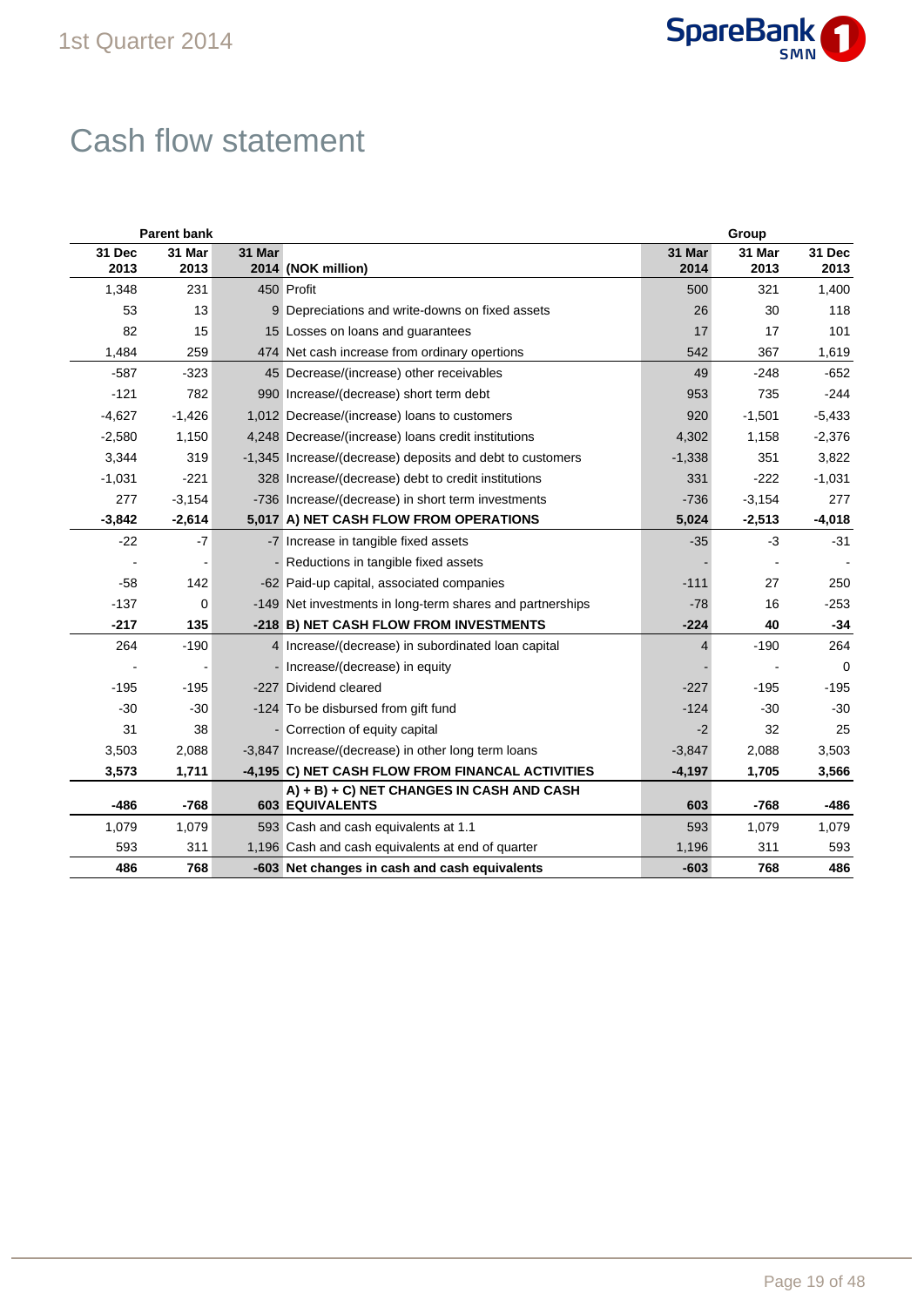

# Change in equity

| <b>Parent Bank</b>                           |                          | <b>Issued equity</b>     |                |                                | <b>Earned equity</b> |              |                                       |                          |                    |
|----------------------------------------------|--------------------------|--------------------------|----------------|--------------------------------|----------------------|--------------|---------------------------------------|--------------------------|--------------------|
| (NOK million)                                | EC<br>capital            | fund                     | capital        | Premium Ownerless Equalisation | fund Dividend Gifts  |              | <b>Unrealised</b><br>gains<br>reserve | Other<br>equity          | Total<br>equity    |
| Equity capital at 1 January 2013             | 2,597                    | 895                      | 2,944          | 1,889                          | 195                  | 30           | 106                                   | 38                       | 8,694              |
| <b>Net Profit</b>                            |                          |                          | 321            | 587                            | 227                  | 124          | 89                                    |                          | 1,348              |
| Other comprehensive income                   |                          |                          |                |                                |                      |              |                                       |                          |                    |
| Estimate deviation, pensions                 |                          |                          | 11             | 20                             |                      |              | $\overline{\phantom{a}}$              | $-38$                    | $-7$               |
| Other comprehensive income                   | $\blacksquare$           | $\blacksquare$           | 11             | 20                             |                      |              | $\overline{a}$                        | $-38$                    | $-7$               |
| Total other comprehensive income             | $\blacksquare$           | $\sim$                   | 332            | 607                            | 227                  | 124          | 89                                    | $-38$                    | $\overline{1,}342$ |
| <b>Transactions with owners</b>              |                          |                          |                |                                |                      |              |                                       |                          |                    |
| Dividend declared for 2011                   |                          |                          |                |                                | $-195$               |              |                                       |                          | $-195$             |
| To be disbursed from gift fund               |                          |                          |                |                                |                      | $-30$        |                                       |                          | $-30$              |
| Reduction of nominal                         |                          |                          |                |                                |                      |              |                                       |                          |                    |
| value per equity certificate                 | 0                        | $\overline{\phantom{a}}$ | $\blacksquare$ | -0                             |                      |              | $\overline{\phantom{a}}$              | $\overline{\phantom{a}}$ | 0                  |
| Total transactions with owners               | $\blacksquare$           | $\blacksquare$           | $\overline{a}$ | $\blacksquare$                 | $-195$               | $-30$        | $\overline{a}$                        | $\blacksquare$           | $-225$             |
| <b>Equity capital at 31 December</b><br>2013 | 2,597                    | 895                      | 3,276          | 2,495                          | 227                  | 124          | 195                                   |                          | 9,811              |
|                                              |                          |                          |                |                                |                      |              |                                       |                          |                    |
| Equity capital at 1 January 2014             | 2,597                    | 895                      | 3,276          | 2,495                          | 227                  | 124          | 195                                   |                          | 9,811              |
| <b>Net Profit</b>                            |                          |                          |                |                                |                      |              |                                       | 450                      | 450                |
| Other comprehensive income                   |                          |                          |                |                                |                      |              |                                       |                          |                    |
| Estimate deviation, pensions                 | $\overline{\phantom{a}}$ |                          |                |                                |                      |              |                                       |                          |                    |
| Other comprehensive income                   | $\overline{a}$           | ÷.                       |                |                                |                      |              | ÷.                                    |                          |                    |
| <b>Total other comprehensive</b><br>income   |                          |                          |                |                                |                      |              |                                       | 450                      | 450                |
|                                              |                          |                          |                |                                |                      |              |                                       |                          |                    |
| <b>Transactions with owners</b>              |                          |                          |                |                                |                      |              |                                       |                          |                    |
| Dividend declared for 2012                   |                          |                          |                |                                | $-227$               |              |                                       |                          | $-227$             |
| To be disbursed from gift fund               |                          |                          |                |                                |                      | $-124$       |                                       |                          | $-124$             |
| Sale of own ECCs                             | -0                       |                          | -0             |                                |                      |              |                                       |                          | -0                 |
| Total transactions with owners               | -0                       |                          | -0             |                                |                      | $-227 - 124$ |                                       |                          | $-352$             |
| Equity capital at 31 March 2014              | 2,597                    | 895                      | 3,276          | 2,495                          |                      |              | 195                                   | 450                      | 9,909              |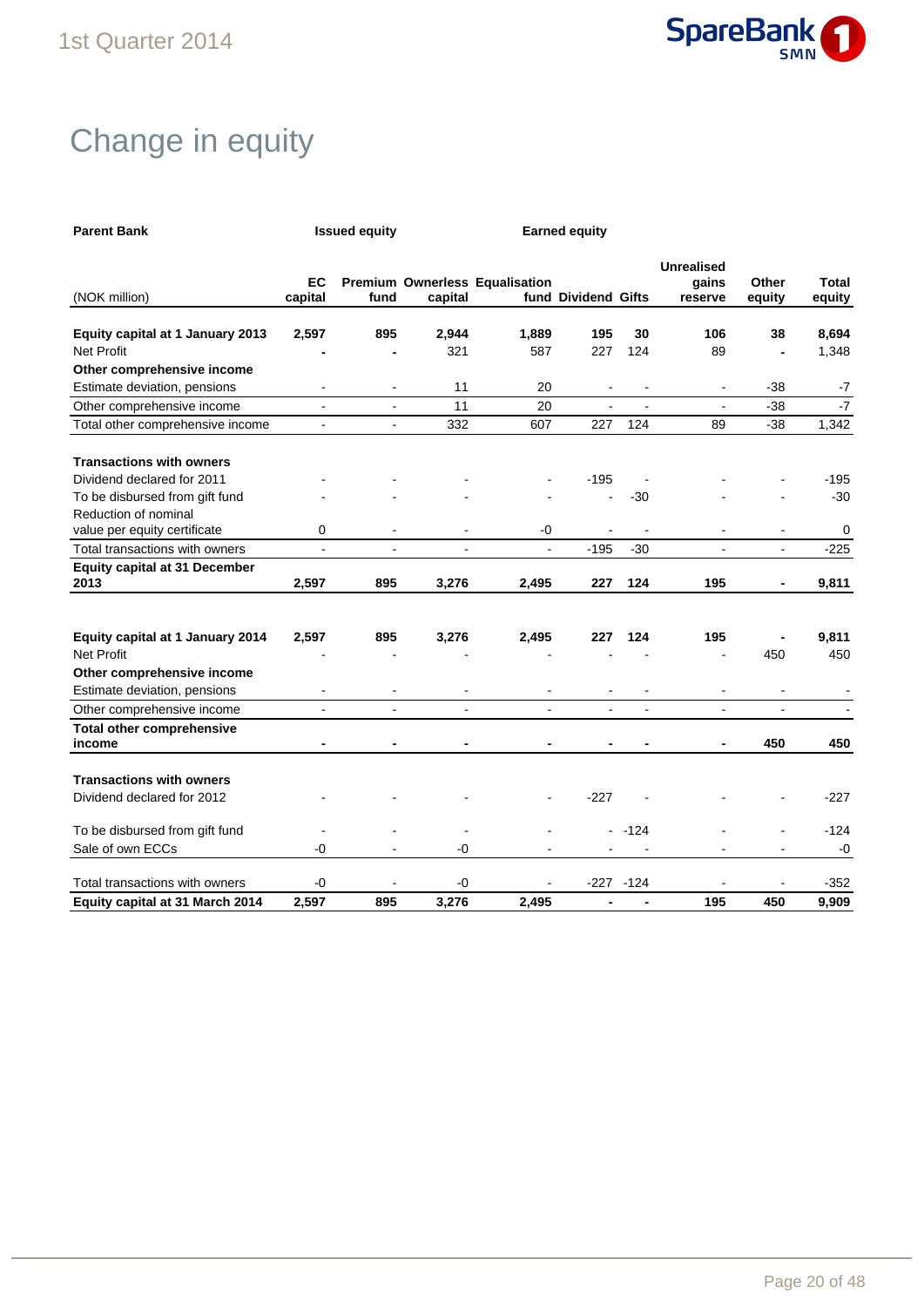### 1st Quarter 2014



| Group                                                                                      | <b>Issued equity</b> |                              |         |                                   |                     |                |                                     |                          |                             |                 |
|--------------------------------------------------------------------------------------------|----------------------|------------------------------|---------|-----------------------------------|---------------------|----------------|-------------------------------------|--------------------------|-----------------------------|-----------------|
| (NOK million)                                                                              | capital              | fund                         | capital | EC Premium Ownerless Equalisation | fund Dividend Gifts |                | <b>Unrealised</b><br>reserve equity | gains Other              | <b>Minotity</b><br>interest | Total<br>equity |
| <b>Equity capital at 1 January</b><br>2013                                                 | 2,597                | 895                          | 2,944   | 1,889                             | 195                 | 30             | 123                                 | 1,342                    | 67                          | 10,082          |
| <b>Net Profit</b>                                                                          |                      |                              | 321     | 587                               | 227                 | 124            | 89                                  | 41                       | 10                          | 1,400           |
| Other comprehensive<br>income                                                              |                      |                              |         |                                   |                     |                |                                     |                          |                             |                 |
| Available-for-sale financial<br>assets                                                     |                      |                              |         |                                   |                     |                | $-6$                                |                          |                             | $-6$            |
| Share of other<br>comprehensive income of                                                  |                      |                              |         |                                   |                     |                |                                     |                          |                             |                 |
| associates and joint ventures                                                              |                      |                              |         |                                   |                     |                |                                     | 25                       |                             | 25              |
| Estimate deviation, pensions                                                               |                      |                              | 11      | 20                                |                     |                |                                     | $-39$                    |                             | -8              |
| Other comprehensive income                                                                 | ÷,                   | ÷,                           | 11      | 20                                | $\overline{a}$      | $\overline{a}$ | $-6$                                | $-15$                    | $\overline{a}$              | 11              |
| Total other comprehensive<br>income                                                        |                      |                              | 332     | 607                               | 227                 | 124            | 84                                  | 27                       | 10                          | 1,411           |
| <b>Transactions with owners</b><br>Dividend declared for 2012<br>To be disbursed from gift |                      |                              |         |                                   | $-195$              |                |                                     |                          |                             | $-195$          |
| fund                                                                                       |                      |                              |         | $\blacksquare$                    |                     | -30            |                                     |                          |                             | $-30$           |
| Sale of own ECCs                                                                           | 0                    |                              |         | -0                                |                     |                |                                     |                          |                             | 0               |
| Direct recognitions in equity                                                              |                      |                              |         |                                   |                     |                |                                     | -6                       |                             | -6              |
| Pension correction 1 January                                                               |                      |                              |         |                                   |                     |                |                                     | 1                        |                             | 1               |
| Share of other<br>comprehensive income of<br>associates and joint ventures                 |                      |                              |         |                                   |                     |                |                                     | $-12$                    |                             | $-12$           |
| Change in minority share                                                                   | $\blacksquare$       | $\qquad \qquad \blacksquare$ |         |                                   |                     |                |                                     | $\overline{\phantom{a}}$ | $-10$                       | $-10$           |
| Total transactions with                                                                    |                      |                              |         |                                   |                     |                |                                     |                          |                             |                 |
| owners                                                                                     | 0                    |                              |         | -0                                | $-195$              | $-30$          | ۰                                   | $-16$                    | $-10$                       | $-251$          |
| <b>Equity capital at 31</b><br>December 2013                                               | 2.597                | 895                          | 3.276   | 2.496                             | 227                 | 124            | 206                                 | 1,354                    | 67                          | 11,242          |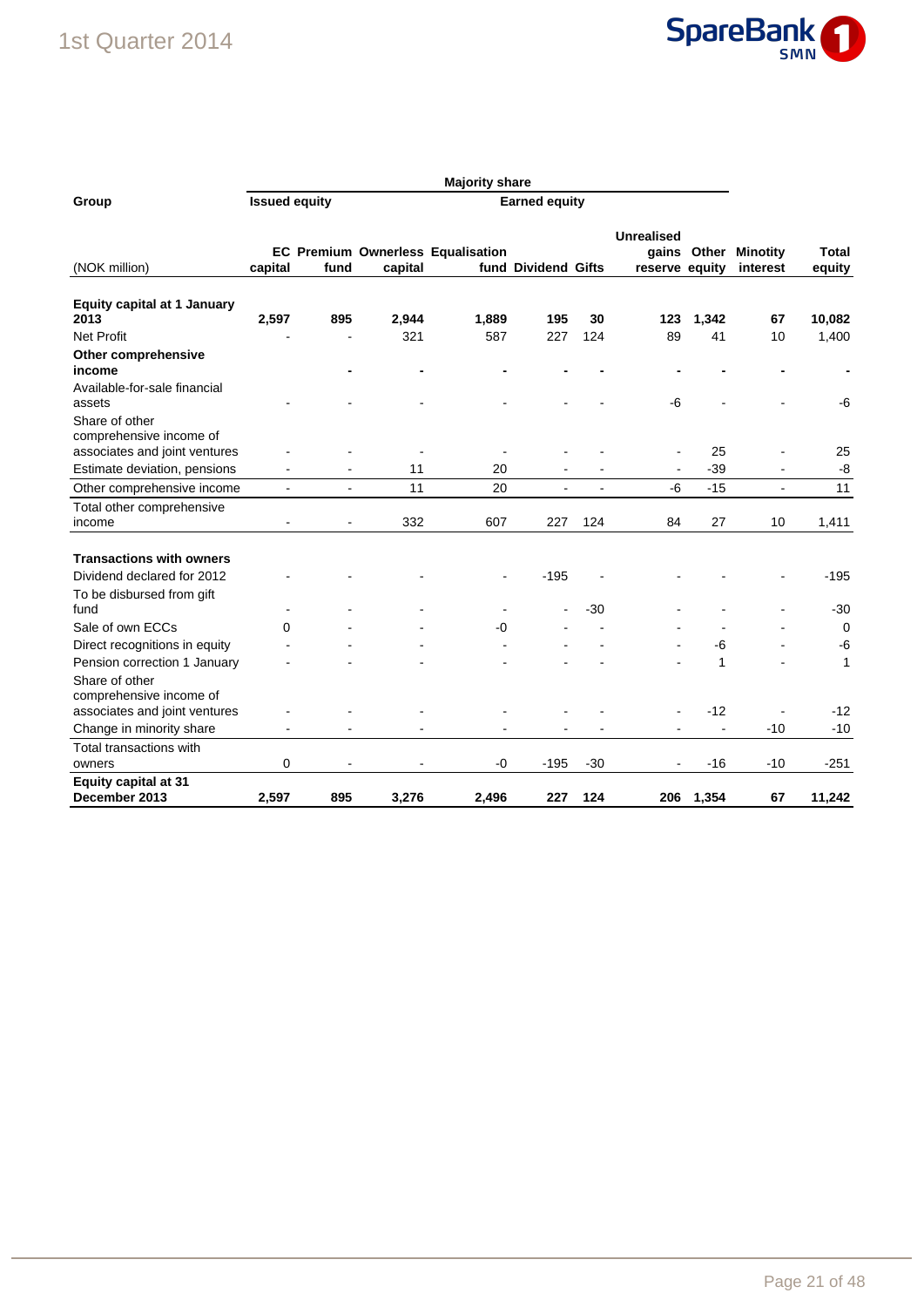### 1st Quarter 2014



| Group                                                                                              | <b>Issued equity</b> |      |         | <b>Earned equity</b>                  |                     |              |                                              |              |                             |                 |  |
|----------------------------------------------------------------------------------------------------|----------------------|------|---------|---------------------------------------|---------------------|--------------|----------------------------------------------|--------------|-----------------------------|-----------------|--|
| (NOK million)                                                                                      | EC<br>capital        | fund | capital | <b>Premium Ownerless Equalisation</b> | fund Dividend Gifts |              | <b>Unrealised</b><br>gains<br>reserve equity | Other        | <b>Minotity</b><br>interest | Total<br>equity |  |
| <b>Equity capital at 1</b><br>January 2014<br>Net profit                                           | 2,597                | 895  | 3,276   | 2,496                                 | 227                 | 124          | 206                                          | 1,354<br>498 | 67<br>1                     | 11,242<br>500   |  |
| Other comprehensive<br>income                                                                      |                      |      |         |                                       |                     |              |                                              |              |                             |                 |  |
| Available-for-sale financial<br>assets                                                             |                      |      |         |                                       |                     |              |                                              |              |                             |                 |  |
| Share of other<br>comprehensive income of<br>associates and joint<br>ventures                      |                      |      |         |                                       |                     |              |                                              |              |                             |                 |  |
| Estimate deviation,<br>pensions                                                                    |                      |      |         |                                       |                     |              |                                              | 1            |                             | 1               |  |
| Other comprehensive<br>income                                                                      |                      |      |         |                                       |                     |              |                                              | 1            |                             | 1               |  |
| Total other comprehensive<br>income                                                                | $\blacksquare$       |      |         |                                       |                     |              | $\blacksquare$                               | 499          | 1                           | 501             |  |
| <b>Transactions with owners</b><br>Dividend declared for 2012                                      |                      |      |         |                                       | $-227$              |              |                                              |              |                             | $-227$          |  |
| To be disbursed from gift<br>fund                                                                  |                      |      |         |                                       |                     | $-124$       |                                              |              |                             | $-124$          |  |
| Sale of own ECCs                                                                                   | -0                   |      | $-0$    |                                       |                     |              |                                              |              |                             | -0              |  |
| Direct recognitions in equity<br>Share of other<br>comprehensive income of<br>associates and joint |                      |      |         |                                       |                     |              |                                              | -0           |                             | $-0$            |  |
| ventures                                                                                           |                      |      |         |                                       |                     |              |                                              | 4            |                             | 4               |  |
| Change in minority share                                                                           |                      |      |         |                                       |                     |              |                                              |              | -6                          | -6              |  |
| Total transactions with                                                                            |                      |      |         |                                       |                     |              |                                              |              |                             |                 |  |
| owners                                                                                             | $-0$                 |      | -0      |                                       |                     | $-227 - 124$ |                                              | 4            | -6                          | $-354$          |  |
| <b>Equity capital at 31 March</b><br>2014                                                          | 2,597                | 895  | 3,276   | 2,496                                 |                     |              | 206                                          | 1,857        | 62                          | 11,389          |  |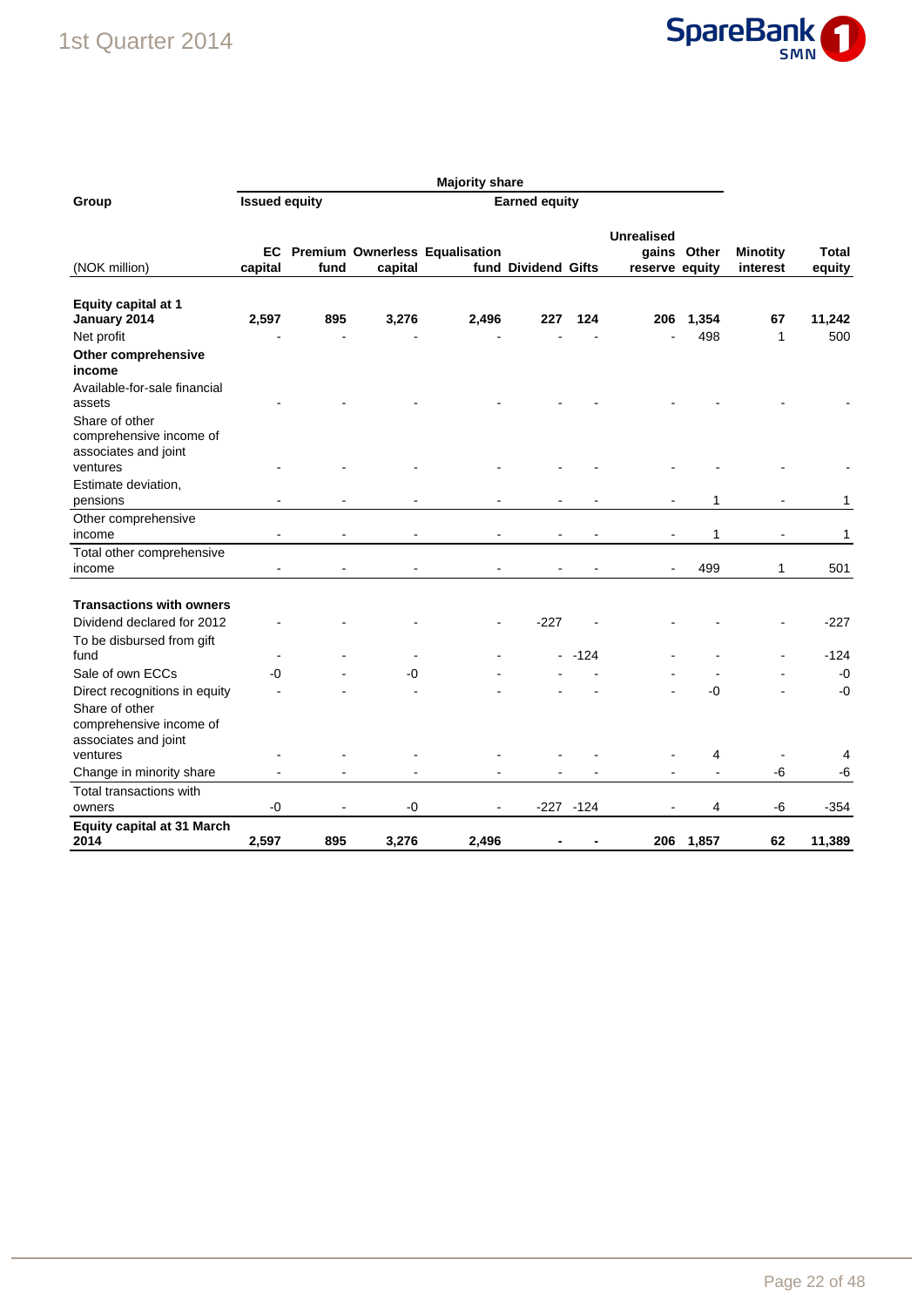

# Equity capital certificate ratio

| 31 Mar  | 31 Dec  |
|---------|---------|
| 2014    | 2013    |
| 2,597   | 2,597   |
| 2.496   | 2,496   |
| 895     | 895     |
| 126     | 126     |
| 6,114   | 6,114   |
| 3.276   | 3.276   |
| 69      | 69      |
| 3,345   | 3,345   |
|         | 124     |
|         | 227     |
| 9,459   | 9,811   |
| 64.64 % | 64.64 % |
|         |         |

Equity capital certificate ratio for distribution 64.64 % 64.64 % 64.64 %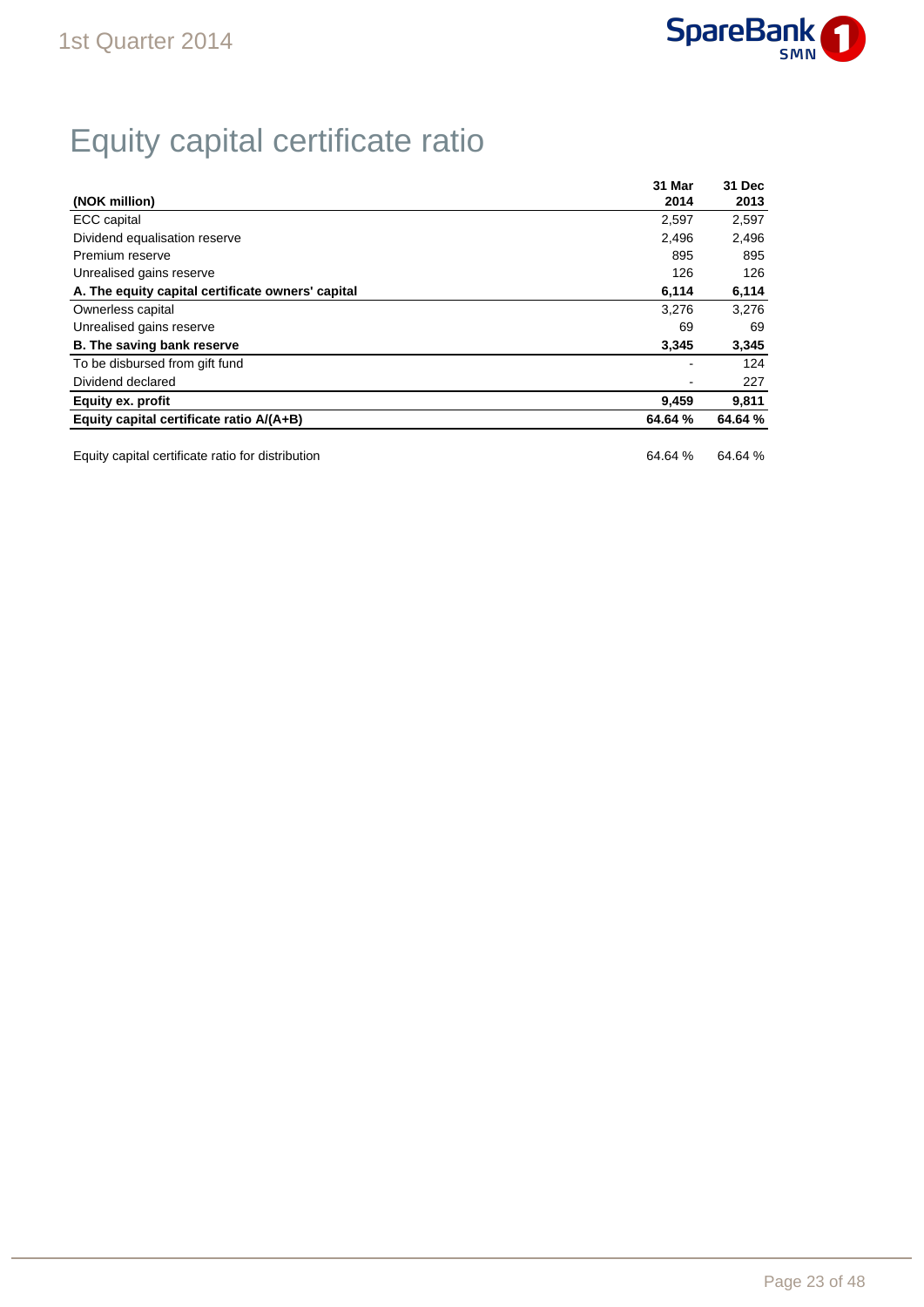

# Results from quarterly accounts

| <b>Group in NOKm</b>                        | 1Q    | Q4    | Q <sub>3</sub> | Q <sub>2</sub> | Q <sub>1</sub> | 4Q             | 3Q          | 2Q   | 1Q    |
|---------------------------------------------|-------|-------|----------------|----------------|----------------|----------------|-------------|------|-------|
|                                             | 2014  | 2013  | 2013           | 2013           | 2013           | 2012           | 2012        | 2012 | 2012  |
| Interest income                             | 1,027 | 1,059 | 1,068          | 1,036          | 954            | 941            | 989         | 989  | 1,009 |
| Interest expenses                           | 615   | 624   | 634            | 633            | 611            | 543            | 630         | 619  | 659   |
| <b>Net interest</b>                         | 412   | 436   | 434            | 403            | 343            | 399            | 358         | 369  | 351   |
| Commission income                           | 318   | 323   | 323            | 323            | 262            | 280            | 252         | 240  | 196   |
| Commission expenses                         | 25    | 25    | 28             | 21             | 20             | 28             | 25          | 22   | 21    |
| Other operating income                      | 93    | 84    | 72             | 95             | 75             | 69             | 68          | 71   | 60    |
| <b>Commission income and other income</b>   | 385   | 382   | 367            | 396            | 317            | 321            | 294         | 288  | 235   |
| <b>Dividends</b>                            | 46    | 0     | 11             | 30             | 0              | $\overline{2}$ | $\mathbf 0$ | 9    | 0     |
| Income from investment in related companies | 82    | 98    | 120            | 36             | 101            | 3              | 91          | 59   | 92    |
| Net return on financial investments         | 129   | 58    | 5              | $-17$          | 61             | 32             | 86          | 17   | 60    |
| Net return on financial investments         | 257   | 156   | 135            | 49             | 162            | 37             | 177         | 85   | 153   |
| <b>Total income</b>                         | 1,055 | 974   | 937            | 849            | 822            | 756            | 829         | 742  | 739   |
| Staff costs                                 | 254   | 222   | 224            | 237            | 240            | 234            | 235         | 223  | 232   |
| Administration costs                        | 123   | 134   | 100            | 117            | 97             | 113            | 112         | 98   | 97    |
| Other operating expenses                    | 64    | 110   | 83             | 81             | 78             | 90             | 75          | 76   | 69    |
| <b>Total operating expenses</b>             | 441   | 465   | 406            | 436            | 414            | 437            | 421         | 398  | 398   |
| <b>Result before losses</b>                 | 614   | 508   | 530            | 413            | 407            | 319            | 408         | 345  | 342   |
| Loss on loans, guarantees etc.              | 17    | 32    | 30             | 21             | 17             | 17             | 16          | 17   | 8     |
| <b>Result before tax</b>                    | 597   | 476   | 501            | 391            | 390            | 302            | 392         | 328  | 333   |
| Tax charge                                  | 99    | 110   | 98             | 102            | 77             | 69             | 77          | 81   | 68    |
| Result investment held for sale, after tax  | 1     | -4    | 31             | $-4$           | 7              | 27             | -9          | -9   | 7     |
| Net profit                                  | 500   | 361   | 433            | 285            | 321            | 260            | 306         | 238  | 272   |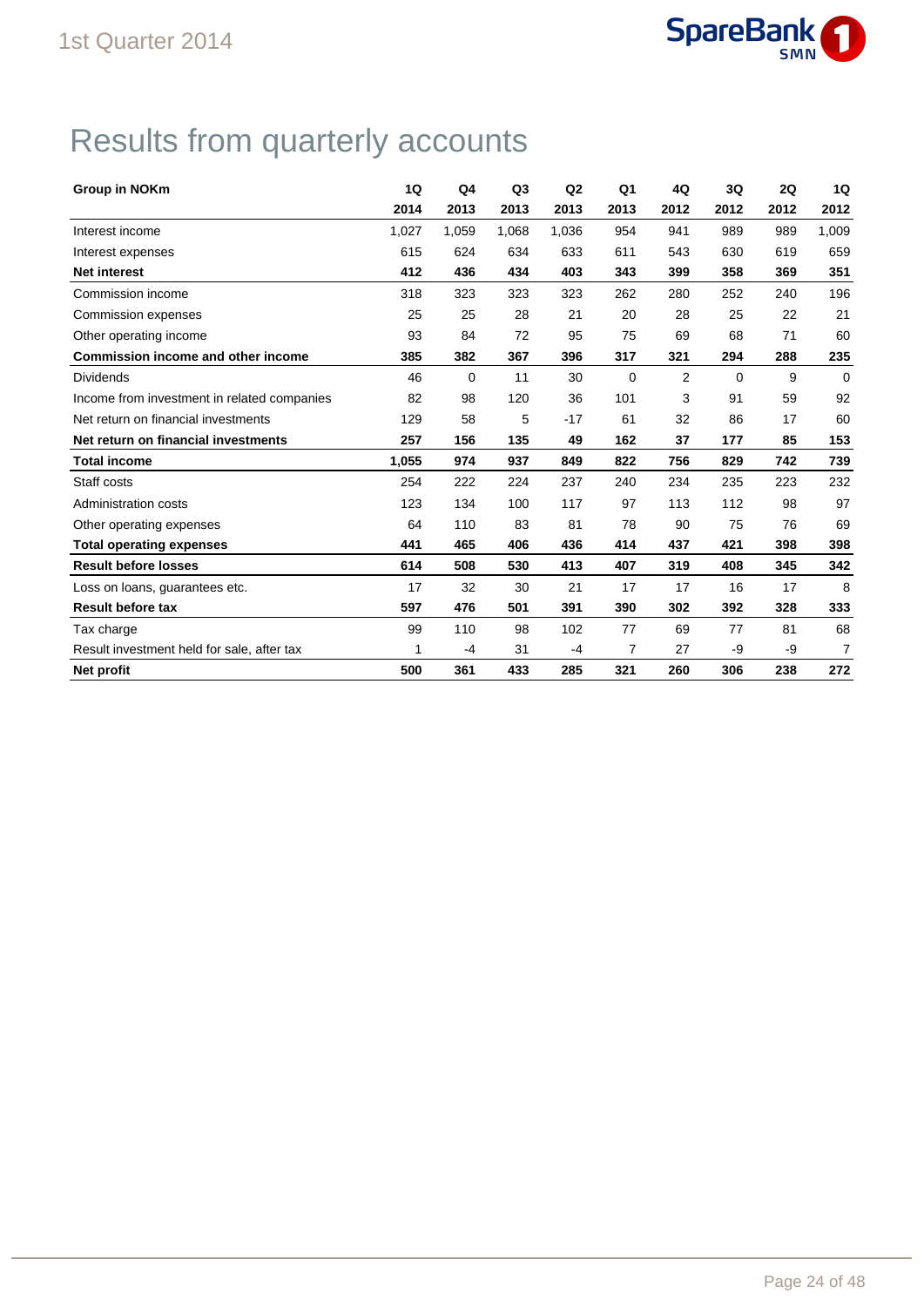

# Key figures from quarterly accounts

| <b>Group in NOKm</b>                                                                                  | 1Q      | Q4      | Q <sub>3</sub> | Q <sub>2</sub> | Q1      | 4Q      | 3Q      | 2Q      | 1Q      |
|-------------------------------------------------------------------------------------------------------|---------|---------|----------------|----------------|---------|---------|---------|---------|---------|
|                                                                                                       | 2014    | 2013    | 2013           | 2013           | 2013    | 2012    | 2012    | 2012    | 2012    |
| Profitability                                                                                         |         |         |                |                |         |         |         |         |         |
| Return on equity per quarter                                                                          | 17.7%   | 13.1%   | 16.3%          | 11.1%          | 12.7%   | 10.5%   | 12.8%   | 10.7%   | 13.0%   |
| Cost-income ratio                                                                                     | 42 %    | 48%     | 43%            | 51%            | 50%     | 58%     | 51%     | 54%     | 53%     |
| <b>Balance sheet</b>                                                                                  |         |         |                |                |         |         |         |         |         |
| Gross loans to customers<br>Gross loans incl. SB1<br>Boligkreditt and SB1                             | 79,366  | 80,303  | 79,842         | 78,976         | 76,425  | 74,943  | 75,357  | 73,595  | 71,681  |
| Næringskreditt                                                                                        | 111,560 | 112,038 | 110,237        | 108,968        | 106,830 | 104,909 | 103,274 | 100,552 | 97,387  |
| Deposits from customers                                                                               | 54,736  | 56,074  | 53,423         | 55,268         | 52,603  | 52,252  | 50,836  | 51,504  | 48,974  |
| <b>Total assets</b>                                                                                   | 111,609 | 115,360 | 111,977        | 113,190        | 110,790 | 107,919 | 110,605 | 107,780 | 99,031  |
| Average total assets<br>Growth in loans incl. SB1<br>Boligkreditt and SB1<br>Næringskredtt last 12    | 113,485 | 113,668 | 112,583        | 111,979        | 109,344 | 109,279 | 109,227 | 103,422 | 100,242 |
| months                                                                                                | 4.4 %   | 6.8%    | 6.7%           | 8.4%           | 9.7%    | 10.2%   | 11.4 %  | 10.6 %  | 9.9%    |
| Growth in deposits last 12<br>months                                                                  | 4.1 %   | 7.3%    | 5.1%           | 7.3%           | 7.4 %   | 9.2%    | 10.5 %  | 12.0%   | 14.2 %  |
| Losses and defaults in %<br>of gross loans incl. SB1<br><b>Boligkreditt and SB1</b><br>Næringskreditt |         |         |                |                |         |         |         |         |         |
| Impairment losses ratio                                                                               | 0.06%   | 0.12%   | 0.11%          | 0.08%          | 0.06%   | 0.06%   | 0.06%   | 0.07%   | 0.04%   |
| Non-performing commitm. as<br>a percentage of gross loans                                             | 0.24%   | 0.34 %  | 0.35 %         | 0.38%          | 0.36%   | 0.36%   | 0.39%   | 0.34%   | 0.33 %  |
| Other doubtful commitm. as<br>a percentage of gross loans                                             | 0.21%   | 0.14%   | 0.19%          | 0.13%          | 0.15%   | 0.14%   | 0.16%   | 0.20%   | 0.19%   |
| <b>Solidity</b>                                                                                       |         |         |                |                |         |         |         |         |         |
| Common equity tier 1                                                                                  | 11.1%   | 11.1%   | 10.7%          | 10.3%          | 10.4%   | 10.0%   | 9.3%    | 9.5%    | 8.8%    |
| Core capital ratio                                                                                    | 12.9%   | 13.0%   | 12.6%          | 12.2%          | 11.7%   | 11.3%   | 10.6%   | 11.0%   | 10.3%   |
| Capital adequacy ratio                                                                                | 14.8%   | 14.7%   | 14.2 %         | 13.8%          | 13.3 %  | 13.3 %  | 11.9%   | 12.4 %  | 11.8%   |
| Core capital                                                                                          | 11,303  | 10,989  | 10,707         | 10,508         | 9,686   | 9,357   | 8,826   | 8,722   | 7,902   |
| Net equity and related capital                                                                        | 12,893  | 12,417  | 12,053         | 11,894         | 10,971  | 10,943  | 9,891   | 9,900   | 9,008   |
| Key figures ECC *)                                                                                    |         |         |                |                |         |         |         |         |         |
| ECC price                                                                                             | 53.75   | 55.00   | 45.70          | 46.50          | 46.90   | 34.80   | 37.00   | 32.10   | 36.60   |
| Number of certificates<br>issued. millions                                                            | 129.83  | 129.83  | 129.83         | 129.83         | 129.83  | 129.83  | 129.83  | 124.21  | 124.21  |
| Booked equity capital per<br>ECC (including dividend)                                                 | 56.39   | 55.69   | 53.76          | 51.66          | 50.32   | 50.09   | 49.00   | 47.97   | 46.82   |
| Profit per ECC, majority                                                                              | 2.48    | 1.79    | 2.18           | 1.43           | 1.55    | 1.29    | 1.54    | 1.22    | 1.41    |
| Price-Earnings Ratio                                                                                  | 5.42    | 7.68    | 5.23           | 8.13           | 7.55    | 6.74    | 6.09    | 6.58    | 6.49    |
| Price-Book Value Ratio                                                                                | 0.95    | 0.99    | 0.85           | 0.90           | 0.93    | 0.69    | 0.76    | 0.67    | 0.78    |

\*) The key figures are corrected for issues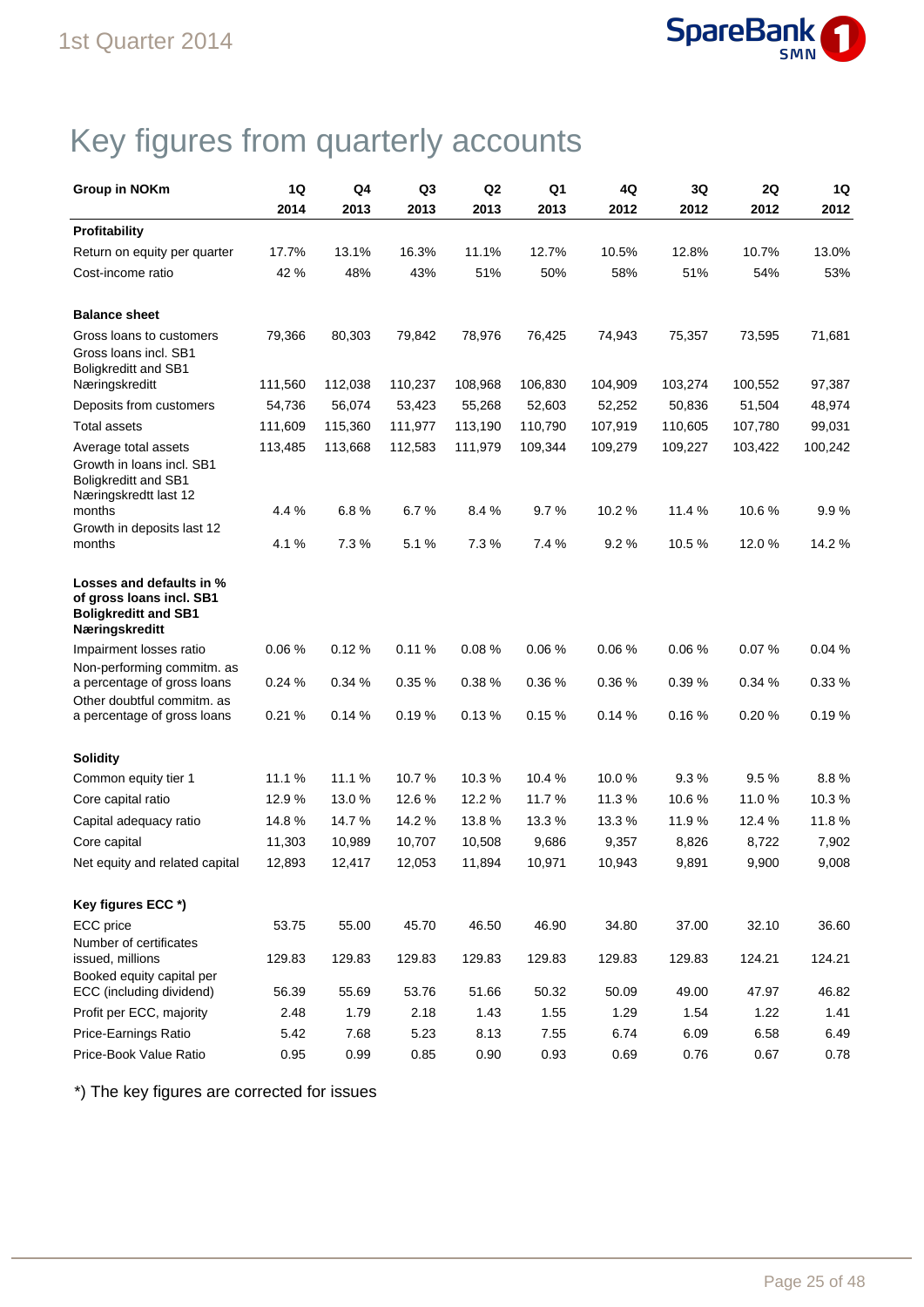

# **Notes**

### Contents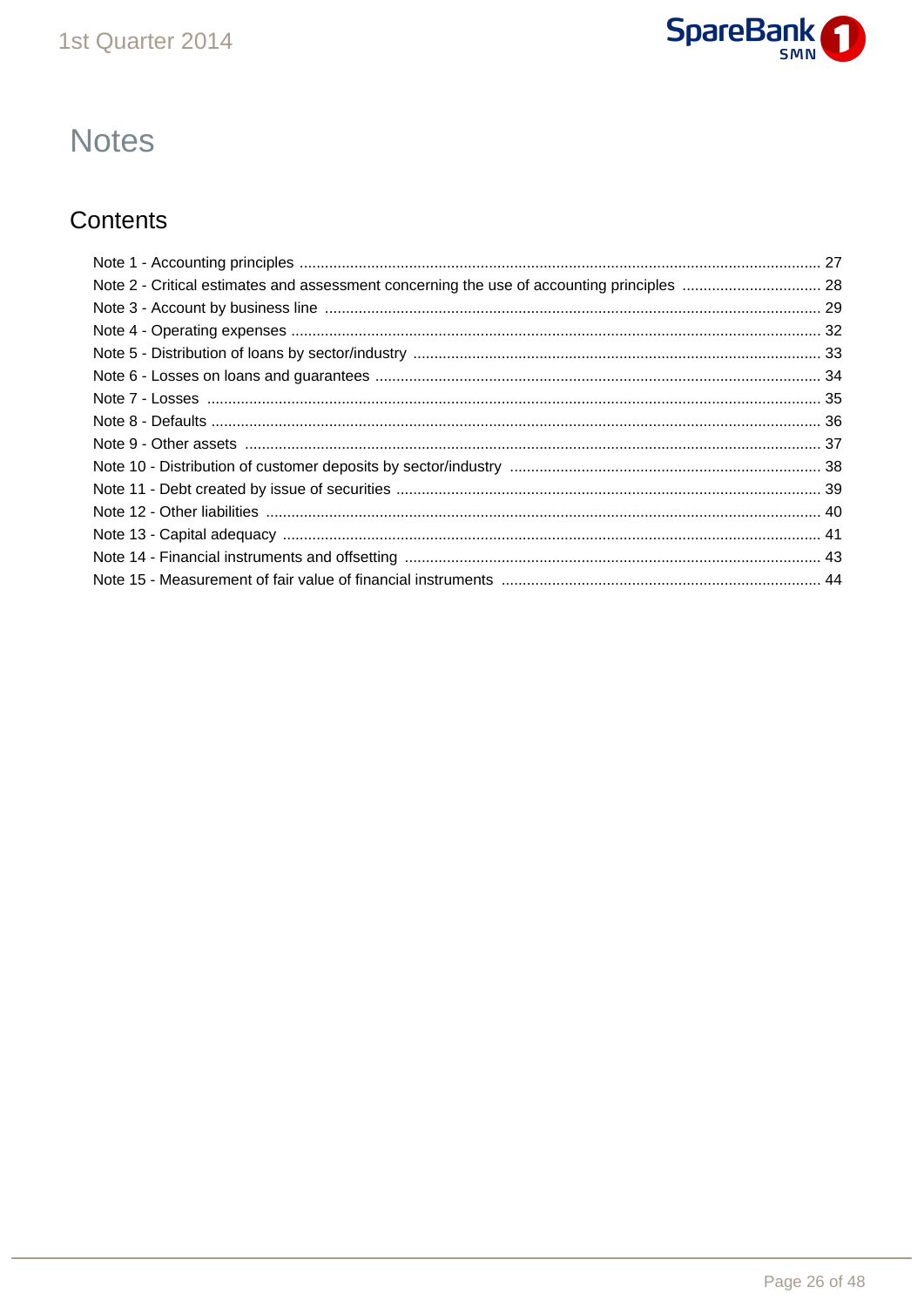

### Note 1 - Accounting principles

SpareBank 1 SMN prepares and presents its quarterly accounts in compliance with the Stock Exchange Regulations, Stock Exchange Rules and International Financial Reporting Standards (IFRS) approved by EU, including IAS 34, Interim Financial Reporting. As from 2007 the company accounts are also prepared and presented under IFRS. This entails that investments in associates and subsidiaries are recognised using the cost method. For this reason results recorded by associates and subsidiaries are not included in the parent bank's accounts.

The quarterly accounts do not include all the information required in a complete set of annual financial statements and should be read in conjunction with the annual accounts for 2013. Further, the Group has in this quarterly report used the same accounting principles and calculation methods as in the latest annual report and accounts, except:

IFRS 10 – Consolidated Financial Statements. This standard deals with defining "subsidiary", and gives more weight to actual control than earlier rules. Control exists only where and investor has power over relevant activities of the investee, exposure to variable returns, and in addition the ability to use its power to affect the investee's returns. In cases where loan terms are breached, the Bank will consider whether it has achieved genuine power under IFRS 10. The standard is implemented from 1 January 2014.

IFRS 11 – Joint Arrangements replaces IAS 31 and SIC-13. IFRS 11 removes the opportunity to apply proportional consolidation for jointly-controlled entities. The Bank has considered the effect of the new standard, in particular in relation to the alliance Alliansesamarbeidet SpareBank 1 DA, and concluded that it will not be of essential significance for the Group's reporting. The standard is implemented from 1 January 2014.

IFRS 12 – Disclosure of Interests in Other Entities. This standard extends the disclosure requirement in next year's annual accounts as regards investments in subsidiaries, associates, jointly controlled entities and structured entities. The standard is implemented from 1 January 2014.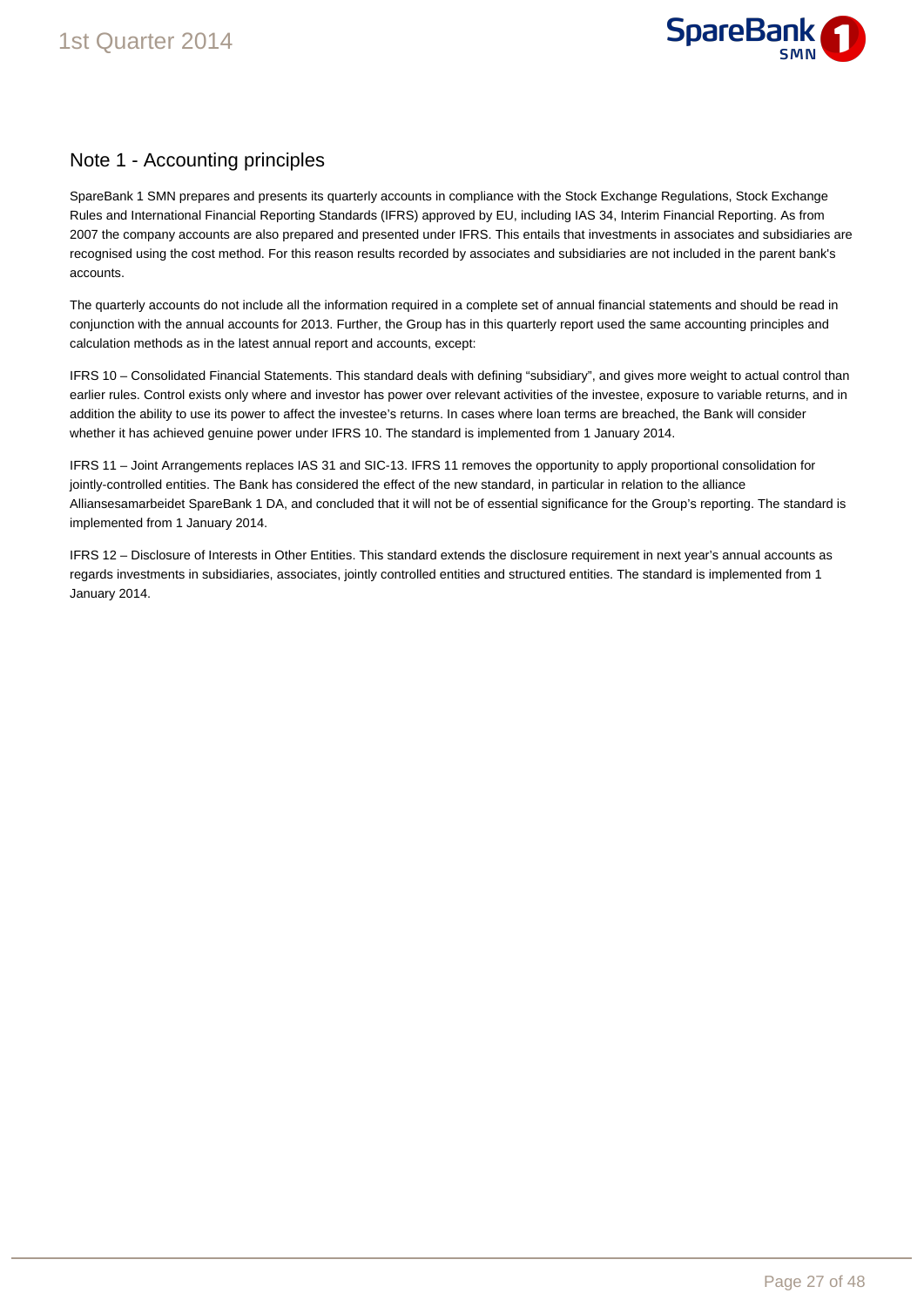

### Note 2 - Critical estimates and assessment concerning the use of accounting principles

When it prepares the consolidated accounts the management team makes estimates, discretionary assessments and assumptions which influence the application of accounting principles. This accordingly affects recognised amounts for assets, liabilities, revenues and expenses. Last year's annual accounts give a closer explanation of significant estimates and assumptions in Note 4 Critical estimates and assessments concerning the use of accounting principles.

#### **Nets Holding AS**

SpareBank 1 SMN has entered an agreement to sell its stake in Nets Holding AS. The stake is 2.2 per cent, corresponding to 4,028,773 shares. The sale requires the approval of the regulatory authorities. The process is expected to reach completion in the second quarter of 2014. The shares are measured at fair value via profit/loss and are valued at the end of the first quarter at the agreed sale price in Danish kroner converted using the exchange rate in effect on the balance sheet date. Unrealised gain including agio is recognised in an amount of NOK 148m. In addition, received dividend is recognised in an amount of NOK 8.8m.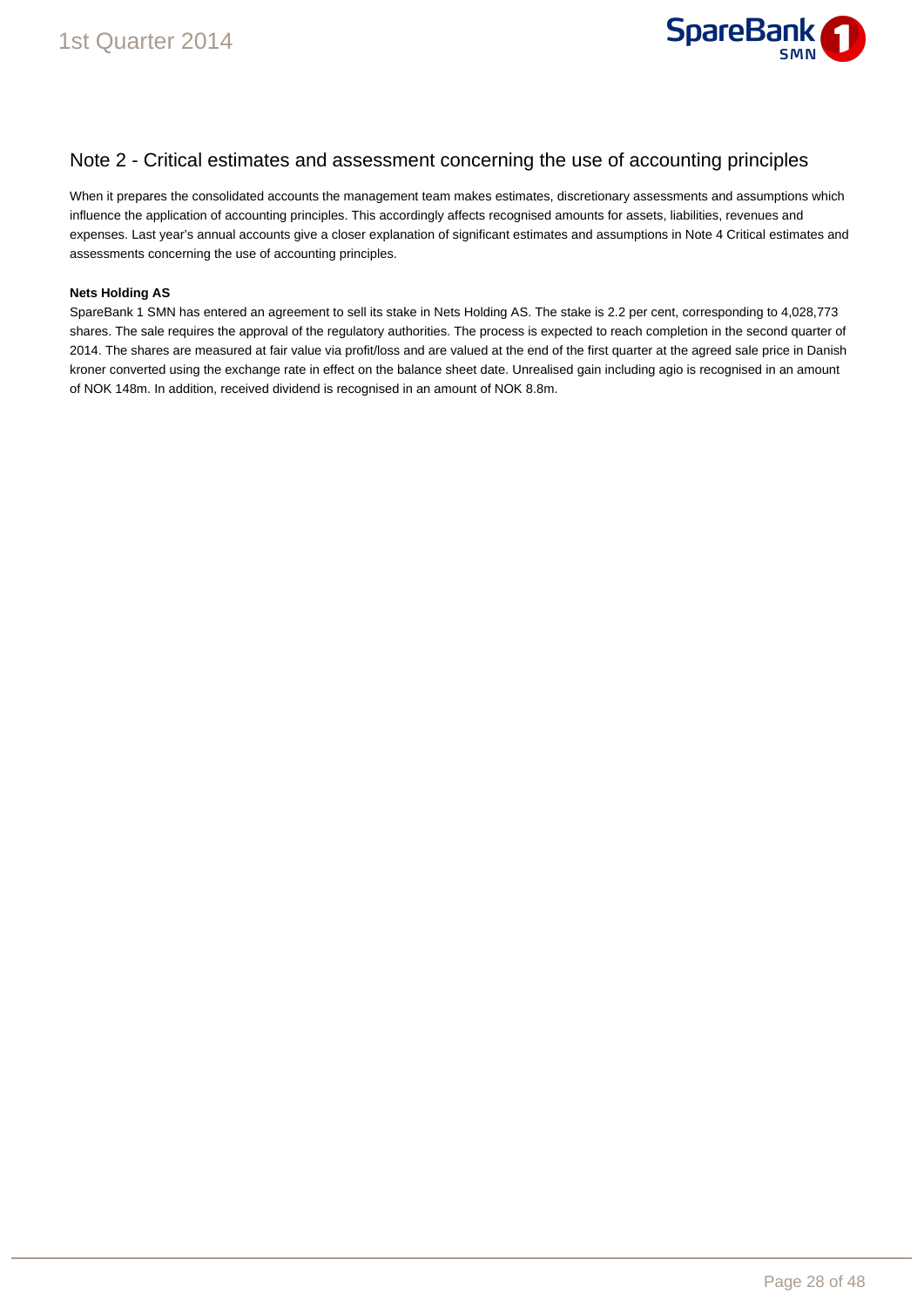

### Note 3 - Account by business line

As from 1 January 2014 the Bank's SMB portfolio is split up and assigned to Retail Banking and Corporate Banking respectively. Limited companies are transferred to Corporate Banking. Sole proprietorships, agricultural customers and associations etc are transferred to Retail Banking. Historical data have not been reworked owing to the difficulty of reconstructing such data at a sufficiently precise level.

For the subsidiaries the figures refer to the respective company accounts, while for joint ventures incorporated by the equity method the Group's profit share is stated, after tax, as well as book value of the investment at group level.

| Group 31 March 2014                                   |           |          |                          |                |                            |                          |                            |                          |                        |                |
|-------------------------------------------------------|-----------|----------|--------------------------|----------------|----------------------------|--------------------------|----------------------------|--------------------------|------------------------|----------------|
|                                                       |           |          |                          |                | SB <sub>1</sub>            | SB <sub>1</sub>          |                            |                          |                        |                |
| <b>Profit and loss account</b><br>(NOK million)       | <b>RM</b> | CМ       | <b>Markets</b>           | <b>EM1</b>     | <b>Finans</b><br><b>MN</b> | Regnskaps-<br>huset SMN  | SB <sub>1</sub><br>Gruppen | BN                       | <b>Bank Uncollated</b> | <b>Total</b>   |
| Net interest                                          | 197       | 206      | $-3$                     | $-1$           | 32                         | $\mathbf 0$              |                            |                          | $-20$                  | 412            |
| Interest from allocated capital                       | 9         | 14       | $\mathbf 0$              | $\overline{a}$ | $\blacksquare$             | $\overline{a}$           |                            |                          | $-23$                  |                |
| <b>Total interest income</b>                          | 206       | 220      | $-2$                     | -1             | 32                         | 0                        |                            |                          | $-43$                  | 412            |
| Commission income and other                           |           |          |                          |                |                            |                          |                            |                          |                        |                |
| income                                                | 194       | 38       | 8                        | 79             | $-0$                       | 50                       |                            |                          | 18                     | 385            |
| Net return on financial                               |           |          |                          |                |                            |                          |                            |                          |                        |                |
| investments **)                                       | 0         | 9        | 11                       | $\overline{a}$ | $\mathbf 0$                | $\blacksquare$           | 46                         | 25                       | 168                    | 259            |
| Total income *)                                       | 400       | 267      | 17                       | 78             | 31                         | 50                       | 46                         | 25                       | 142                    | 1,055          |
| <b>Total operating expenses</b>                       | 204       | 84       | 16                       | 75             | 13                         | 43                       | $\blacksquare$             | $\blacksquare$           | $\overline{7}$         | 441            |
| <b>Ordinary operating profit</b>                      | 196       | 182      | 1                        | 3              | 19                         | 7                        | 46                         | 25                       | 135                    | 614            |
| Loss on loans, guarantees                             |           |          |                          |                |                            |                          |                            |                          |                        |                |
| etc.                                                  | 1         | 14       | $\overline{\phantom{a}}$ | $\blacksquare$ | 2                          | $\overline{\phantom{a}}$ | $\overline{\phantom{0}}$   | $\overline{\phantom{a}}$ | -0                     | 17             |
| Result before tax including                           |           |          |                          |                |                            |                          |                            |                          |                        |                |
| held for sale                                         | 195       | 169      | 1                        | 3              | 17                         | 7                        | 46                         | 25                       | 137                    | 598            |
| Post-tax return on equity                             | 36.3%     | 16.5%    |                          |                |                            |                          |                            |                          |                        | 17.7%          |
| <b>Balance (NOK million)</b>                          |           |          |                          |                |                            |                          |                            |                          |                        |                |
| Loans and advances to                                 |           |          |                          |                |                            |                          |                            |                          |                        |                |
| customers                                             | 73,735    | 33,436   |                          |                | 3,376                      |                          |                            |                          |                        | 1,013 111,560  |
| Adv. of this to SB1 Boligkreditt                      |           |          |                          |                |                            |                          |                            |                          |                        |                |
| and SB1 Næringskreditt                                | $-31,054$ | $-1,138$ |                          |                |                            |                          |                            |                          | -3                     | $-32,194$      |
| Individual allowance for                              |           |          |                          |                |                            |                          |                            |                          |                        |                |
| impairment on loan                                    | $-28$     | $-128$   |                          |                | $-17$                      |                          |                            |                          | $\Omega$               | $-173$         |
| Group allowance for<br>impairment on loan             | $-90$     | $-188$   |                          |                | $-16$                      |                          |                            |                          |                        | $-295$         |
| Other assets                                          | 279       | 140      |                          | 281            | 12                         | 140                      |                            | 1,161 1,213              | 29,485                 | 32,711         |
|                                                       |           |          |                          |                |                            |                          |                            |                          |                        |                |
| <b>Total assets</b>                                   | 42,842    | 32,123   | $\blacksquare$           | 281            | 3,355                      | 140                      |                            | 1,161 1,213              |                        | 30,495 111,609 |
|                                                       | 29,432    | 24,740   |                          |                |                            |                          |                            |                          | 565                    | 54,736         |
| Deposits to customers<br>Other liabilities and equity |           | 7,383    |                          |                |                            | 140                      |                            |                          | 29,930                 | 56,873         |
|                                                       | 13,411    |          | $\blacksquare$           | 281            | 3,355                      |                          |                            | 1,161 1,213              |                        |                |
| <b>Total liabilites</b>                               | 42,842    | 32,123   | $\blacksquare$           | 281            | 3,355                      | 140                      |                            | 1,161 1,213              |                        | 30,495 111,609 |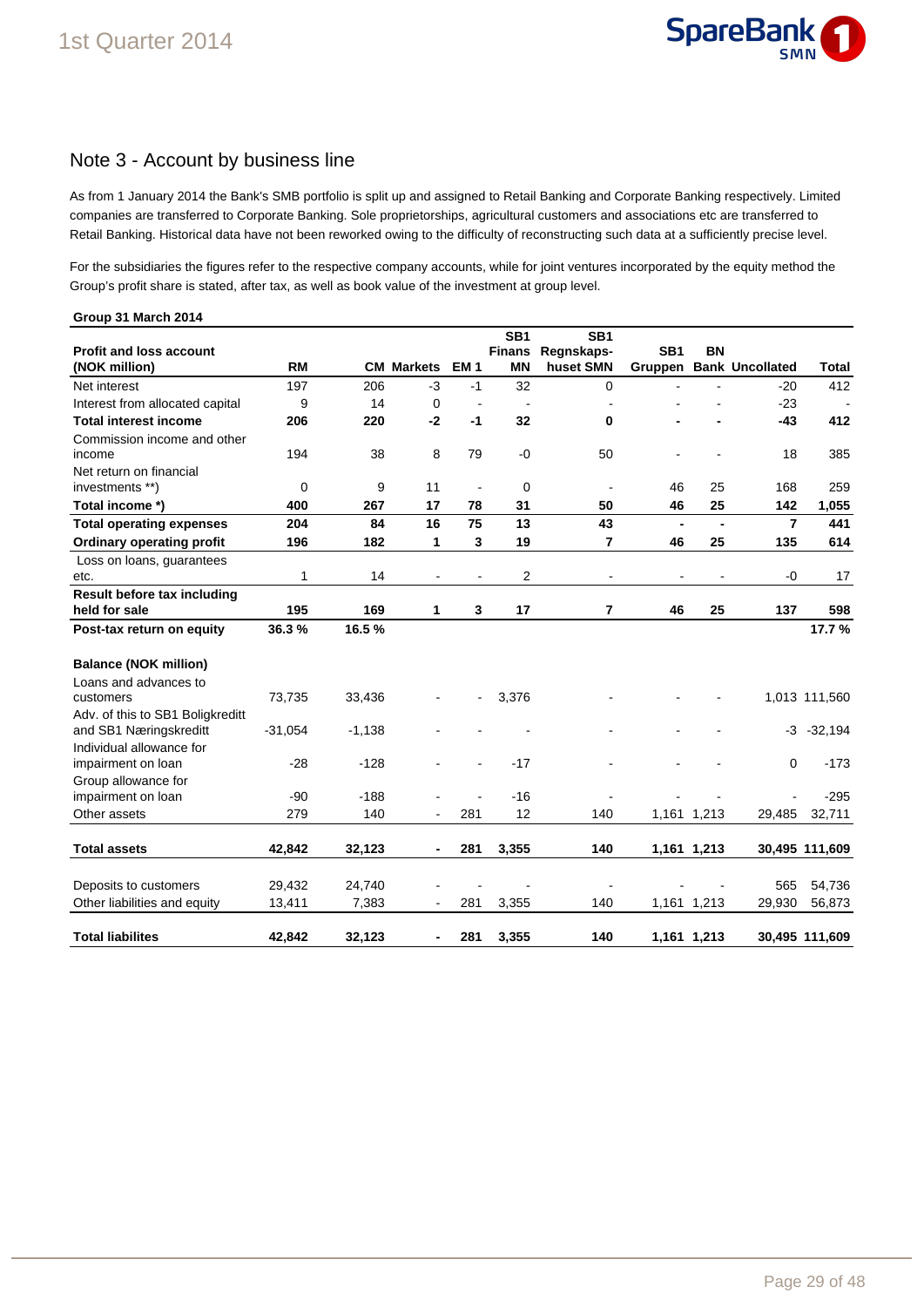

| Group 31 March 2013                |           |                |                               |                          |                          |                 |                              |                          |             |                                |                |
|------------------------------------|-----------|----------------|-------------------------------|--------------------------|--------------------------|-----------------|------------------------------|--------------------------|-------------|--------------------------------|----------------|
| <b>Profit and loss</b>             |           |                |                               |                          |                          | SB <sub>1</sub> | SB <sub>1</sub>              |                          |             |                                |                |
| account (NOK                       |           |                | Group                         |                          |                          |                 | Finans Regnskaps-            | SB <sub>1</sub>          | BN          |                                |                |
| million)                           | <b>RM</b> |                | <b>SME Corporates Markets</b> |                          | EM <sub>1</sub>          | <b>MN</b>       | huset SMN                    |                          |             | <b>Gruppen Bank Uncollated</b> | <b>Total</b>   |
| Net interest                       | 134       | 69             | 148                           | $-5$                     | 1                        | 30              | 0                            | $\blacksquare$           |             | $-33$                          | 343            |
| Interest from                      |           |                |                               |                          |                          |                 |                              |                          |             |                                |                |
| allocated capital                  | 3         | $\overline{a}$ | 8                             |                          |                          |                 |                              |                          |             | $-11$                          | $\blacksquare$ |
| <b>Total interest</b>              |           |                |                               |                          |                          |                 |                              |                          |             |                                |                |
| income                             | 137       | 69             | 156                           | -5                       | 1                        | 30              | 0                            |                          |             | -44                            | 343            |
| Commission income                  |           |                |                               |                          |                          |                 |                              |                          |             |                                |                |
| and other income                   | 137       | 19             | 20                            | $\overline{7}$           | 73                       | $-3$            | 33                           |                          |             | 31                             | 317            |
| Net return on                      |           |                |                               |                          |                          |                 |                              |                          |             |                                |                |
| financial investments              |           |                |                               |                          |                          |                 |                              |                          |             |                                |                |
| $\left( \mathbf{a}^{\ast }\right)$ | 0         | 1              | 4                             | 21                       | $\overline{\phantom{a}}$ | $\blacksquare$  | $\overline{a}$               | 61                       | 25          | 57                             | 169            |
| Total income *)                    | 274       | 88             | 180                           | 23                       | 74                       | 26              | 33                           | 61                       | 25          | 44                             | 829            |
| <b>Total operating</b>             |           |                |                               |                          |                          |                 |                              |                          |             |                                |                |
| expenses                           | 164       | 34             | 61                            | 21                       | 63                       | 10              | 29                           |                          |             | 31                             | 414            |
| <b>Ordinary operating</b>          |           |                |                               |                          |                          |                 |                              |                          |             |                                |                |
| profit                             | 110       | 54             | 119                           | $\mathbf 2$              | 11                       | 16              | 3                            | 61                       | 25          | 13                             | 414            |
| Loss on loans,                     |           |                |                               |                          |                          |                 |                              |                          |             |                                |                |
| guarantees etc.                    | 3         | 2              | 10                            | $\overline{\phantom{a}}$ | $\overline{\phantom{a}}$ | 2               | $\qquad \qquad \blacksquare$ | $\overline{\phantom{a}}$ |             | 1                              | 17             |
| <b>Result before tax</b>           |           |                |                               |                          |                          |                 |                              |                          |             |                                |                |
| including held for                 |           |                |                               |                          |                          |                 |                              |                          |             |                                |                |
| sale                               | 107       | 53             | 109                           | $\mathbf{2}$             | 11                       | 14              | 3                            | 61                       | 25          | 13                             | 398            |
| Post-tax return on                 |           |                |                               |                          |                          |                 |                              |                          |             |                                |                |
| equity                             | 25.2%     | 33.8%          | 10.1%                         |                          |                          |                 |                              |                          |             |                                | 12.7%          |
| <b>Balance (NOK</b><br>million)    |           |                |                               |                          |                          |                 |                              |                          |             |                                |                |
| Loans and advances                 |           |                |                               |                          |                          |                 |                              |                          |             |                                |                |
| to customers                       | 61,943    | 8,602          | 32,569                        |                          |                          | 3,146           |                              |                          |             |                                | 570 106,830    |
| Adv. of this to                    |           |                |                               |                          |                          |                 |                              |                          |             |                                |                |
| SpareBank 1                        |           |                |                               |                          |                          |                 |                              |                          |             |                                |                |
| Boligkreditt                       | $-29,441$ | -386           | -578                          |                          |                          |                 |                              |                          |             | ۰                              | $-30,405$      |
| Individual allowance               |           |                |                               |                          |                          |                 |                              |                          |             |                                |                |
| for impairment on                  |           |                |                               |                          |                          |                 |                              |                          |             |                                |                |
| loan                               | $-25$     | -18            | -85                           |                          |                          | $-15$           |                              |                          |             | -0                             | $-143$         |
| Group allowance for                |           |                |                               |                          |                          |                 |                              |                          |             |                                |                |
| impairment on loan                 | -73       | -30            | -175                          |                          | $\overline{a}$           | $-16$           |                              |                          |             | -0                             | $-295$         |
| Other assets                       | 89        | 318            | 46                            |                          | 89                       | 42              | 37                           |                          | 1,083 1,119 | 31,978                         | 34,802         |
|                                    |           |                |                               |                          |                          |                 |                              |                          |             |                                |                |
| <b>Total assets</b>                | 32,493    | 8,486          | 31,777                        |                          | 89                       | 3,157           | 37                           |                          | 1,083 1,119 |                                | 32,548 110,790 |
|                                    |           |                |                               |                          |                          |                 |                              |                          |             |                                |                |
| Deposits to                        |           |                |                               |                          |                          |                 |                              |                          |             |                                |                |
| customers                          | 23,270    | 8,768          | 18,990                        |                          |                          |                 | 0                            |                          |             |                                | 1,575 52,603   |
| Other liabilities and              |           |                |                               |                          |                          |                 |                              |                          |             |                                |                |
| equity                             | 9,223     | $-282$         | 12,788                        |                          | 89                       | 3,157           | 37                           |                          | 1,083 1,119 | 30,972                         | 58,187         |
| <b>Total liabilites</b>            | 32,493    | 8,486          | 31,777                        |                          | 89                       | 3,157           | 37                           |                          | 1,083 1,119 |                                | 32,548 110,790 |
|                                    |           |                |                               |                          |                          |                 |                              |                          |             |                                |                |

\*) A portion of capital market income (Markets) is distributed on RM and CM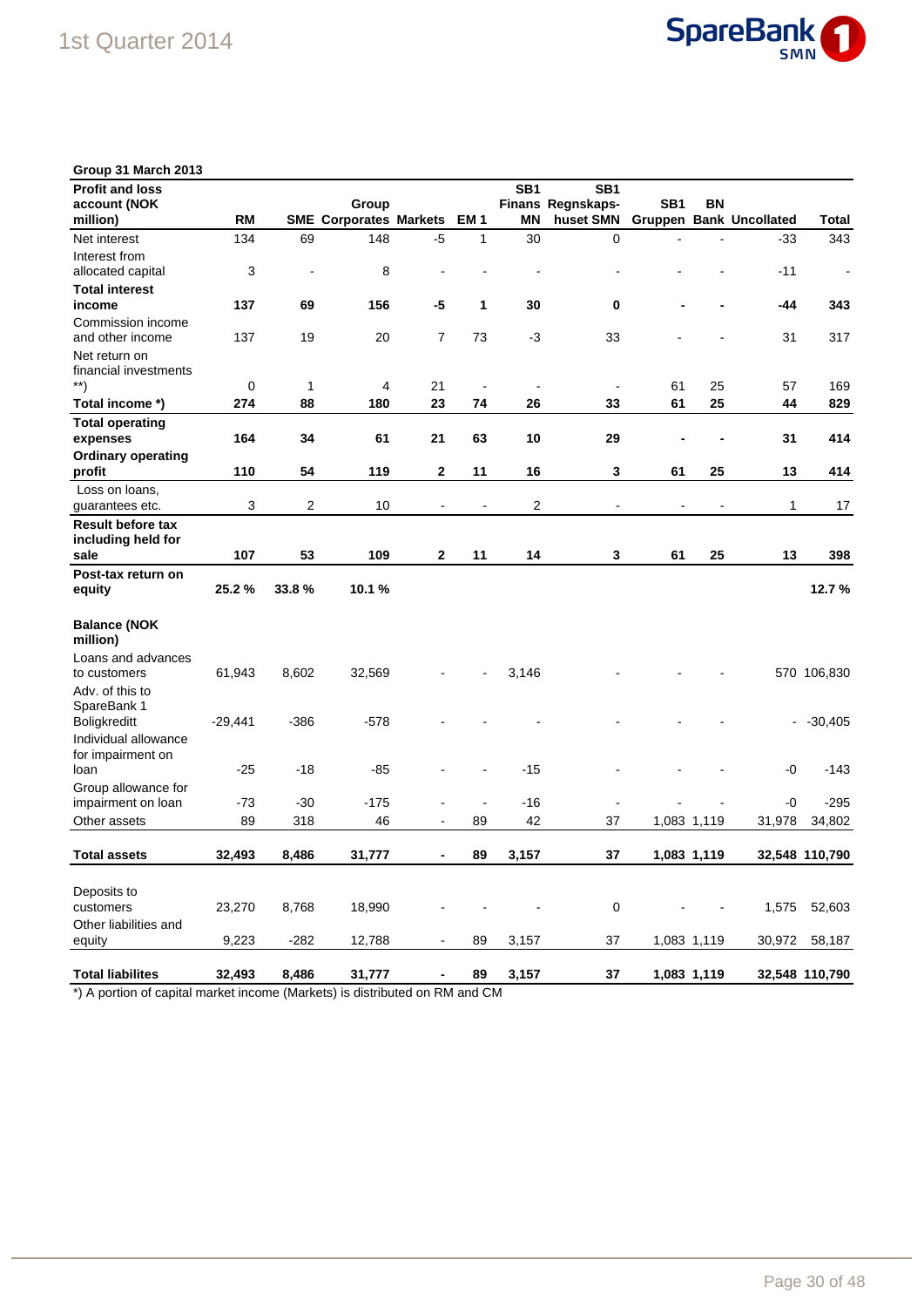### 1st Quarter 2014



|                                                                 | 31 Mar | 31 Mar |
|-----------------------------------------------------------------|--------|--------|
| **) Specification of net return on financial investments (NOKm) | 2014   | 2013   |
| Capital gains/dividends, shares                                 | 156    | 24     |
| Bonds and derivatives                                           | $-1$   | 11     |
| Forex and fixed income business, Markets                        | 20     | 25     |
| Net return on financial investments                             | 175    | 61     |
| SpareBank 1 Gruppen                                             | 46     | 61     |
| SpareBank 1 Boligkreditt                                        | 8      | 12     |
| SpareBank 1 Næringskreditt                                      | 11     | 2      |
| <b>BN Bank</b>                                                  | 25     | 26     |
| SpareBank 1 Markets                                             | $-4$   |        |
| Other jointly controlled companies                              | $-2$   |        |
| Income from investment in related companies                     | 84     | 108    |
| Total                                                           | 259    | 169    |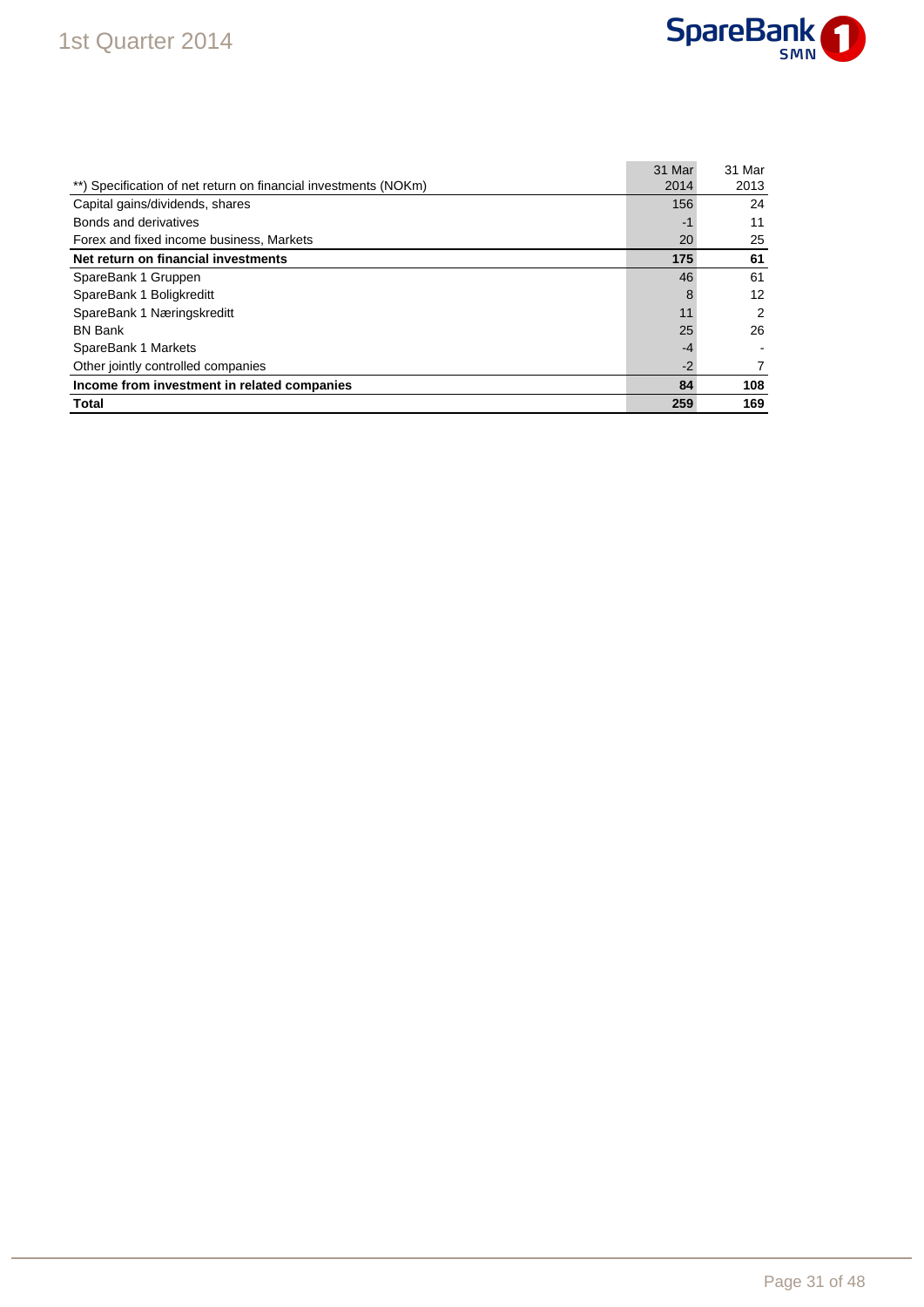

### Note 4 - Operating expenses

|                | <b>Parent bank</b> |        |                                        |                | Group          |                |
|----------------|--------------------|--------|----------------------------------------|----------------|----------------|----------------|
| 31 Dec<br>2013 | 31 Mar<br>2013     | 31 Mar | 2014 (NOKm)                            | 31 Mar<br>2014 | 31 Mar<br>2013 | 31 Dec<br>2013 |
| 592            | 157                |        | 161 Personnel expenses                 | 254            | 240            | 923            |
| 187            | 44                 |        | 55 IT costs                            | 61             | 50             | 206            |
| 24             | 6                  |        | 6 Postage and transport of valuables   | 7              |                | 29             |
| 38             | 9                  |        | 8 Marketing                            | 12             | 11             | 58             |
| 53             | 13                 |        | 9 Ordinary depreciation                | 26             | 30             | 118            |
| 120            | 31                 |        | 29 Operating expenses, real properties | 22             | 24             | 118            |
| 58             | 9                  |        | 9 Purchased services                   | 12             | 11             | 71             |
| 125            | 25                 |        | 28 Other operating expense             | 48             | 41             | 199            |
| 1,197          | 295                |        | 305 Total other operating expenses     | 441            | 414            | 1.722          |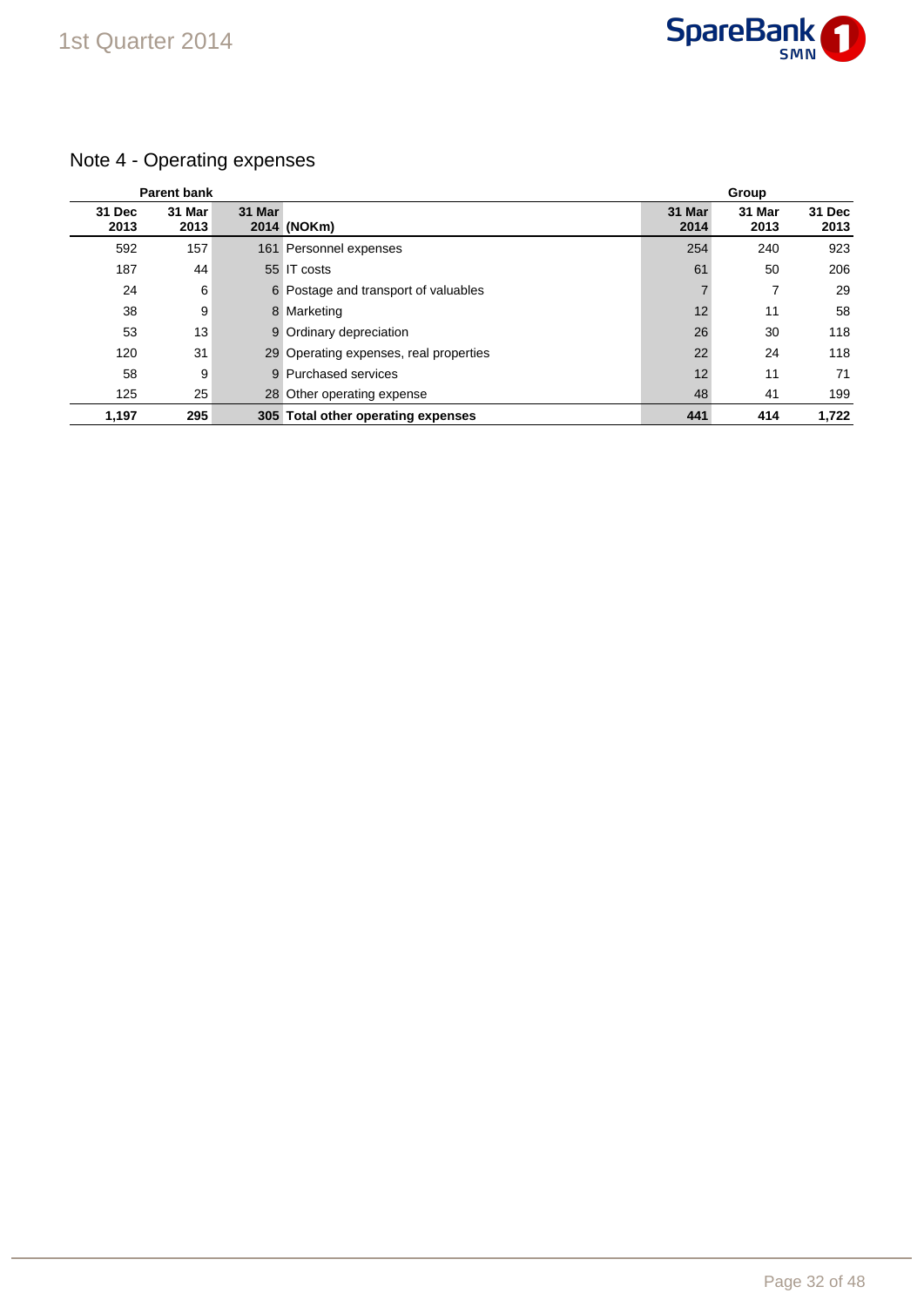

|                | <b>Parent bank</b> |        |                                                                 |                | Group          |                |
|----------------|--------------------|--------|-----------------------------------------------------------------|----------------|----------------|----------------|
| 31 Dec<br>2013 | 31 Mar<br>2013     | 31 Mar | 2014 (NOKm)                                                     | 31 Mar<br>2014 | 31 Mar<br>2013 | 31 Dec<br>2013 |
| 6,208          | 5,870              |        | 6,203 Agriculture, forestry, fisheries, hunting                 | 6,351          | 6,031          | 6,359          |
| 2,334          | 2,075              |        | 1,487 Sea farming industries                                    | 1,621          | 2,226          | 2,463          |
| 1,946          | 2,180              |        | 1,840 Manufacturing                                             | 2,030          | 2,396          | 2,142          |
| 2,693          | 2,922              |        | 2,592 Construction, power and water supply                      | 3,105          | 3,446          | 3,207          |
| 2,275          | 2,536              |        | 2,210 Retail trade, hotels and restaurants                      | 2,375          | 2,715          | 2,442          |
| 5,395          | 5,768              |        | 5,092 Maritime sector                                           | 5,099          | 5,774          | 5,402          |
| 12,048         | 12,580             |        | 11,946 Property management                                      | 12,016         | 12,056         | 12,118         |
| 3,646          | 3,533              |        | 3.651 Business services                                         | 3,889          | 3,776          | 3,867          |
| 2,284          | 2,201              |        | 2,255 Transport and other services provision                    | 2,685          | 2,519          | 2,706          |
| 400            | 203                |        | 270 Public administration                                       | 293            | 230            | 423            |
| 2,391          | 1,757              |        | 2,561 Other sectors                                             | 2,566          | 1,763          | 2,395          |
| 41,619         | 41,624             |        | 40,107 Gross Ioans in retail market                             | 42,030         | 42,930         | 43,523         |
| 67,146         | 62,655             |        | 68,096 Wage earners                                             | 69,530         | 63,900         | 68,515         |
| 108,765        | 104,279            |        | 108,203 Gross Ioans incl. SB1 Boligkreditt / SB1 Næringskreditt | 111,560        | 106,830        | 112,038        |
| 30,514         | 29,789             |        | 30,961 SpareBank 1 Boligkreditt                                 | 30,961         | 29,789         | 30,514         |
| 1,221          | 616                |        | 1,233 SpareBank 1 Næringskreditt                                | 1,233          | 616            | 1,221          |
| 77,030         | 73,874             |        | 76,009 Gross Ioans in balance sheet                             | 79,366         | 76,425         | 80,303         |

### Note 5 - Distribution of loans by sector/industry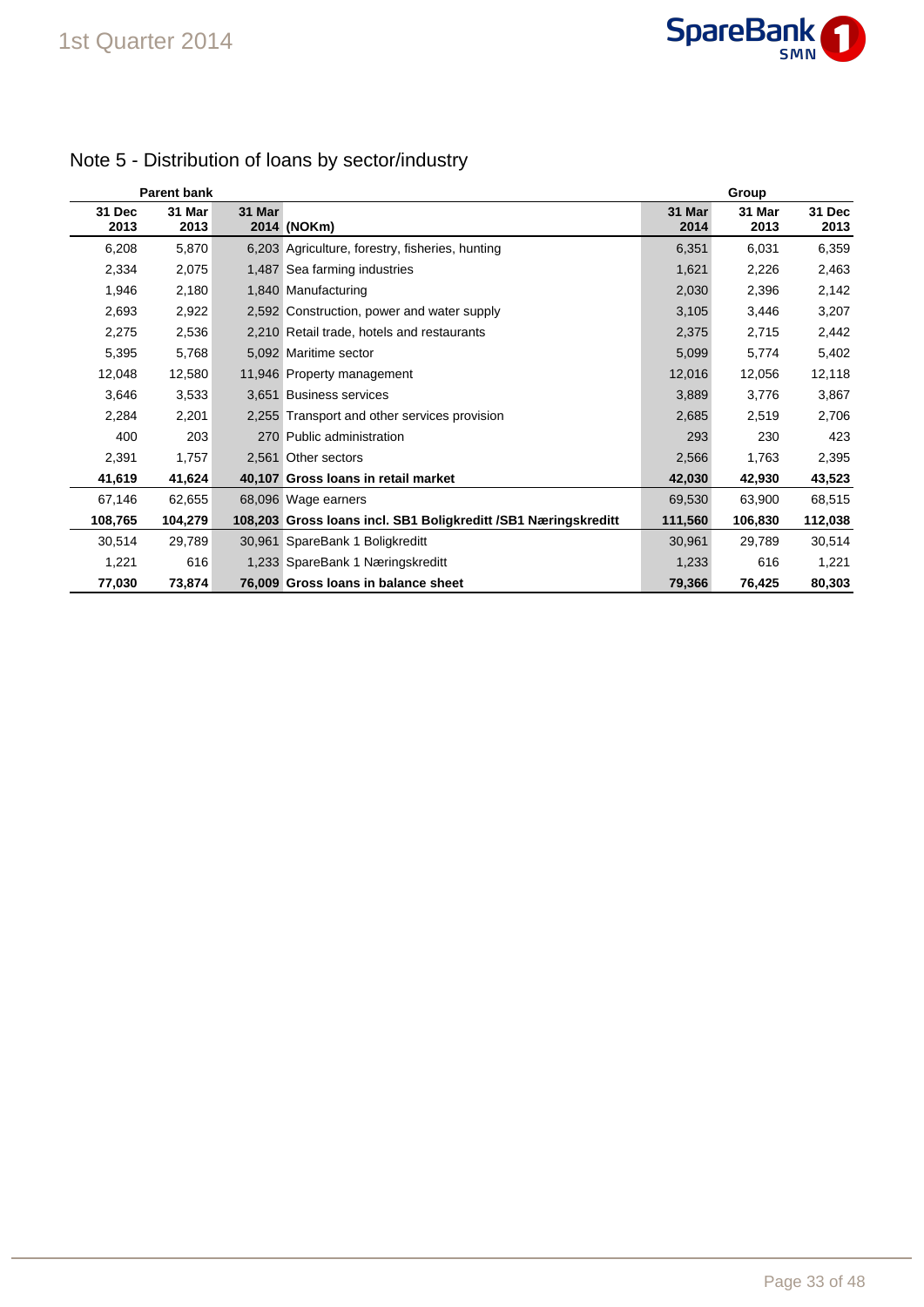

#### **Parent bank Group 31 Dec 2013 31 Mar 2013 31 Mar 2014 (NOKm) 31 Mar 2014 31 Mar 2013 31 Dec 2013** 22 -1 6 Change in individual impairment losses provisions for the period 0 -2 29 - - - Change in collective impairment losses provisions for the period in the second second second second second second second second second second second second second second 34 18 10 Actual loan losses on commitments for which provisions have 10 been made 16 21 21 40 39 0 1 Actual loan losses on commitments for which no provision 1 has been made 3 1 45 -13 -3 -2 Recoveries on commitments previously written-off -2 -3 -14 **82 15 15 Losses of the year on loans and guarantees 17 17 101**

### Note 6 - Losses on loans and guarantees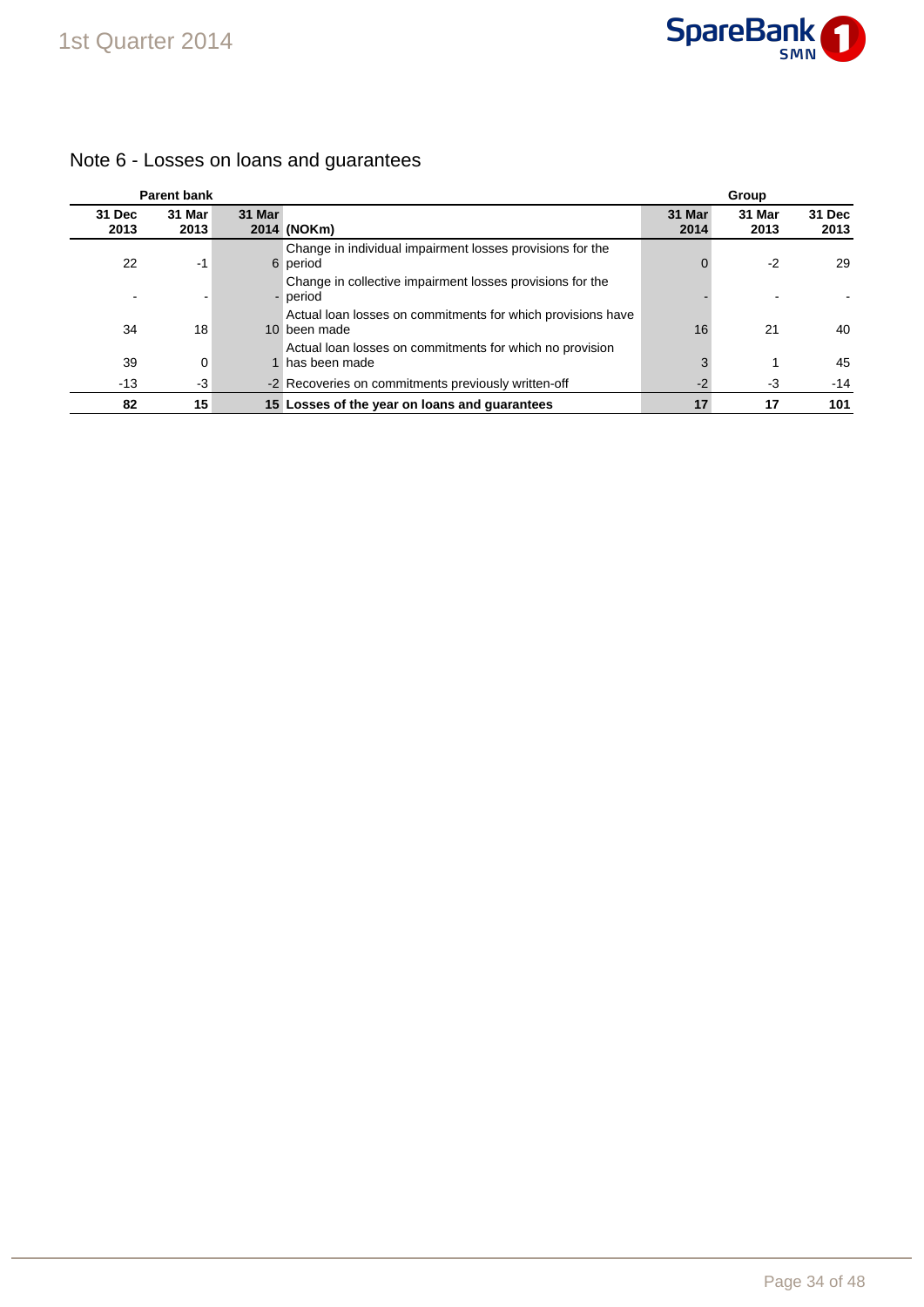### Note 7 - Losses

|                | <b>Parent bank</b> |        |                                                                                                                          |                | Group          |                |
|----------------|--------------------|--------|--------------------------------------------------------------------------------------------------------------------------|----------------|----------------|----------------|
| 31 Dec<br>2013 | 31 Mar<br>2013     | 31 Mar | 2014 (NOKm)                                                                                                              | 31 Mar<br>2014 | 31 Mar<br>2013 | 31 Dec<br>2013 |
| 129            | 129                |        | 150 Individual write-downs to cover loss on loans at 01.01*<br>+ Increased write-downs on provisions previously written  | 173            | 144            | 144            |
| 12             | 3                  |        | 3 down                                                                                                                   | 3              | 3              | 15             |
| 16             | 3                  |        | 2 - Reversal of provisions from previous periods                                                                         |                | 4              | 18             |
| 59             | 18                 |        | 15 + Write-downs on provisions not previously written down<br>- Actual losses during the period for which provisions for | 16             | 19             | 71             |
| 34             | 18                 |        | 10 individual impairment losses have been made previously                                                                | 16             | 21             | 40             |
| 150            | 128                |        | 156 Specification of loss provisions at end of period                                                                    | 173            | 143            | 173            |
| 73             | 18                 |        | 11 Actual losses                                                                                                         | 19             | 21             | 85             |

\*) Individually assessed impairment write-downs on guarantees, totalling NOK 1m, are shown in the balance sheet as a liability under 'Other liabilities'.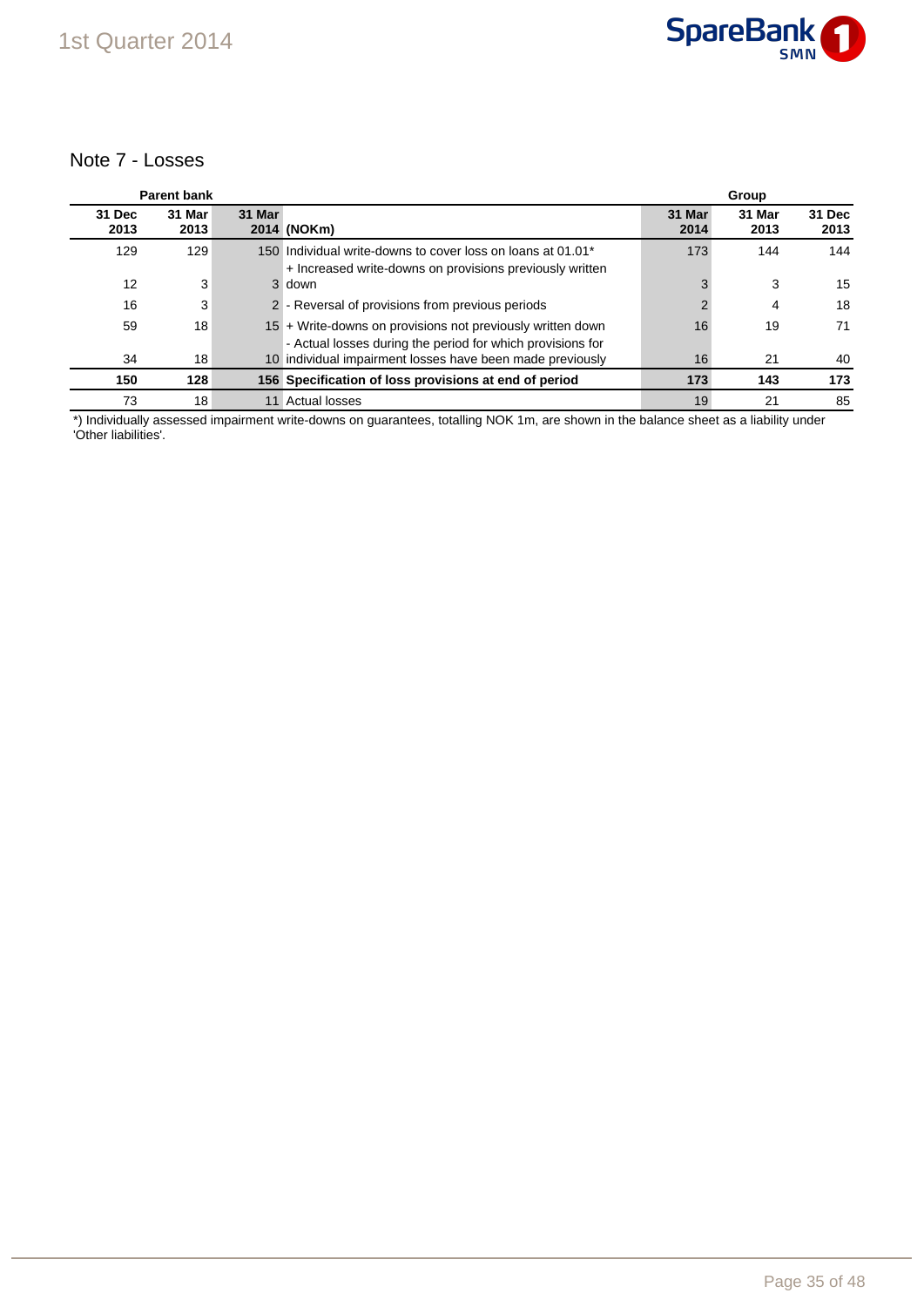

### Note 8 - Defaults

|                | <b>Parent bank</b> |        |                                               |                | Group          |                |
|----------------|--------------------|--------|-----------------------------------------------|----------------|----------------|----------------|
| 31 Dec<br>2013 | 31 Mar<br>2013     | 31 Mar | 2014 (NOKm)                                   | 31 Mar<br>2014 | 31 Mar<br>2013 | 31 Dec<br>2013 |
|                |                    |        | <b>Total defaults</b>                         |                |                |                |
| 311            | 316                |        | 205 Loans in default for more than 90 days *) | 263            | 388            | 386            |
| 73             | 61                 | 51     | - individual write-downs                      | 59             | 71             | 87             |
| 238            | 255                |        | 155 Net defaults                              | 205            | 317            | 299            |
| 24 %           | 19 %               |        | 25 % Provision rate                           | 22 %           | 18 %           | 23 %           |
|                |                    |        | <b>Problem Loans</b>                          |                |                |                |
| 146            | 138                |        | 213 Problem Ioans (not in default)            | 231            | 160            | 157            |
| 76             | 67                 | 105    | - individual write-downs                      | 114            | 72             | 86             |
| 70             | 71                 |        | 108 Net problem loans                         | 117            | 87             | 71             |
| 52 %           | 49 %               |        | 49 % Provision rate                           | 49 %           | 45 %           | 55 %           |

\*) There are no defaults that relates to loans in the guarantee portfolio taken over from BN Bank per Q1.

Any default in this portfolio will not entail loss for SpareBank 1 SMN.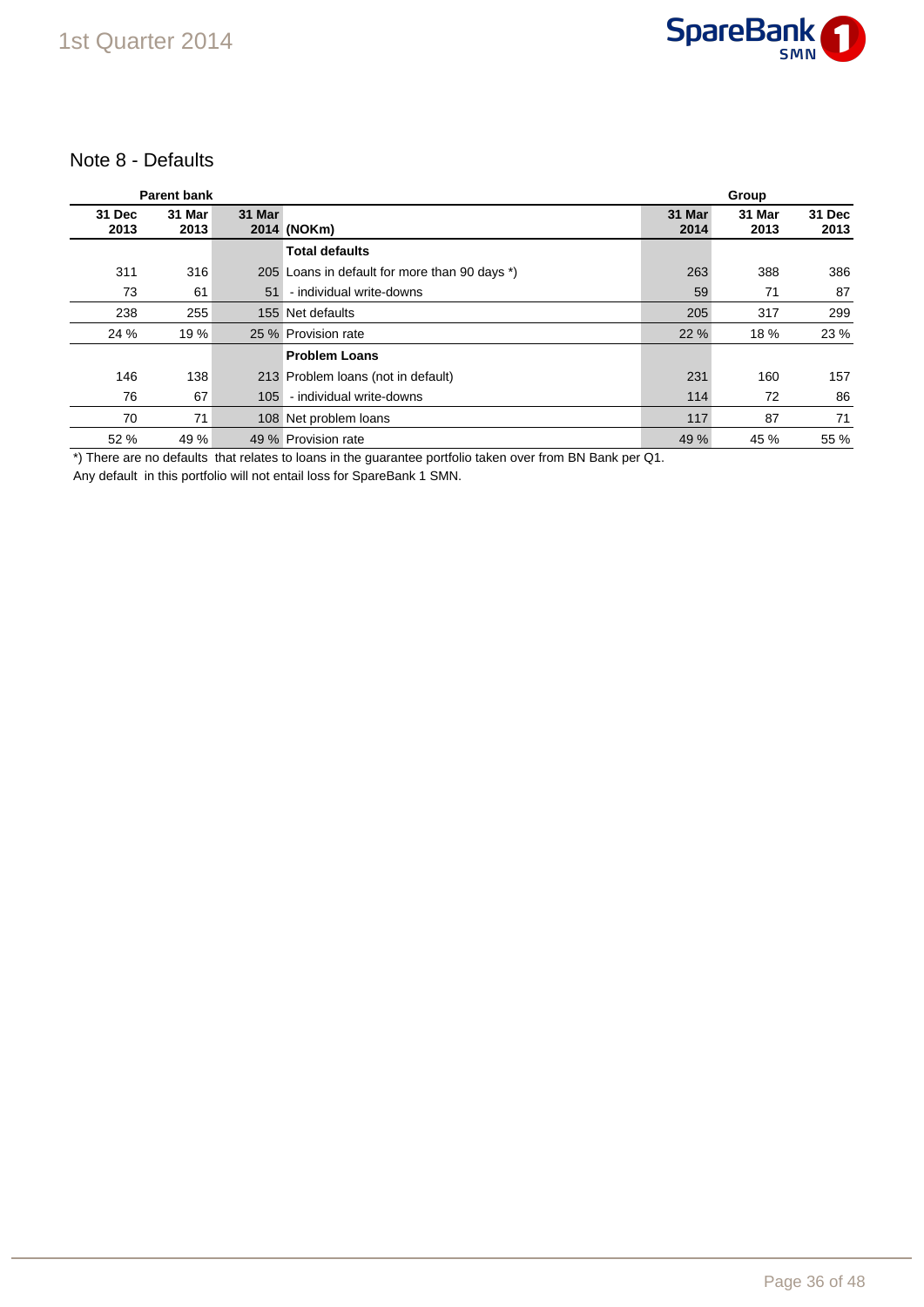

### Note 9 - Other assets

|                          | <b>Parent bank</b> |        |                                      |                | Group          |                |  |
|--------------------------|--------------------|--------|--------------------------------------|----------------|----------------|----------------|--|
| 31 Dec<br>2013           | 31 Mar<br>2013     | 31 Mar | 2014 (NOKm)                          | 31 Mar<br>2014 | 31 Mar<br>2013 | 31 Dec<br>2013 |  |
| $\overline{\phantom{a}}$ |                    |        | - Deferred tax benefit               | 18             | 13             | 18             |  |
| 169                      | 194                |        | 167 Fixed assets                     | 1,160          | 1.241          | 1,176          |  |
| 1,568                    | 1,174              |        | 1,393 Earned income not yet received | 1,409          | 1,182          | 1,591          |  |
| 207                      | 17                 |        | 149 Accounts receivable, securities  | 149            | 17             | 207            |  |
| 82                       | 74                 |        | 82 Pensions                          | 82             | 74             | 82             |  |
| 84                       | 347                |        | 116 Other assets                     | 305            | 437            | 270            |  |
| 2,110                    | 1,806              | 1.907  | <b>Total other assets</b>            | 3,122          | 2.963          | 3,344          |  |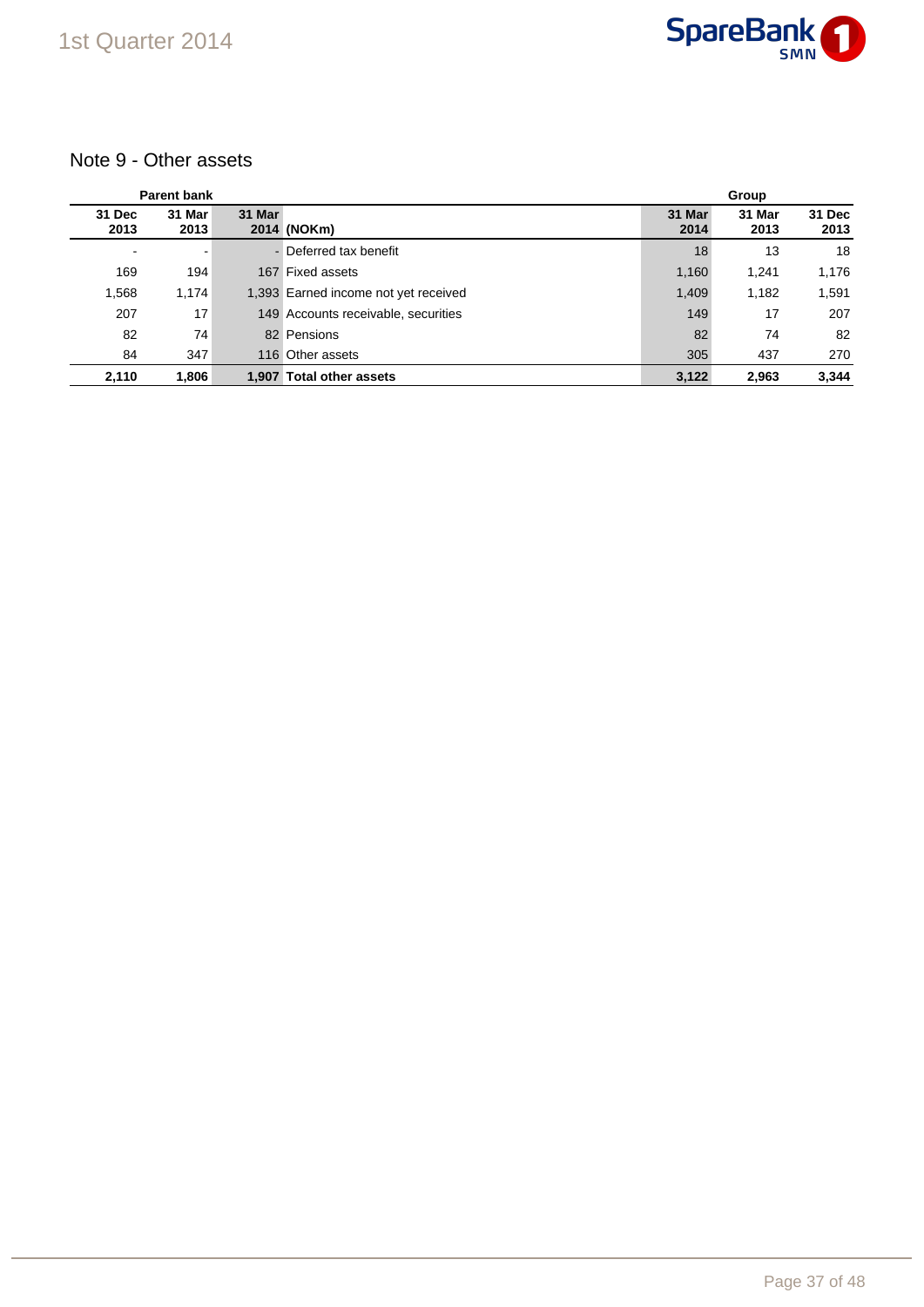|                | <b>Parent bank</b> |              |                                                 |                | Group          |                       |  |
|----------------|--------------------|--------------|-------------------------------------------------|----------------|----------------|-----------------------|--|
| 31 Dec<br>2013 | 31 Mar<br>2013     | 31 Mar       | 2014 (NOKm)                                     | 31 Mar<br>2014 | 31 Mar<br>2013 | <b>31 Dec</b><br>2013 |  |
| 2,059          | 2,159              |              | 2,149 Agriculture, forestry, fisheries, hunting | 2,149          | 2,159          | 2,059                 |  |
| 406            | 157                |              | 506 Sea farming industries                      | 506            | 157            | 406                   |  |
| 1,239          | 1,376              |              | 1,614 Manufacturing                             | 1,614          | 1,376          | 1,239                 |  |
| 1,808          | 1,705              |              | 1,630 Construction, power and water supply      | 1,630          | 1,705          | 1,808                 |  |
| 4,313          | 3,566              |              | 3,249 Retail trade, hotels and restaurants      | 3,249          | 3,566          | 4,313                 |  |
| 2,150          | 1,101              |              | 1,929 Maritime sector                           | 1,929          | 1,101          | 2,150                 |  |
| 4,142          | 4,768              |              | 3,747 Property management                       | 3,635          | 4,143          | 4,033                 |  |
| 4,885          | 4,783              |              | 4,681 Business services                         | 4,681          | 4,783          | 4,885                 |  |
| 4,320          | 3,840              |              | 4,308 Transport and other services provision    | 4,010          | 3,670          | 3,999                 |  |
| 4,723          | 4,288              |              | 4,687 Public administration                     | 4,687          | 4,288          | 4,723                 |  |
| 2,620          | 2,929              |              | 2,513 Other sectors                             | 2,473          | 2,821          | 2,594                 |  |
| 32,666         | 30,672             | 31,012 Total |                                                 | 30,562         | 29,769         | 32,209                |  |
| 23,865         | 22,833             |              | 24,174 Wage earners                             | 24,174         | 22,833         | 23,865                |  |
| 56,531         | 53,506             |              | 55,185 Total deposits                           | 54,736         | 52,603         | 56,074                |  |

### Note 10 - Distribution of customer deposits by sector/industry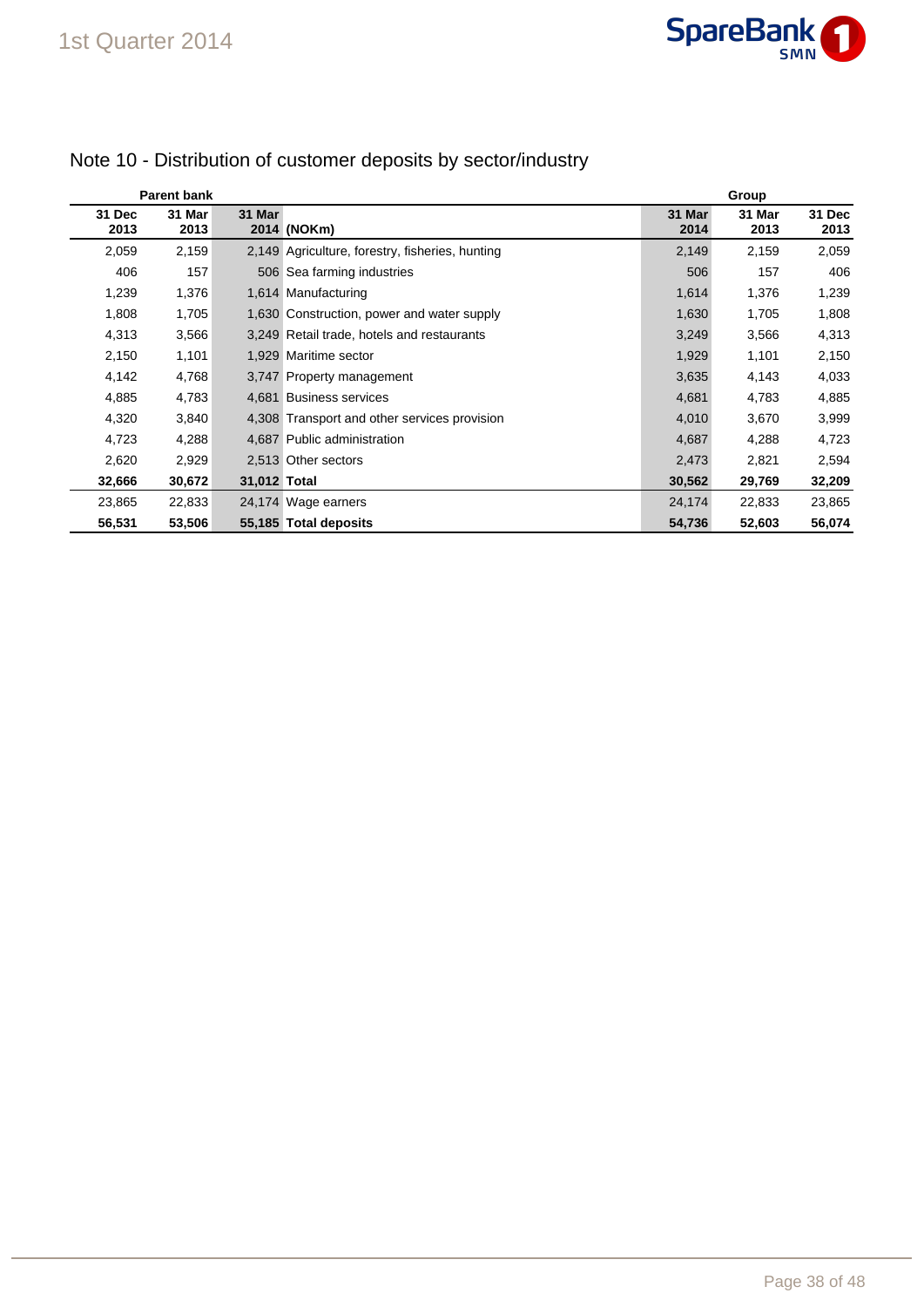### Note 11 - Debt created by issue of securities

|                | <b>Parent bank</b> |              |                                                  | Group          |                |                |
|----------------|--------------------|--------------|--------------------------------------------------|----------------|----------------|----------------|
| 31 Dec<br>2013 | 31 Mar<br>2013     | 31 Mar       | 2014 (NOKm)                                      | 31 Mar<br>2014 | 31 Mar<br>2013 | 31 Dec<br>2013 |
| 2,750          | 653                |              | 2,750 Short-term debt instruments, nominal value | 2,750          | 653            | 2,750          |
| 30.718         | 31.317             |              | 26,761 Bond debt, nominal value                  | 26.761         | 31.317         | 30.718         |
| 294            | 377                |              | 404 Value adjustments                            | 404            | 377            | 294            |
| 33,762         | 32.347             | 29.914 Total |                                                  | 29.914         | 32.347         | 33,762         |

#### Change in securities debt, subordinated debt and hybrid equity

|                                                    | 31 Mar<br>2014 |       | Fallen due/<br><b>Issued Redeemed</b> | Other<br>changes         | 31 Dec<br>2013 |
|----------------------------------------------------|----------------|-------|---------------------------------------|--------------------------|----------------|
| Short-term debt instruments, nominal value         | 2,750          |       |                                       | $\overline{\phantom{0}}$ | 2,750          |
| Bond debt, nominal value                           | 26,761         | 2,021 | 4,950                                 | $-1,028$                 | 30,718         |
| Value adjustments                                  | 404            |       |                                       | 110                      | 294            |
| Total                                              | 29,914         | 2,021 | 4,950                                 | $-918$                   | 33,762         |
|                                                    | 31 Mar<br>2014 |       | Fallen due/<br><b>Issued Redeemed</b> | Other<br>changes         | 31 Dec<br>2013 |
| Ordinary subordinated loan capital, nominal value  | 1,524          |       |                                       | 2                        | 1,522          |
| Perpetual subordinated loan capital, nominal value | 300            |       |                                       | ۰                        | 300            |
| Hybrid equity, nominal value                       | 1,400          |       |                                       | ۰                        | 1,400          |
| Value adjustments                                  | 83             |       |                                       | 1                        | 82             |
| Total                                              | 3,308          |       |                                       | 4                        | 3.304          |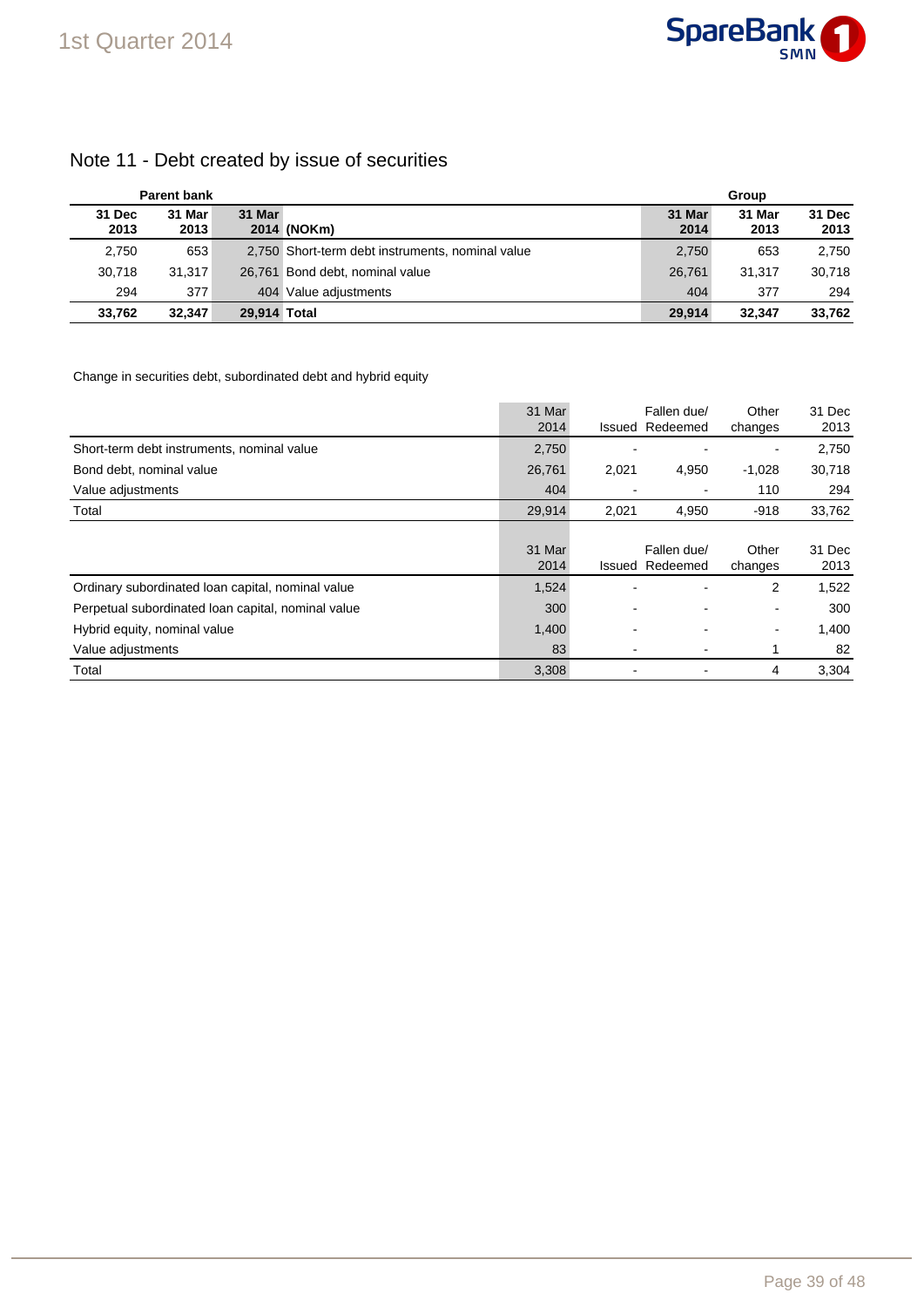

### 1st Quarter 2014

### Note 12 - Other liabilities

|                | <b>Parent bank</b> |        |                                                         |                | Group          |                |  |
|----------------|--------------------|--------|---------------------------------------------------------|----------------|----------------|----------------|--|
| 31 Dec<br>2013 | 31 Mar<br>2013     | 31 Mar | 2014 (NOKm)                                             | 31 Mar<br>2014 | 31 Mar<br>2013 | 31 Dec<br>2013 |  |
| 17             | 98                 |        | 17 Deferred tax                                         | 24             | 107            | 23             |  |
| 438            | 256                |        | 401 Payable tax                                         | 431            | 295            | 476            |  |
| 8              | 10                 |        | 8 Capital tax                                           | 8              | 10             | 8              |  |
| 883            | 1,066              |        | 1,193 Accrued expenses and received, non-accrued income | 1,356          | 1,349          | 1,091          |  |
| 48             | 80                 |        | 76 Provision for accrued expenses and commitments       | 76             | 80             | 48             |  |
| 73             | 173                |        | 47 Drawing debt                                         | 47             | 173            | 73             |  |
| 7              |                    |        | 5 Creditors                                             | 45             | 38             | 29             |  |
| 339            | 526                |        | 742 Debt from securities                                | 742            | 526            | 339            |  |
| 179            | 268                |        | 273 Other liabilities                                   | 308            | 309            | 215            |  |
| 1,992          | 2,477              |        | 2,762 Total other liabilites                            | 3,036          | 2,886          | 2,303          |  |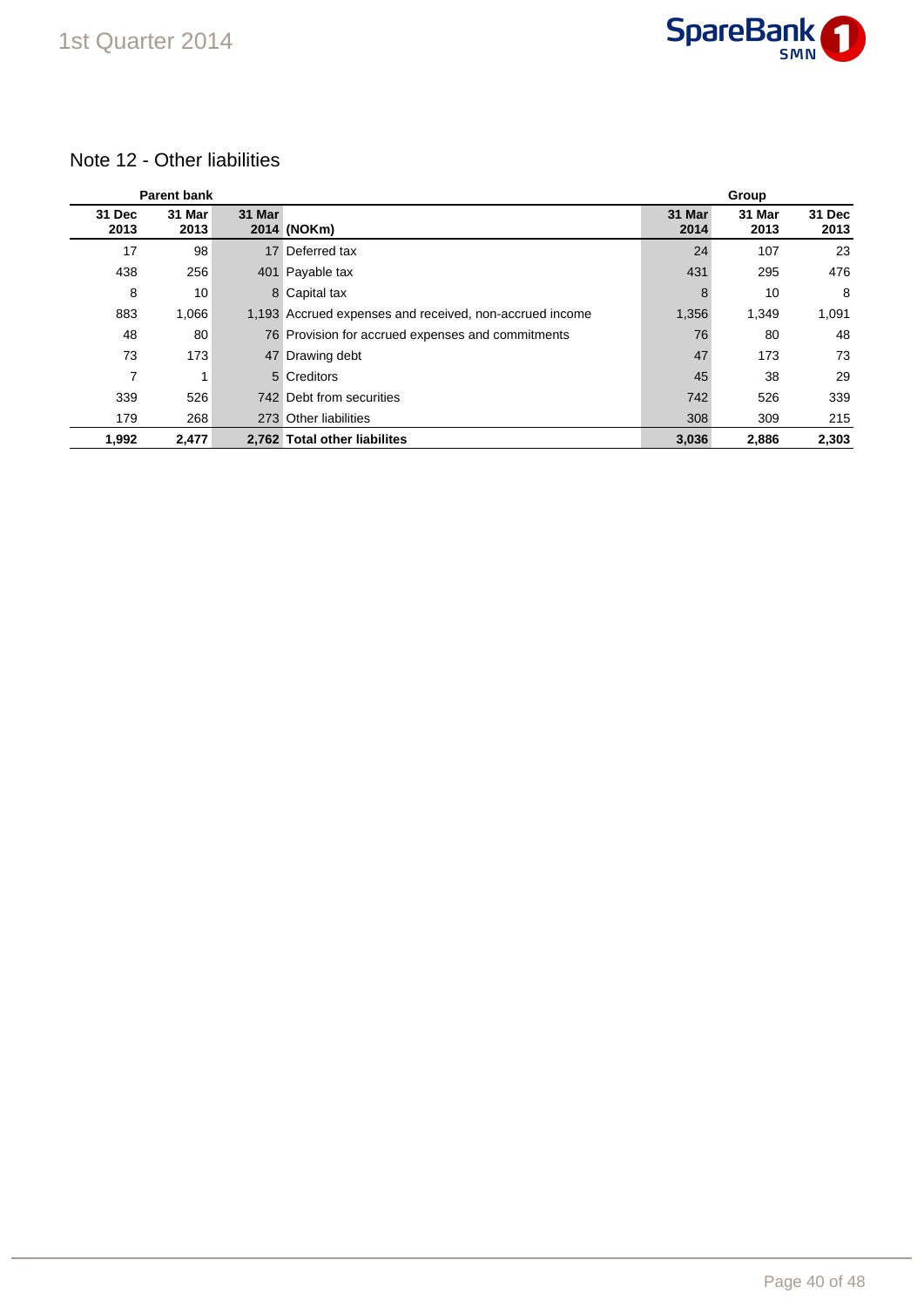

### Note 13 - Capital adequacy

SpareBank 1 SMN has used IRB (Internal Rating Approach – Foundation) to calculate charges for credit risk since January 2007. Using IRB imposes wide-ranging requirements on the bank's organisation, competence, risk models and risk management systems. In June 2013 the bank applied for permission to switch to Advanced IRB for enterprise portfolios currently reported using the foundation approach. The effect of the risk weights under IRB is limited due to transitional rules set out in regulations issued by Finanstilsynet.

As from Q2 2013 the measurement method for operational risk was changed from the basic approach to the standardised approach at the Parent Bank. At the Group level, subsidiaries are still measured using the basic approach.

As from 1 July 2013 new buffer requirements have been introduced; see the Financial Institutions Act section 2-9e. As of 31 March 2014 the capital conservation buffer requirement is 2.5 per cent and the systemic risk buffer requirement is 2 per cent. These requirements are in addition to the requirement that own funds should constitute at least 4.5 per cent common equity tier 1 (CET1) capital, bringing the overall minimum CET1 requirement to 9 per cent.

Over the course of 2014 the systemic risk buffer requirement will increase by a further 1 percentage point, bringing the overall CET1 requirement as of 30 June 2014 to 10 per cent. As of 1 July 2015, a countercyclical buffer requirement of 1 percentage point will be applicable.

Hybrid capital denotes bonds with a nominal interest rate, but the bank is not obliged to pay interest in a period where dividends are not paid, and neither is the investor subsequently entitled to interest that has not been paid, i.e. interest does not accumulate. Hybrid capital characterised by moderate repayment incentives is approved as an element of tier 1 capital up to limit of 15 per cent of aggregate tier 1 capital. If, on the other hand, hybrid capital has no fixed term to maturity and has no repayment incentives, it may be included as an element of core capital up to limit of 35 per cent of aggregate core capital.

Finanstilsynet (Norway's FSA) can require hybrid capital to be written down in proportion with equity capital should the bank's tier 1 capital adequacy fall below 5 per cent or total capital adequacy falls below 8 per cent. Written-down amounts on hybrid capital must be written up before dividends can be paid to shareholders or before equity capital is written up. Hybrid capital is recognised as other long-term debt at amortised cost.

In connection with change requirements regarding the conditions for hybrid capital, hybrid capital that does not satisfy the new requirements over time will not be eligible for inclusion in other core capital. Such hybrid capital will be reduced by 20 per cent in 2014 and 10 per cent thereafter. As of 31 March 2014, SpareBank 1 SMN held NOK 450m in hybrid capital which will be subject to reduction.

Subordinated debt ranks behind all other liabilities. Dated subordinated loans cannot constitute more than 50 per cent of tier 1 capital for capital adequacy purposes, while perpetual subordinated loans cannot constitute more than 100 per cent of tier 1 capital. Subordinated loans are classified as a liability in the balance sheet and are measured at amortised cost in the same way as other long-term loans.

For detailed information regarding subordinated detbt and hybrid captial, see note 38 in the banks's annual report.

|                | <b>Parent Bank</b> |        |                                                              |                | Group          |                |
|----------------|--------------------|--------|--------------------------------------------------------------|----------------|----------------|----------------|
| 31 Dec<br>2013 | 31 Mar<br>2013     | 31 Mar | 2014 (NOKm)                                                  | 31 Mar<br>2014 | 31 Mar<br>2013 | 31 Dec<br>2013 |
| 2,597          | 2,597              |        | 2,597 Equity capital certificates                            | 2,597          | 2,597          | 2,597          |
| $-0$           | -0                 |        | -0 - Own holding of ECCs                                     | $-0$           | -0             | $-0$           |
| 895            | 895                |        | 895 Premium fund                                             | 895            | 895            | 895            |
| 2,496          | 1,889              |        | 2,496 Dividend equalisation fund                             | 2,496          | 1,889          | 2,496          |
| 3,276          | 2,944              |        | 3,276 Savings bank's reserve                                 | 3,276          | 2,944          | 3,276          |
| 227            |                    |        | - Recommended dividends                                      |                |                | 227            |
| 124            |                    |        | - Provision for gifts                                        |                |                | 124            |
| 195            | 106                |        | 195 Unrealised gains reserve                                 | 206            | 123            | 206            |
|                | 38                 |        | - Other equity and minority interest                         | 1,419          | 1,402          | 1,421          |
|                | 231                |        | 450 Net profit                                               | 500            | 321            |                |
| 9,811          | 8,700              |        | 9,909 Total book equity                                      | 11,389         | 10,170         | 11,242         |
| $-447$         | $-447$             |        | -447 Deferred taxes, goodwill and other intangible assets    | $-613$         | $-531$         | $-582$         |
|                |                    |        | - Part of reserve for unrealised gains, associated companies | 98             | 57             | 98             |
| $-352$         |                    |        | - Deduction for allocated dividends and gifts                | -4             | -6             | $-361$         |
|                |                    |        | 50 % deduction for subordinated capital in other financial   |                |                |                |
| -401           | -448               |        | -413 institutions                                            | $-120$         | $-2$           | $-106$         |
|                |                    |        | 50 % deduction for expected losses on IRB, net of            |                |                |                |
| $-240$         | $-178$             |        | -275 write-downs                                             | $-259$         | $-193$         | $-214$         |
|                |                    |        |                                                              |                |                |                |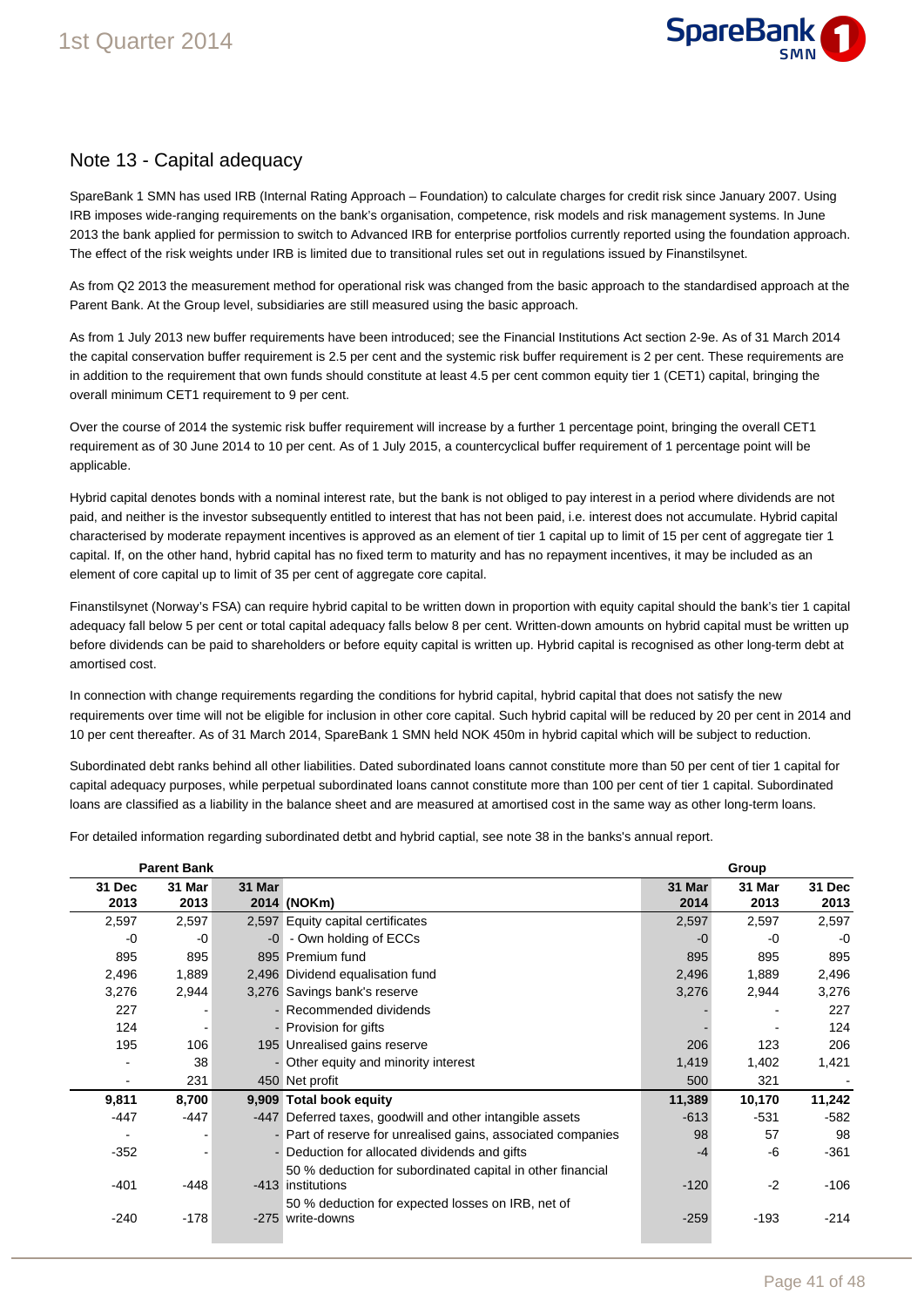

| $\blacksquare$ |        |        | - 50 % capital adequacy reserve                                | $-623$ | $-734$ | -595   |
|----------------|--------|--------|----------------------------------------------------------------|--------|--------|--------|
| $-109$         | $-109$ |        | -80 Surplus financing of pension obligations                   | $-78$  | $-107$ | $-107$ |
|                | -231   |        | -450 Net profit                                                | $-500$ | $-321$ |        |
|                | 169    |        | 329 Year-to-date profit included in core capital (73% pre tax) | 365    | 234    |        |
| 8,262          | 7,455  |        | 8,574 Total common equity Tier one                             | 9,655  | 8,568  | 9,374  |
| 1,431          | 932    |        | 1,433 Hybrid capital, core capital                             | 1,647  | 1,118  | 1,615  |
| 9,693          | 8,387  |        | 10,007 Total core capital                                      | 11,303 | 9,686  | 10,989 |
|                |        |        |                                                                |        |        |        |
|                |        |        | Supplementary capital in excess of core capital                |        |        |        |
|                |        |        | - State Finance Fund, supplementary capital                    |        | 31     | 31     |
| 304            | 308    |        | 304 Perpetual subordinated capital                             | 362    | 308    | 363    |
| 1,569          | 1,610  |        | 1,570 Non-perpetual subordinated capital                       | 2,230  | 1,875  | 1,950  |
|                |        |        | 50 % deduction for subordinated capital in other financial     |        |        |        |
| $-401$         | -448   |        | -413 institutions                                              | $-120$ | $-2$   | $-106$ |
|                |        |        | 50 % deduction for expected losses on IRB, net of              |        |        |        |
| $-240$         | $-178$ |        | -275 write-downs                                               | $-259$ | $-193$ | $-214$ |
|                |        |        | - 50 % capital adequacy reserve                                | $-623$ | -734   | $-595$ |
| 1,231          | 1,292  |        | 1,187 Total supplementary capital                              | 1,591  | 1,285  | 1,428  |
| 10,924         | 9,679  |        | 11,194 Net subordinated capital                                | 12,893 | 10,971 | 12,417 |
|                |        |        |                                                                |        |        |        |
|                |        |        | Minimum requirements subordinated capital, Basel II            |        |        |        |
| 1,573          | 1,661  |        | 1,508 Involvement with spesialised enterprises                 | 1,508  | 1,661  | 1,573  |
| 1,478          | 1,505  |        | 1,380 Other corporations exposure                              | 1,381  | 1,505  | 1,479  |
| 70             | 52     |        | 136 SME exposure                                               | 145    | 56     | 74     |
| 363            | 326    |        | 703 Retail morgage exposure                                    | 1,153  | 583    | 628    |
| 28             | 26     |        | 37 Other retail exposure                                       | 43     | 28     | 33     |
| 1,157          | 1,108  |        | 1,225 Equity investments                                       |        |        |        |
| 4,669          | 4,678  |        | 4,989 Total credit risk IRB                                    | 4,229  | 3,833  | 3,787  |
| 224            | 257    |        | 281 Debt risk                                                  | 281    | 257    | 224    |
| 8              | 14     |        | - Equity risk                                                  | 3      | 15     | 10     |
|                |        |        | - Currency risk                                                |        |        |        |
| 297            | 337    |        | 292 Operational risk                                           | 416    | 438    | 398    |
| 560            | 545    |        | 579 Exposures calculated using the standardised approach       | 2,186  | 2,086  | 2,151  |
| $-67$          | -75    |        | -69 Deductions                                                 | -126   | $-125$ | $-119$ |
|                |        |        | - Transitional arrangements                                    |        | 102    | 316    |
| 5,690          | 5,756  |        | 6,072 Minimum requirements subordinated capital                | 6,989  | 6,606  | 6,767  |
| 71,130         | 71,951 |        | 75,900 Risk weigheted assets (RWA)                             | 87,361 | 82,578 | 84,591 |
|                |        |        | Capital adequacy                                               |        |        |        |
| 11.6%          | 10.4%  | 11.3%  | Common equity Tier one ratio                                   | 11.1 % | 10.4 % | 11.1 % |
| 13.6%          | 11.7%  | 13.2 % | Core capital ratio                                             | 12.9%  | 11.7%  | 13.0%  |
| 15.4%          | 13.5 % | 14.7 % | Capital adequacy ratio                                         | 14.8%  | 13.3 % | 14.7%  |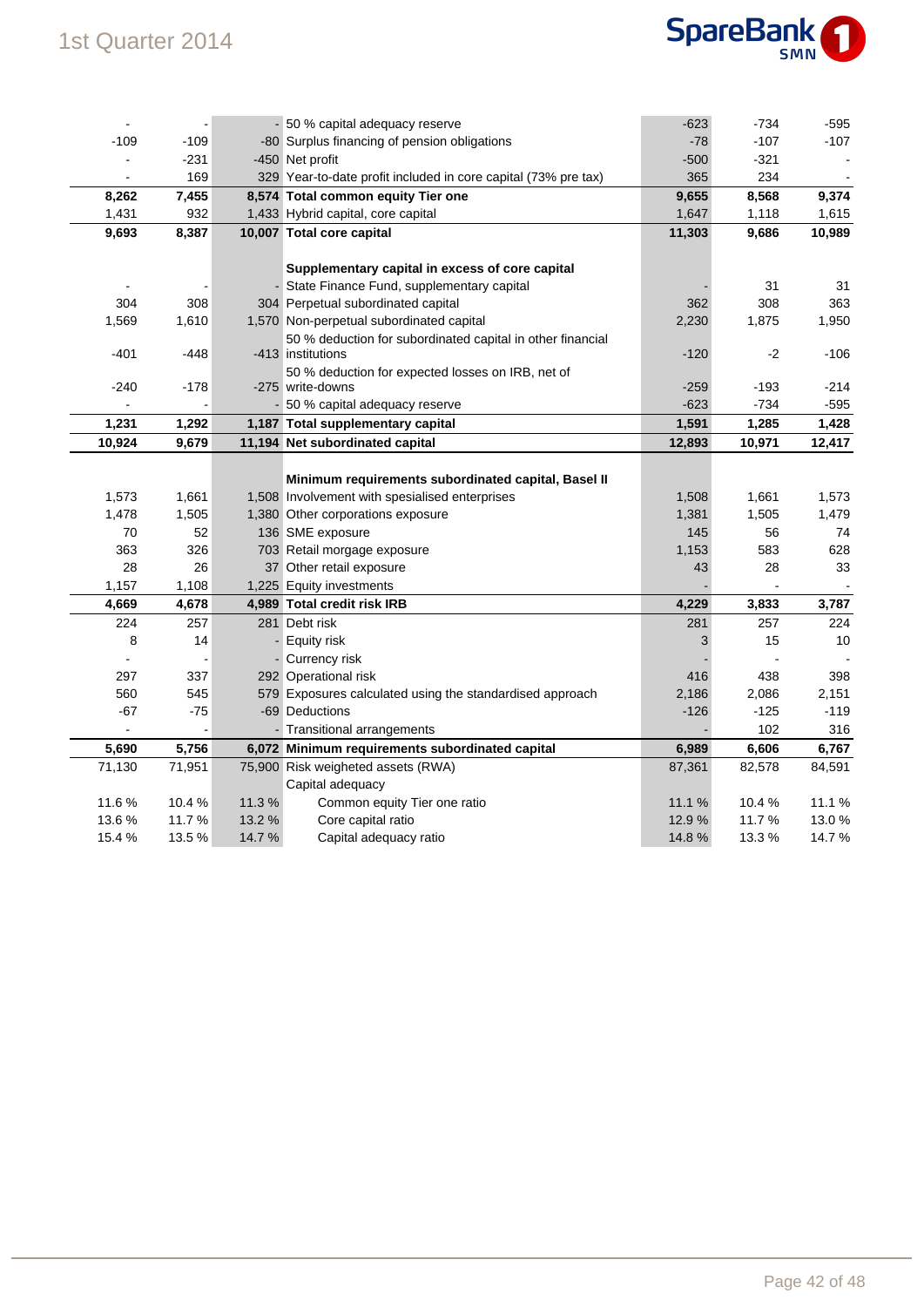

### Note 14 - Financial instruments and offsetting

As from 2013 the Bank is required to disclose financial instruments which the Bank considers to fulfil the requirements for netting under IAS 32.42, and financial instruments in respect of which offsetting agreements have been entered into. Both in accordance with IFRS 7.13 A-F.

The Bank has no financial instruments booked on a net basis in the financial statements.

SpareBank 1 SMN has two sets of agreements which regulate counterparty risk and netting of derivatives. For retail and corporate customers, use is made of framework agreements requiring provision of collateral. For customers engaged in trading activity, only cash deposits are accepted as collateral. The agreements are unilateral, i.e. it is only the customers that provide collateral. As regards financial institutions, the Bank enters into standardised and mainly bilateral ISDA agreements. Additionally the Bank has entered into supplementary agreements on provision of collateral (CSA) with the most central counterparties. As of the first quarter 2014 the Bank has 25 active CSA agreements. The Bank only enters into agreements with cash as collateral. The Bank has delegated responsibility for handling these agreements to SEB Prime Collateral Services which handles margin requirements on behalf of the Bank.

| Period                               | Type of financial instrument | Amounts which can only be netted upon bankruptcy or default |  |  |
|--------------------------------------|------------------------------|-------------------------------------------------------------|--|--|
| 31 Mar 2014                          | Derivatives                  | 1.098                                                       |  |  |
| 31 Mar 2012 Derivatives              |                              | 660                                                         |  |  |
| 31 Dec 2013                          | Derivatives                  | 1.488                                                       |  |  |
| Parent Bank and Group are identical. |                              |                                                             |  |  |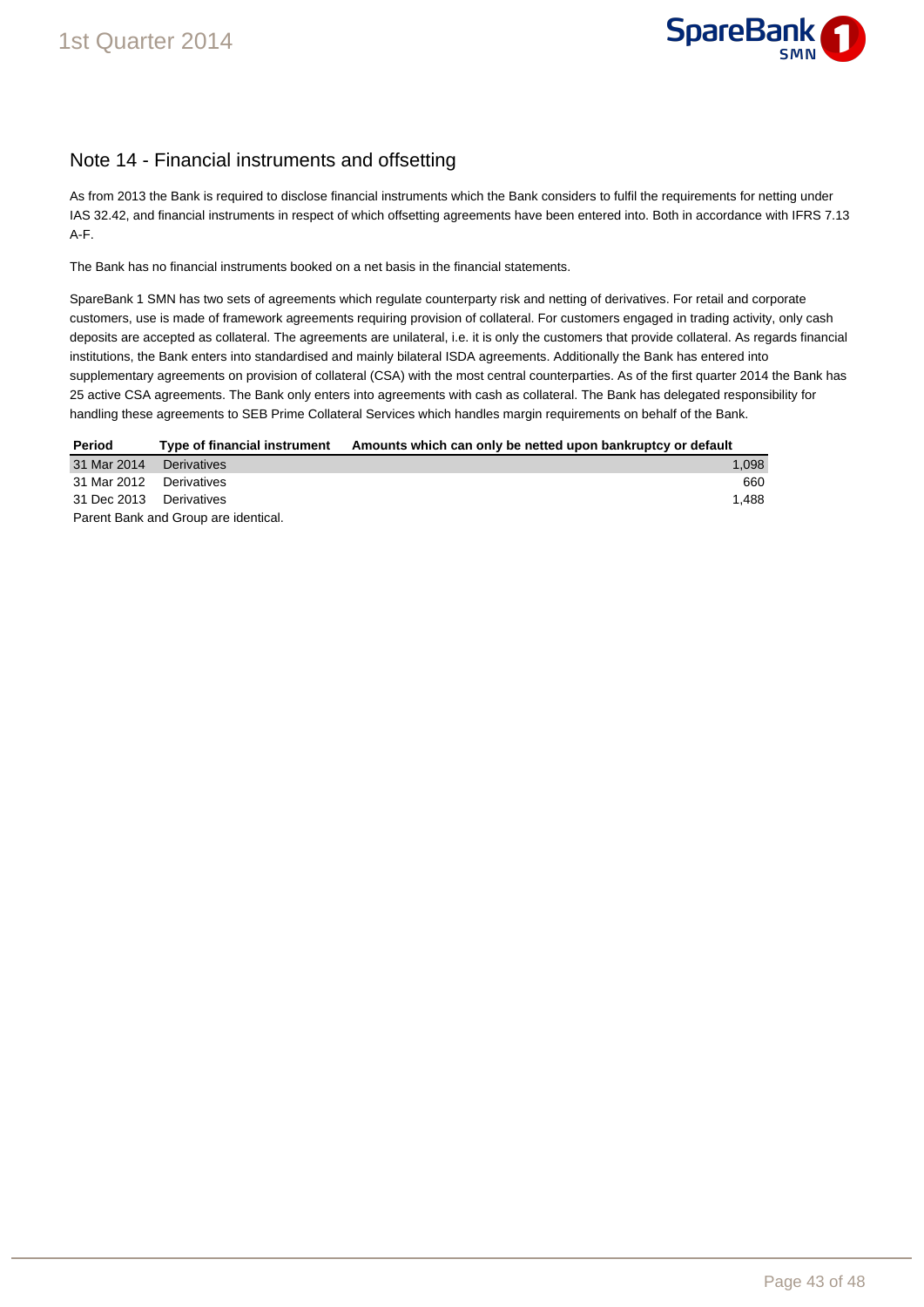

### Note 15 - Measurement of fair value of financial instruments

Financial instruments at fair value are classified at various levels.

**Level 1:** Valuation based on quoted prices in an active market

Fair value of financial instruments that are traded in the active markets is based on market price on the balance sheet date. A market is considered active if market prices are easily and regularly available from a stock exchange, dealer, broker, industry group, price-setting service or regulatory authority, and these prices represent actual and regularly occurring market transactions at an arm's length. This category also includes quoted shares and Treasury bills.

**Level 2:** Valuation based on observable market data

Level 2 consists of instruments that are valued by the use of information that does not consist in quoted prices, but where the prices are directly or indirectly observable for the assets or liabilities concerned, and which also include quoted prices in non-active markets.

**Level 3:** Valuation based on other than observable data

If valuation data are not available for level 1 and 2, valuation methods are applied that are based on non-observable information.

**The following table presents the Group's assets and liabilities measured at fair value at 31 March 2014:** 

| <b>Assets (NOK million)</b>                        | Level 1 | Level 2                  | Level 3 | Total        |
|----------------------------------------------------|---------|--------------------------|---------|--------------|
| Financial assets at fair value through profit/loss |         |                          |         |              |
| Derivatives                                        | 149     | 3,056                    |         | 3,205        |
| Bonds and money market certificates                | 4,170   | 12,107                   |         | 16,278       |
| <b>Equity instruments</b>                          | 63      | ٠                        | 995     | 1,058        |
| Fixed interest loans                               |         | $\blacksquare$           | 2,565   | 2,565        |
| Financial assets avaliable for sale                |         |                          |         |              |
| <b>Equity instruments</b>                          |         | $\overline{\phantom{a}}$ | 36      | 36           |
| <b>Total assets</b>                                | 4,382   | 15,164                   | 3,596   | 23,142       |
|                                                    |         |                          |         |              |
| <b>Liabilities</b>                                 | Nivå 1  | Nivå 2                   | Nivå 3  | <b>Total</b> |
| Financial liabilities through profit/loss          |         |                          |         |              |
| Derivatives                                        | 409     | 2,107                    |         | 2,516        |
| <b>Total liabilities</b>                           | 409     | 2,107                    |         | 2,516        |

**The following table presents the Group's assets and liabilities measured at fair value at 31 March 2013:** 

| <b>Assets (NOK million)</b>                        | Level 1 | Level 2 | Level 3 | <b>Total</b> |
|----------------------------------------------------|---------|---------|---------|--------------|
| Financial assets at fair value through profit/loss |         |         |         |              |
| Derivatives                                        | 110     | 3,002   |         | 3,112        |
| Bonds and money market certificates                | 3,778   | 14,040  |         | 17,818       |
| <b>Equity instruments</b>                          | 112     | ۰       | 603     | 715          |
| <b>Fixed interest loans</b>                        |         | -       | 2,746   | 2,746        |
| Financial assets avaliable for sale                |         |         |         |              |
| <b>Equity instruments</b>                          |         | -       | 46      | 46           |
| <b>Total assets</b>                                | 4,001   | 17,042  | 3,395   | 24,438       |
|                                                    |         |         |         |              |
| Liabilities                                        | Nivå 1  | Nivå 2  | Nivå 3  | <b>Total</b> |
| Financial liabilities through profit/loss          |         |         |         |              |
| Derivatives                                        | 75      | 2,639   |         | 2,714        |
| <b>Total liabilities</b>                           | 75      | 2,639   |         | 2,714        |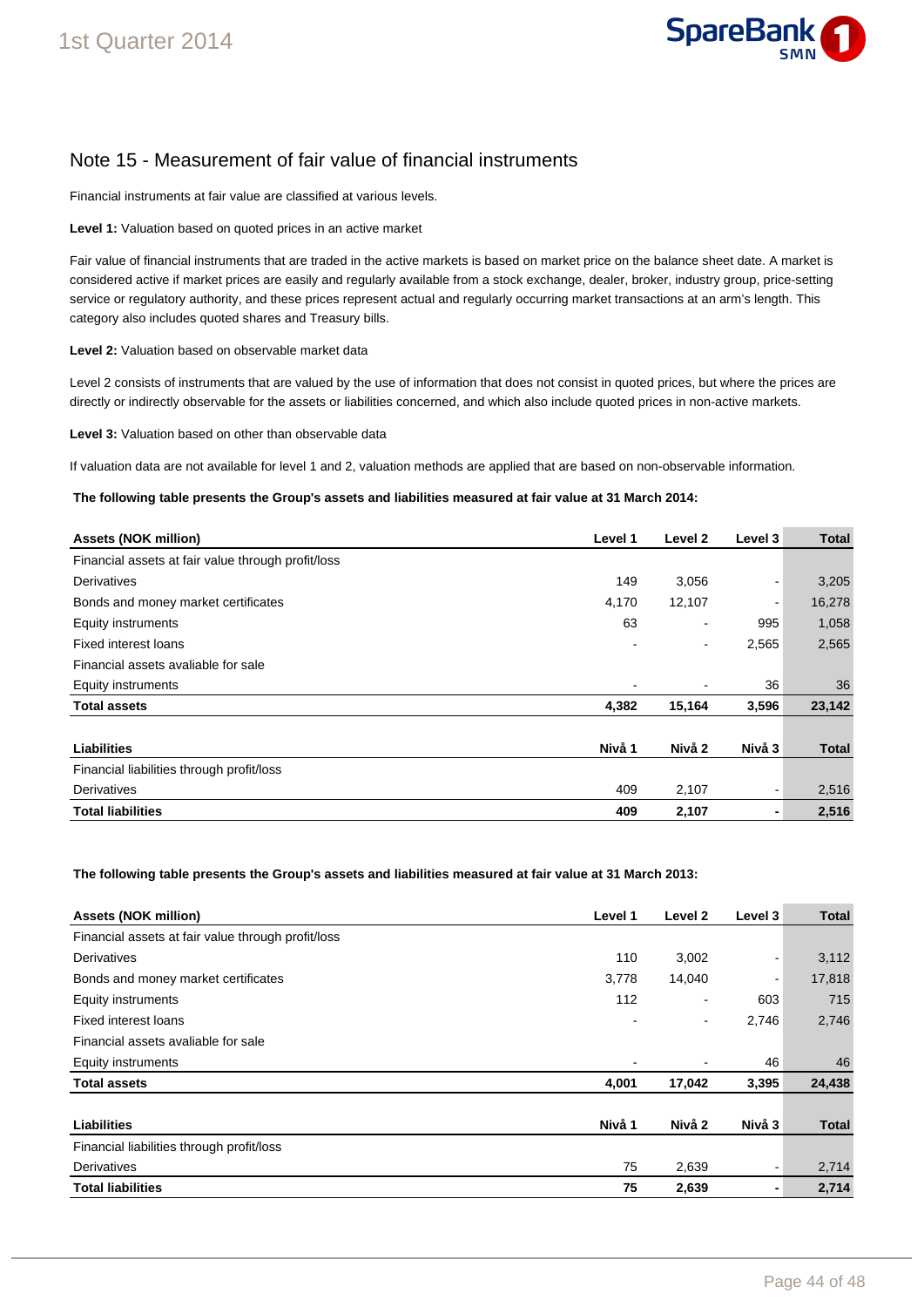

### 1st Quarter 2014

#### **The following table presents the Group's assets and liabilities measured at fair value at 31 December 2013:**

| <b>Assets (NOK million)</b>                        | Level 1 | Level 2                  | Level 3 | <b>Total</b> |
|----------------------------------------------------|---------|--------------------------|---------|--------------|
| Financial assets at fair value through profit/loss |         |                          |         |              |
| Derivatives                                        | 111     | 2,939                    |         | 3,050        |
| Bonds and money market certificates                | 4,003   | 11,539                   | ۰       | 15,542       |
| <b>Equity instruments</b>                          | 67      | $\blacksquare$           | 909     | 976          |
| Fixed interest loans                               |         | $\overline{\phantom{a}}$ | 2,648   | 2,648        |
| Financial assets avaliable for sale                |         |                          |         |              |
| Equity instruments                                 |         |                          | 40      | 40           |
| <b>Total assets</b>                                | 4,181   | 14,477                   | 3,597   | 22,256       |
|                                                    |         |                          |         |              |
| <b>Liabilities</b>                                 | Nivå 1  | Nivå 2                   | Nivå 3  | Total        |
| Financial liabilities through profit/loss          |         |                          |         |              |
| Derivatives                                        | 334     | 1,961                    | ۰       | 2,295        |
| <b>Total liabilities</b>                           | 334     | 1,961                    | ۰       | 2,295        |

#### **The following table presents the changes in the instruments classified in level 3 as at 31 March 2014:**

|                                       |          | Eauity      | Equity                        |        |
|---------------------------------------|----------|-------------|-------------------------------|--------|
|                                       |          |             | Fixed instruments instruments |        |
|                                       | interest | through     | available                     |        |
| (NOK million)                         | loans    | profit/loss | for sale                      | Total  |
| Opening balance 1 January             | 2.648    | 909         | 40                            | 3,598  |
| Investment in periode                 | 17       |             | -                             | 24     |
| Disposals in the periode              | -94      | $-71$       | -                             | $-165$ |
| Gain or loss on financial instruments | -6       | 150         | -3                            | 140    |
| <b>Closing balance 31 December</b>    | 2.565    | 995         | 36                            | 3.596  |

#### **The following table presents the changes in the instruments classified in level 3 as at 31 March 2013:**

|                                       |          | Eauity      | Equity                        |       |
|---------------------------------------|----------|-------------|-------------------------------|-------|
|                                       |          |             | Fixed instruments instruments |       |
|                                       | interest | through     | available                     |       |
| (NOK million)                         | loans    | profit/loss | for sale                      | Total |
| Opening balance 1 January             | 2,585    | 601         | 46                            | 3,231 |
| Investment in periode                 | 243      |             |                               | 243   |
| Disposals in the periode              | $-95$    |             |                               | $-95$ |
| Gain or loss on financial instruments | 13       | ົ           | -                             | 15    |
| <b>Closing balance 31 December</b>    | 2.746    | 603         | 46                            | 3,395 |

#### **The following table presents the changes in the instruments classified in level 3 as at 31 December 2013:**

|                                       |          | Eauity      | Equity <sup>1</sup>           |        |
|---------------------------------------|----------|-------------|-------------------------------|--------|
|                                       |          |             | Fixed instruments instruments |        |
|                                       | interest | through     | available                     |        |
| (NOK million)                         | loans    | profit/loss | for sale                      | Total  |
| Opening balance 1 January             | 2,585    | 601         | 46                            | 3,231  |
| Investment in periode                 | 413      | 388         |                               | 801    |
| Disposals in the periode              | $-343$   | $-151$      |                               | $-495$ |
| Gain or loss on financial instruments | -6       | 72          | -6                            | 61     |
| <b>Closing balance 31 December</b>    | 2.648    | 909         | 40                            | 3,598  |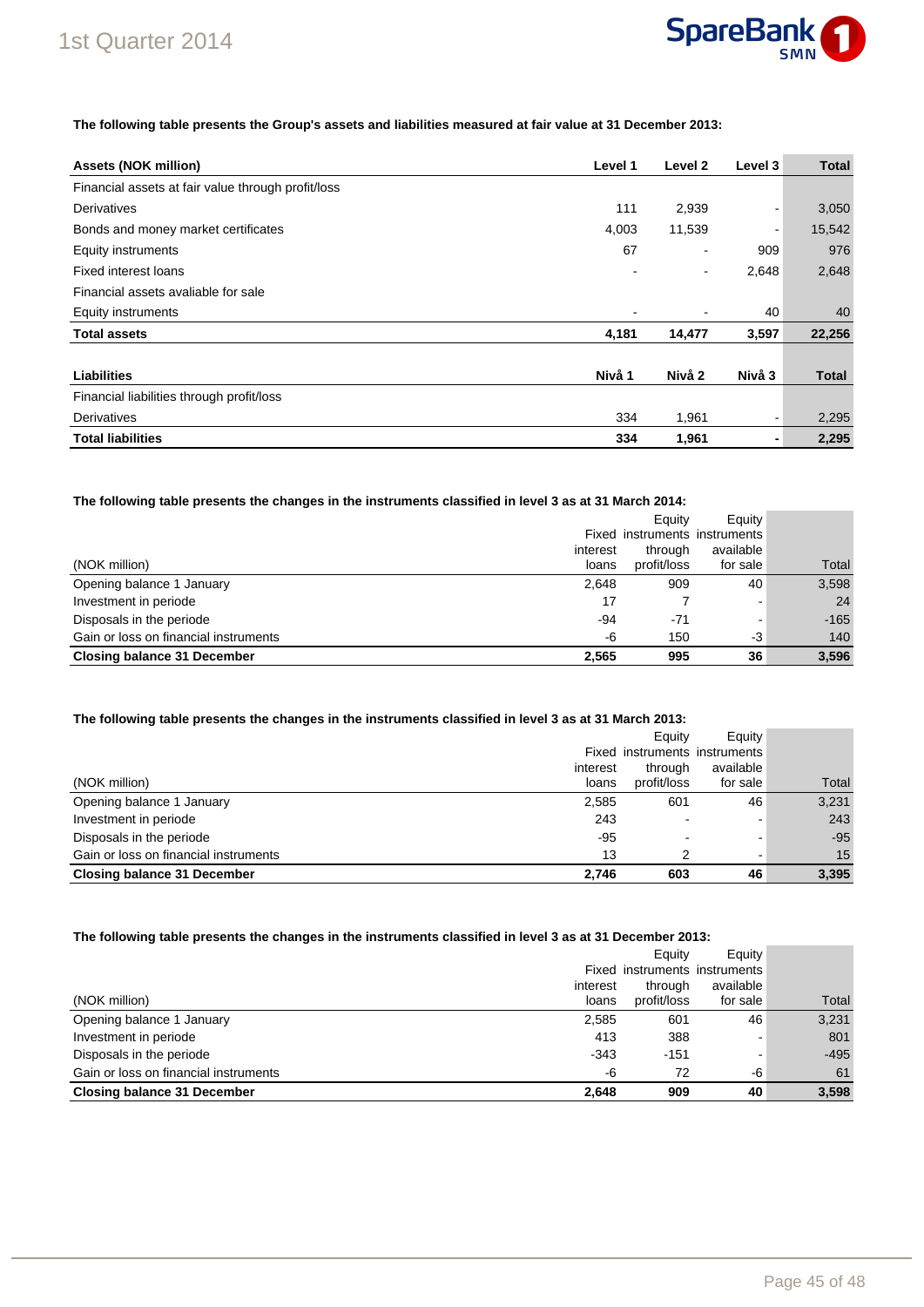

# Equity capital certificates

### **Stock price compared with OSEBX and OSEEX**

1 April 2012 to 31 March 2014



OSEBX = Oslo Stock Exchange Benchmark Index (rebased) OSEEX = Oslo Stock Exchange ECC Index (rebased)

### **Trading statistics**

1 April 2012 to 31 March 2014



Total number of ECs traded (1000)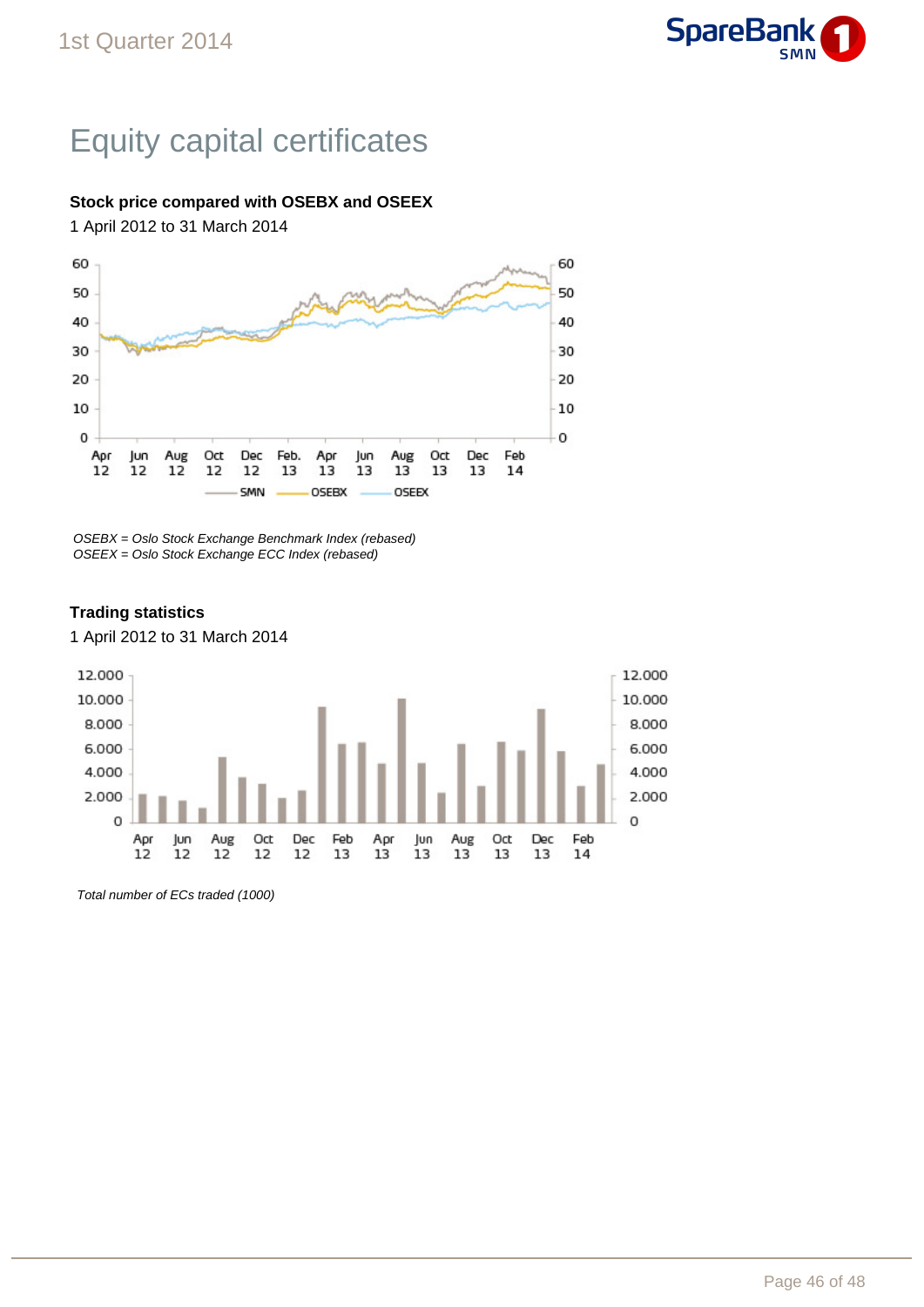

| 20 largest ECC holders                   | <b>Number</b> | <b>Share</b> |
|------------------------------------------|---------------|--------------|
| Odin Norge                               | 4,042,430     | 3.11%        |
| Sparebankstiftelsen SpareBank 1 SMN      | 3,965,391     | 3.05%        |
| Verdipapirfondet DNB Norge (IV)          | 3,499,298     | 2.70 %       |
| Pareto Aksje Norge                       | 3,372,208     | 2.60%        |
| Odin Norden                              | 2,854,979     | 2.20 %       |
| Vind LV AS                               | 2,736,435     | 2.11%        |
| Frank Mohn AS                            | 2,359,388     | 1.82 %       |
| Skandinaviska Enskilda Banken AB         | 2,197,613     | 1.69%        |
| VPF Nordea Norge verdi                   | 2,109,924     | 1.63%        |
| <b>MP Pension PK</b>                     | 2,058,415     | 1.59 %       |
| Danske Invest Norske Aksjer Inst. II     | 1,888,867     | 1.45 %       |
| Stenshagen Invest                        | 1,693,384     | 1.30 %       |
| State Street Bank and Trust CO (nominee) | 1,592,711     | 1.23%        |
| Verdipapirfondet Fondsfinans Spar        | 1,450,000     | 1.12%        |
| Pareto Aktiv                             | 1,418,600     | 1.09%        |
| <b>Forsvarets Personellservice</b>       | 1,397,746     | 1.08 %       |
| The Bank of New York Mellon (nominee)    | 1,396,463     | 1.08 %       |
| Odin Europa SMB                          | 1,326,937     | 1.02%        |
| <b>DNB Livsforsikring ASA</b>            | 1,260,694     | 0.97%        |
| Danske Invest Norske Aksjer Instit. I    | 1,143,523     | 0.88%        |
| The 20 largest ECC holders in total      | 43,765,006    | 33.71 %      |
| <b>Others</b>                            | 86,071,437    | 66.29 %      |
| <b>Total issued ECCs</b>                 | 129,836,443   | 100.00 %     |

### **Dividend policy**

SpareBank 1 SMN aims to manage the Group's resources in such a way as to provide equity certificate holders with a good, stable and competitive return in the form of dividend and a rising value of the bank's equity certificate.

The net profit for the year will be distributed between the owner capital (the equity certificate holders) and the ownerless capital in accordance with their respective shares of the bank's total equity capital.

SpareBank 1 SMN's intention is that up to one half of the owner capital's share of the net profit for the year should be disbursed in dividends and, similarly, that up to one half of the owner capital's share of the net profit for the year should be disbursed as gifts or transferred to a foundation. This is on the assumption that capital adequacy is at a satisfactory level. When determining dividend payout, account will be taken of the profit trend expected in a normalised market situation, external framework conditions and the need for tier 1 capital.